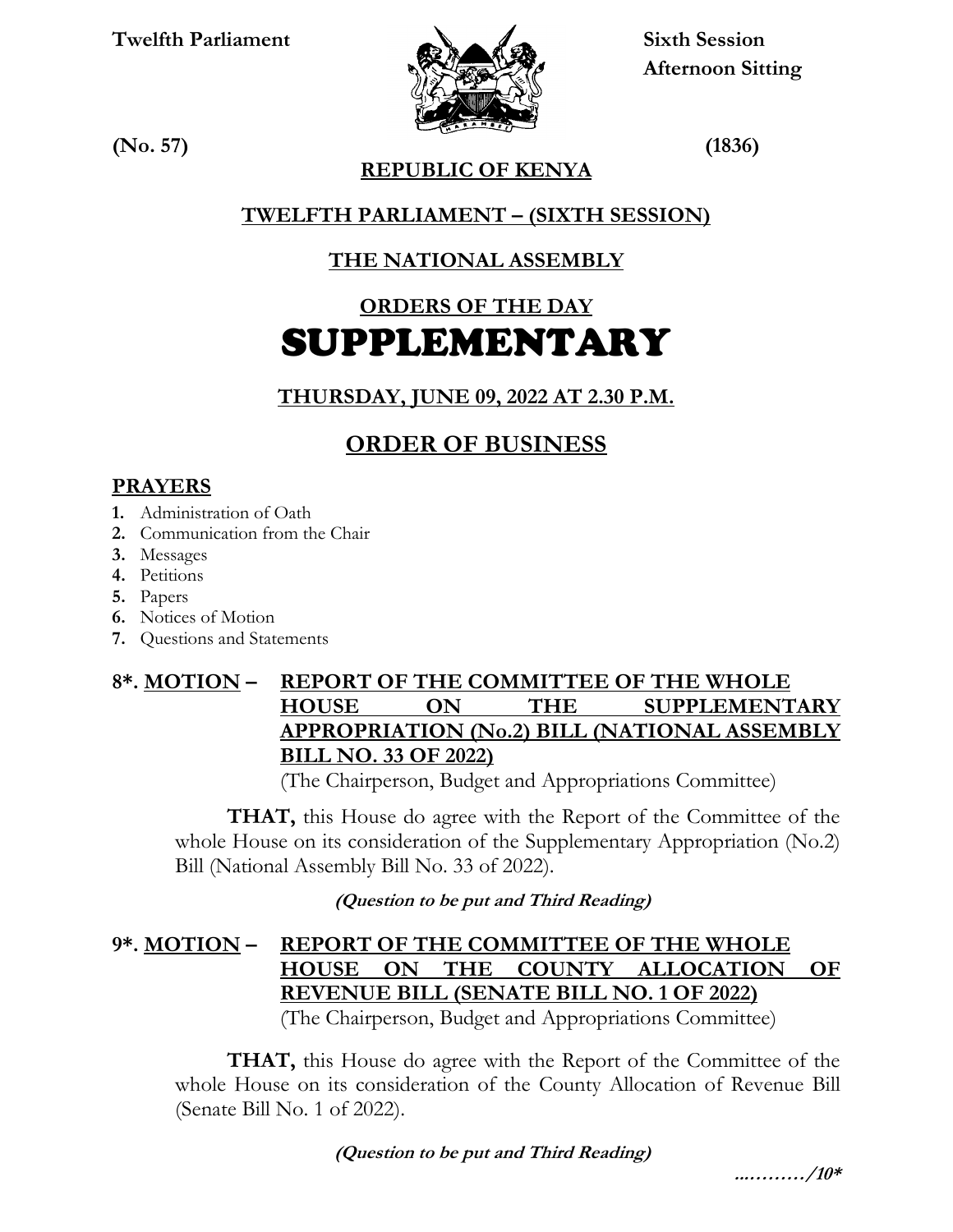**(No. 57) THURSDAY, JUNE 09, 2022 (1837)**

#### **10\*. MOTION** - **CONSIDERATION OF REPORT ON ANNULMENT OF THE SCRAP METAL DEALERS RULES, 2022**

(The Chairperson, Committee on Delegated Legislation)

**THAT,** this House **adopts** the Report of the Committee on Delegated Legislation on its consideration of the Scrap Metal Dealers Rules, 2022, *laid on the Table of the House on Wednesday, June 8, 2022*, and pursuant to the provisions of section 18 of the Statutory Instruments Act, 2013, **annuls** the Scrap Metal Dealers Rules, 2022, published as *Legal Notice No. 84 of 2022.*

#### **(Question to be put)**

#### **11\*. MOTION - REPORT ON THE LAKE TURKANA WIND POWER PROJECT**

(The Chairperson, Public Investments Committee)

**THAT,** this House **adopts** the Report of the Public Investments Committee on its consideration of the Special Audit Report on the Lake Turkana Wind Power Project, *laid on the Table of the House on Thursday, June 2, 2022.*

#### **(Question to be put)**

#### **12\*. COMMITTEE OF THE WHOLE HOUSE**

(i) The Universities (Amendment) Bill (National Assembly Bill No. 35 of 2021)

(The Leader of the Majority Party)

**(Subject to the provisions of S.O. 47(3)(a) and (b))**

(ii) The Huduma Bill (National Assembly Bill No. 57 of 2021) (The Leader of the Majority Party)

#### **13\*. THE MUNG BEANS BILL (SENATE BILL NO. 9 OF 2020)**

(The Chairperson, Departmental Committee on Agriculture and Livestock)

Second Reading

#### **14\*. THE COUNTY BOUNDARIES BILL (SENATE BILL NO. 20 OF 2021)**

(The Chairperson, Departmental Committee Justice and Legal Affairs)

Second Reading

#### **\*Denotes Orders of the Day\***

**...………/Notices\***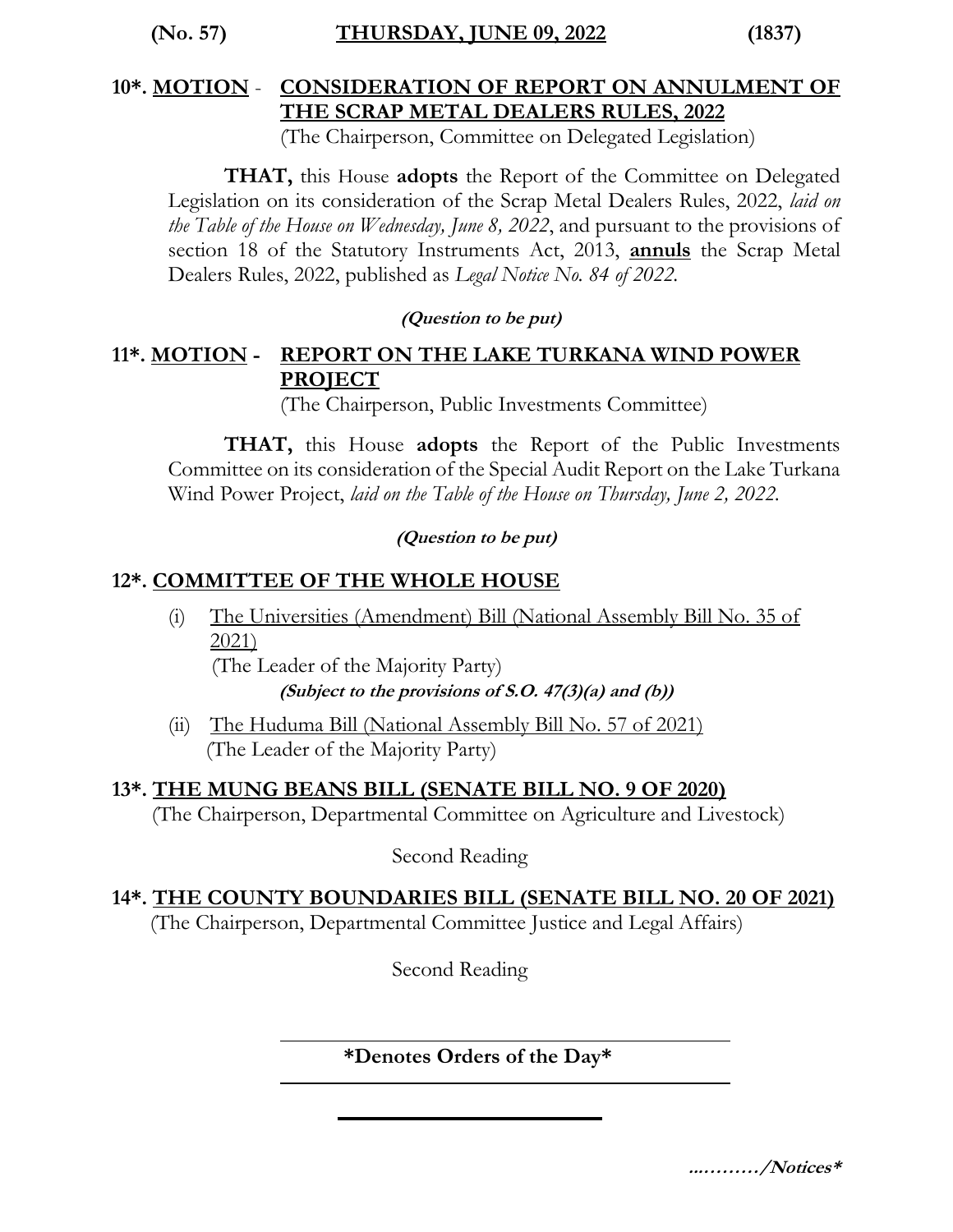# N O T I C E S

# I. THE UNIVERSITIES (AMENDMENT) BILL (NATIONAL ASSEMBLY BILL NO. 35 OF 2021)

**1) Notice is given that the Chairperson of the Departmental Committee on Education and Research intends to move the following amendments to the Universities (Amendment) Bill, 2021 at the Committee Stage—**

#### **CLAUSE 2**

**THAT,** clause 2 of the Bill be amended by —

- (a) renumbering the existing clause as sub-clause (1); and
- (b) inserting the following new sub-clause immediately after the renumbered sub
	- clause  $(1)$ 
		- (2) Section 2 of the principal Act is amended in the definition of the term "statutes" by inserting the words "under section 23" immediately after the words "university council";

#### **NEW CLAUSE**

**THAT,** the Bill be amended by inserting the following new clause immediately after clause 3—

Amendment of section 6 of No.42 of 2012.

- **3A.** Section 6 of the principal Act is amended—
	- (a) by deleting paragraph (f) and substituting therefor the following new paragraph—
		- (f) one person nominated by public universities in a forum of Vice- Chancellors of public universities;
		- (b) by deleting paragraph (g) and substituting therefor the following new paragraph—

(g) one person nominated by private universities in a forum of Vice- Chancellors of private universities;

#### **NEW CLAUSE**

**THAT,** the Bill be amended by inserting the following new clause immediately after clause 4—

Amendment of section 11 of No.42 of 2012.

**4A**. Section 11 of the principal Act is amended in subsection (1) by deleting the words "the management of a university" appearing in paragraph (b) and substituting therefor the words "a senior management position";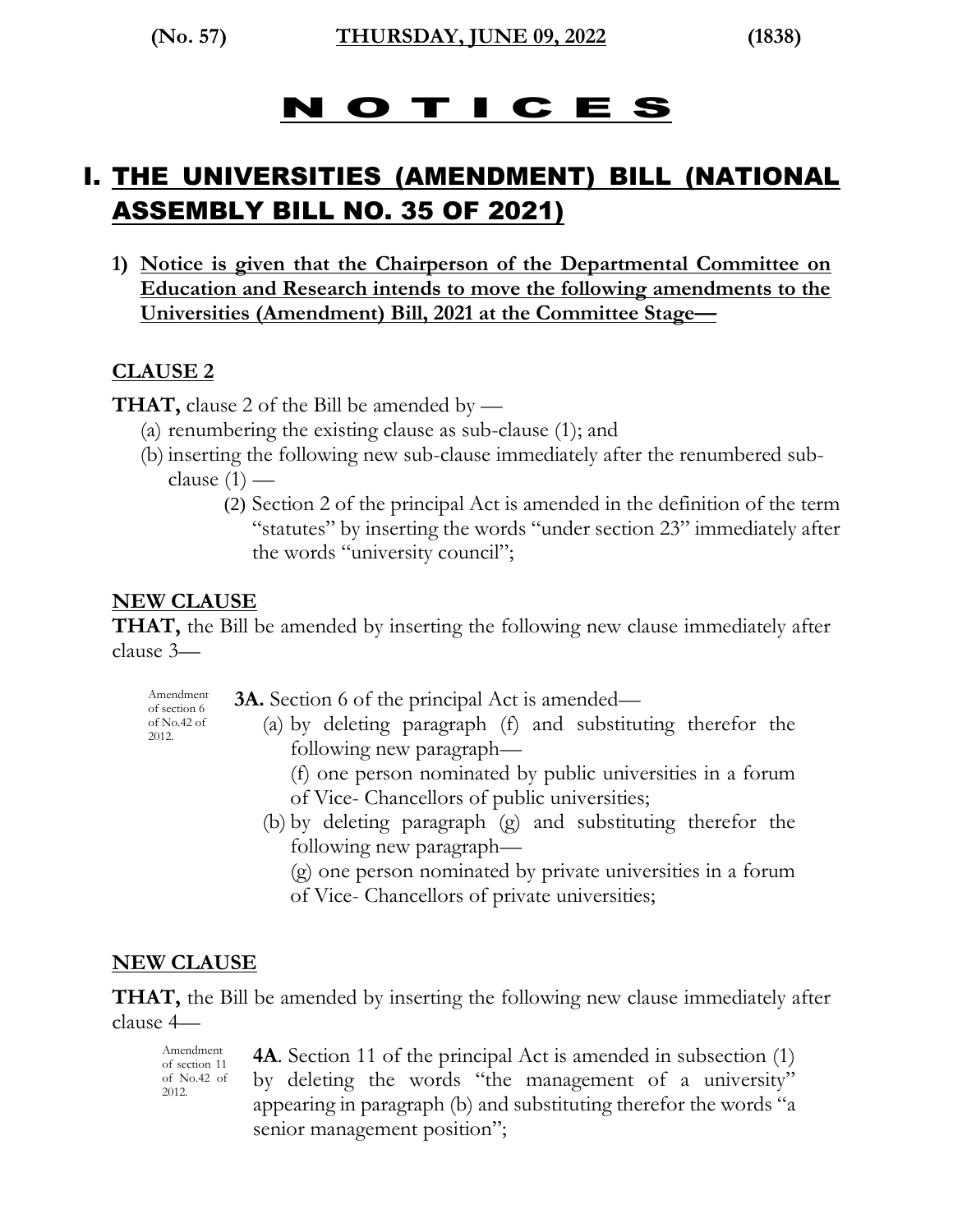#### **NEW CLAUSE**

**THAT,** the Bill be amended by inserting the following new clause immediately after clause 6—

Amendment of section 23 of No.42 of 2012. **6A.** Section 23 of the principal Act is amended by inserting the following new subsections immediately after subsection (2) — (3)The Cabinet Secretary shall, not later than six months after the submission of a statute or regulation under this section by a university, cause it to be published in the *Gazette.* (4) The statutes or regulations made under this section shall be considered by the National Assembly in accordance with the Statutory Instruments Act, 2013.

#### **CLAUSE 7**

**THAT,** the Bill be amended by deleting clause 7 and substituting therefor the following new clause—

**7.** Section 24 of the principal Act is amended in subsection (1) by deleting the word "Parliament" and substituting therefor the words "the National Assembly";

#### **CLAUSE 9**

**THAT,** the Bill be amended by deleting clause 9 and substituting therefore the following new clause—

> **9.** The principal Act is amended by repealing section 26 and replacing it with the following new section —

Universities in counties. **26.** The Commission may establish public universities in each of the counties taking into consideration their viability and equitability in the distribution of public universities across the country*.*

#### **CLAUSE 11**

**THAT** clause 11 of the Bill be amended by deleting paragraph (b) and substituting therefor the following new paragraph—

(b) by deleting paragraph (v) and substituting therefore the following new paragraph—

(v) in the case of a public university, appoint Principals and Deputy Principals of Constituent Colleges after a competitive process conducted in the manner provided in the Second Schedule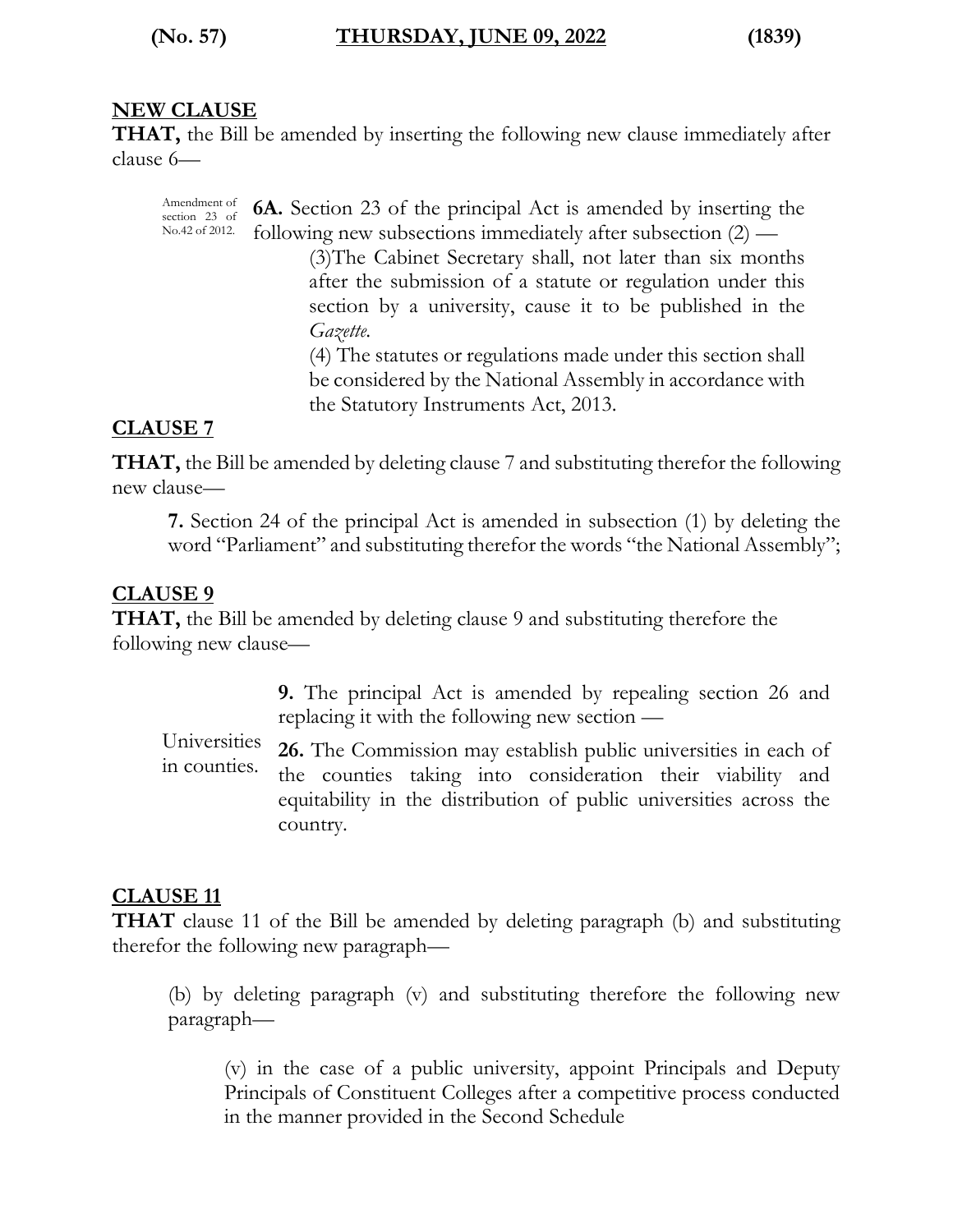#### **CLAUSE 12**

**THAT,** the Bill be amended by deleting clause 12 and substituting therefor the following new clause —

- **12.** Section 36 of the principal Act is amended—
	- (a) in subsection (1) by inserting the words "out of which three shall be nominated by the Alumni Association of a university" immediately after the words "Cabinet Secretary" appearing in paragraph (d);
	- (b) by inserting the following new subsection immediately after subsection  $(1)$  —

**(1A)** The persons nominated under subsection (1)(d) shall each represent—

- (a) the Alumni Association of a university;
- (b) parents of the students in a university, the public and the special interest groups; and
- (c) the staff of a university.
- (c) by renumbering the existing subsection (1A) as subsection (IB);
- (d) by deleting subsection (2) and substituting therefor the following new subsection—

(2) A person shall be qualified for appointment as a Chairperson or member of the Council if—

- (a) in the case of a chairperson, the person holds at least a Masters' degree from a university recognized in Kenya and has at least fifteen years' experience in a senior management position or research; or
- (b) in the case of a member, the person holds at least a Masters' degree from a university recognized in Kenya and has at least ten years' experience in a senior management position or a bachelor's degree from a university recognized in Kenya and has at least fifteen years' experience in a senior management position.
- (e) by deleting subsection (5) and substituting therefor the following new subsection—
	- (5) The appointment of the members of the Council under subsection (1) shall be done at different times so as to ensure that their terms of office expire at different times.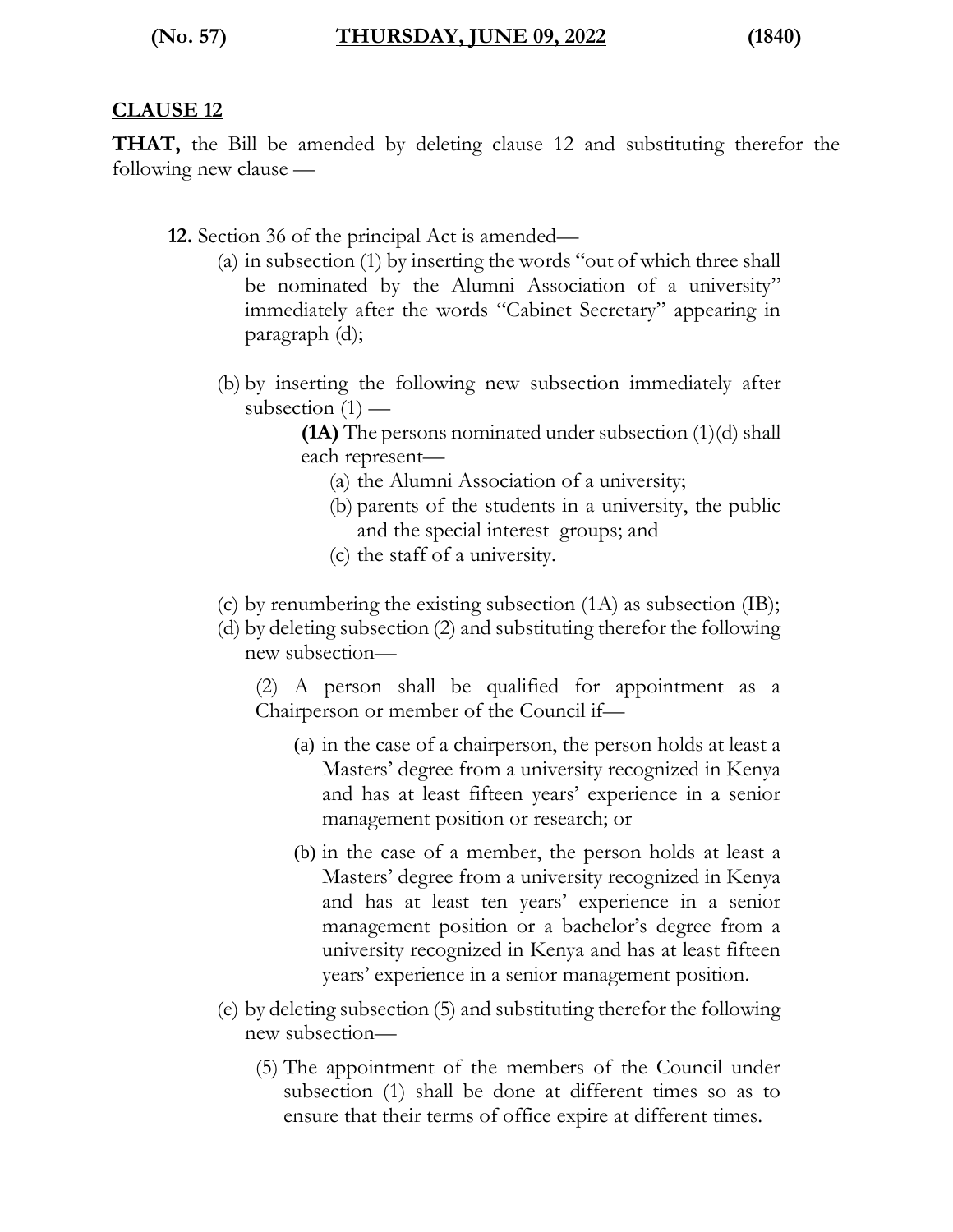#### **CLAUSE 13**

**THAT,** clause 13 of the Bill be amended in the proposed new section 36A by— (a) deleting subsection (1) and substituting therefor the following new subsection—

(1) As the designated appointing authority, the Cabinet Secretary shall have power to revoke any appointment to any Council of a public university.

(b) deleting subsection (2).

#### **CLAUSE 14**

**THAT,** clause 14 of the Bill be amended—

(a) in paragraph (b) by inserting the words "as appraised by the Council" immediately after the words "satisfactory performance" appearing in the proposed new subsection  $(3);$ 

(b) in paragraph (c) by deleting the words "appointment of" appearing in the proposed new subsection (5);

#### **NEW CLAUSE**

**THAT,** the Bill be amended by inserting the following new clause immediately after clause 14—

| Amendment<br>Amendment of<br>section 41 of No.42 of<br>2012. | <b>14A.</b> Section 41 of the principal Act is amended by—<br>(a) inserting the following new subsection immediately after<br>subsection $(1B)$ —                                                                                                |
|--------------------------------------------------------------|--------------------------------------------------------------------------------------------------------------------------------------------------------------------------------------------------------------------------------------------------|
|                                                              | (1BA) A person shall be eligible to stand for election as a<br>member of the student council if the person is in good<br>academic standing;                                                                                                      |
|                                                              | (b) deleting subsection $(1C)$ ;<br>(c) deleting subsection (1D);<br>(d) deleting subsection $(1E)$ ; and<br>(e) by inserting the words " and prescribed code of conduct"<br>immediately after the word "rules" appearing in subsection<br>(1I). |

#### **CLAUSE 18**

**THAT** clause 18 of the Bill be amended in the proposed new section 54—

(a) in subsection 5—

- (i) by deleting the word "Director" appearing in paragraph (d) and substituting therefor the words " Chief Executive Officer";
- (ii) by deleting the word "competitively" appearing in paragraph (e);
- (iii) by deleting paragraph (g) and substituting therefor the following new paragraph—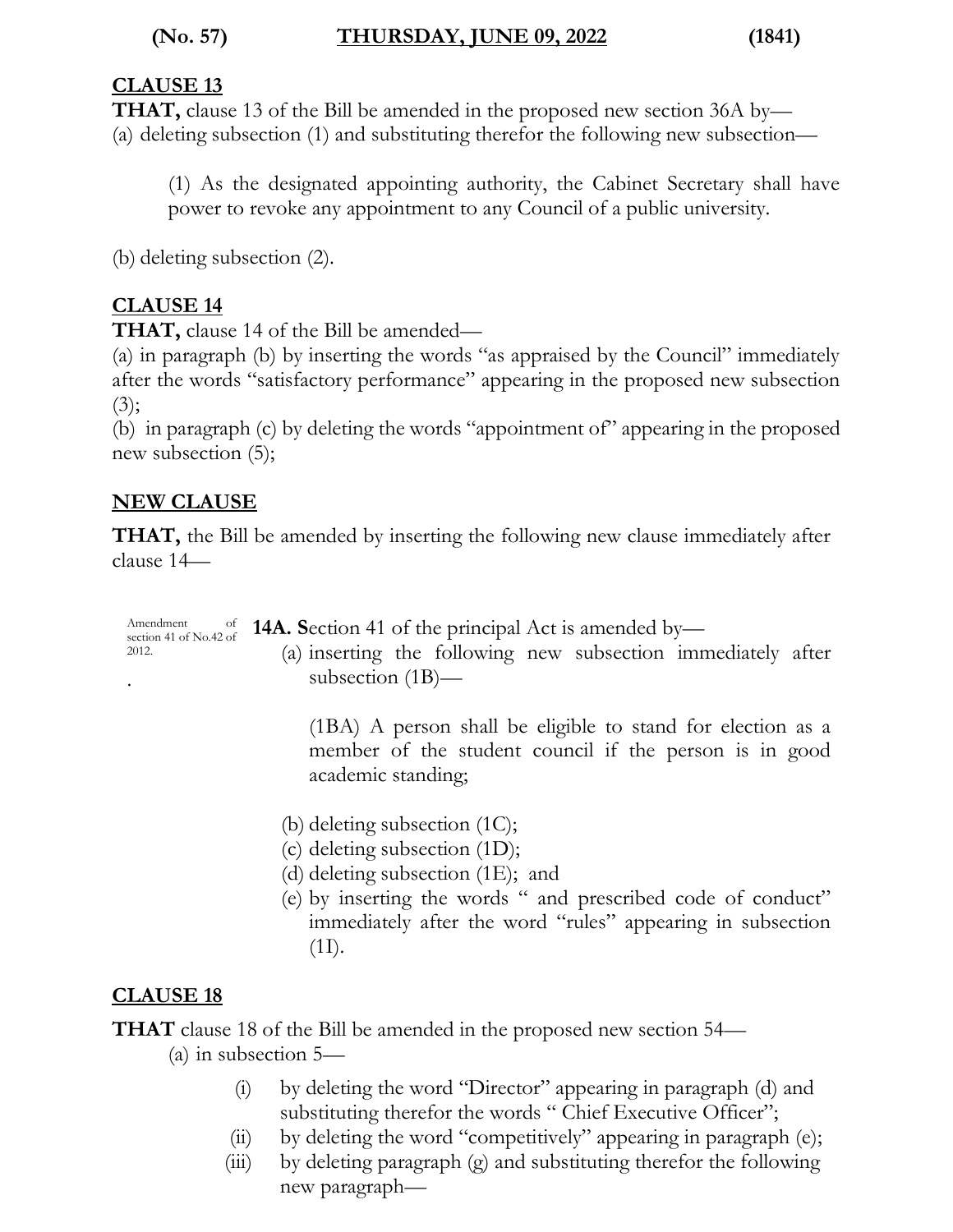(g) one person nominated by public universities in a forum of Vice-Chancellors of public universities;

(iv) by deleting paragraph (h) and substituting therefor the following new paragraph—

> (h) one person nominated by private universities in a forum of Vice-Chancellors of private universities;

(b) in subsection (9) by—

- (i) inserting the words "and disburse" immediately after the word "apportion" appearing in paragraph (c);
- (ii) inserting the following new paragraph immediately after paragraph  $(c)$ —

(ca) apportion and disburse funds allocated by the national government to private universities for tuition fees for government sponsored students in Kenyan universities;

(iii) inserting the words "to ensure equity in the funding of all government sponsored students in public and private universities" immediately after the words "subject area" appearing in paragraph (d);

#### **CLAUSE 19**

**THAT,** clause 19 of the Bill be amended in the proposed new section 54A by inserting the following new subsection immediately after subsection (3)—

(4) The Chief Executive Officer of the Fund shall hold office for a term of five years and shall be eligible for reappointment for one further term of five years.

#### **CLAUSE 21**

**THAT** clause 21 of the Bill be amended in the proposed new subsection (3) by—

(a) inserting the following new paragraph immediately after paragraph (e)—

(ea) the Chief Executive Officer of the Universities Fund Board;

(b) deleting paragraph (f) and substituting therefor the following new paragraphs—

(f) three other persons appointed by the Cabinet Secretary, being—

- (i) one Vice-Chancellor representing public universities nominated by a forum of Vice-Chancellors of public universities;
- (ii) one Vice-Chancellor representing private universities nominated by a forum of Vice-Chancellors of private universities;
- (iii) one representative of the Kenya Association of Technical Training Institutions; and
- (g) the Director, who shall be an *ex-officio* member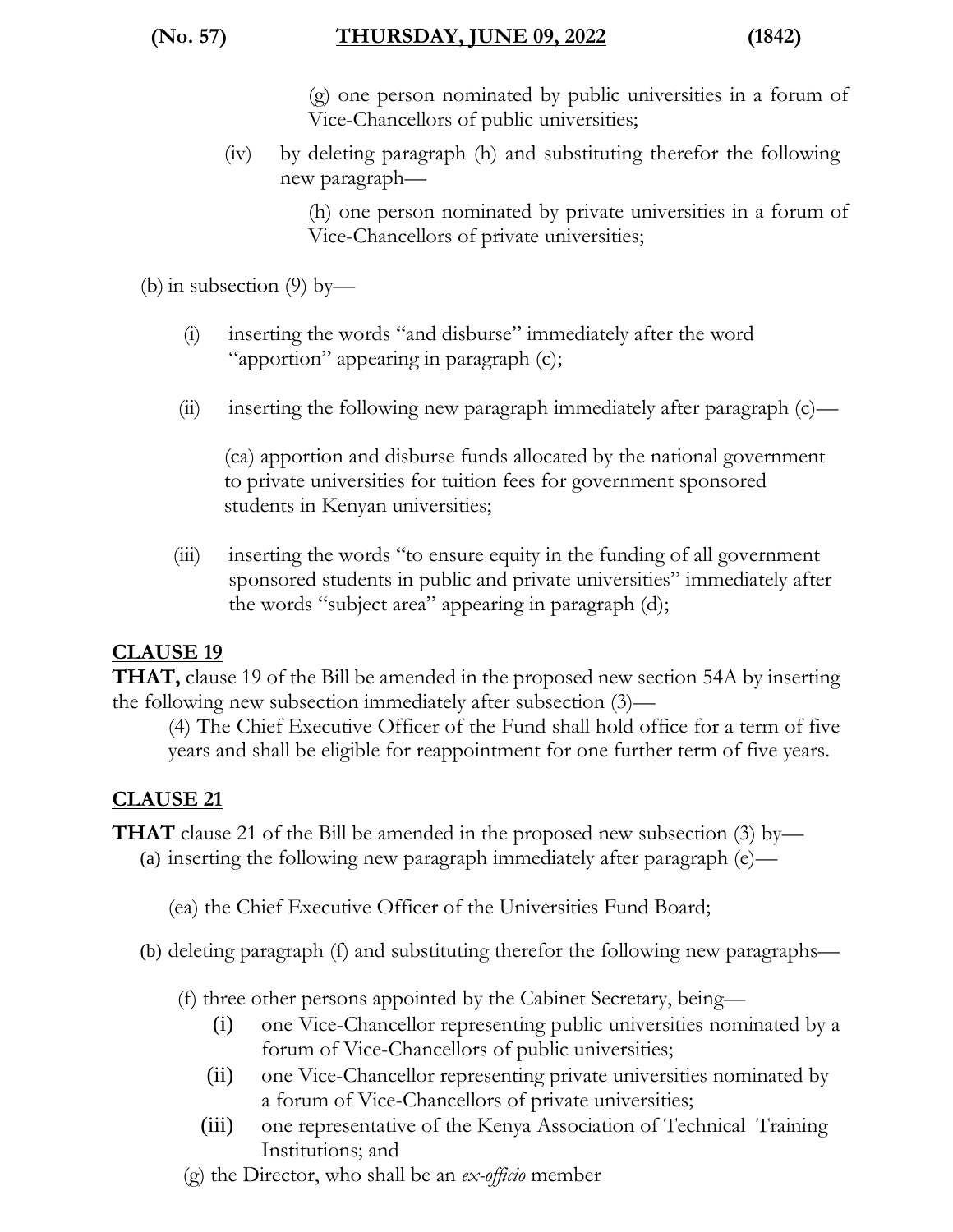**(No. 57) THURSDAY, JUNE 09, 2022 (1843)**

#### **NEW CLAUSE**

**THAT,** the Bill be amended by inserting the following new clause immediately after clause 22—

Amendment of section 58 of **22A.** Section 58 of the principal Act is amended—

No.42 of <sup>2012</sup>.

(a) in the marginal note by deleting the word "Secretary" and substituting therefor the words "Chief Executive Officer";

(b) by deleting the word "Director" and substituting therefor the words "Chief Executive Officer."

#### **NEW SCHEDULE**

**THAT,** the Bill be amended by inserting the following new schedule immediately after the First Schedule—

#### **SECOND SCHEDULE [section 35(1)(v)]**

#### **PROCEDURE FOR THE RECRUITMENT AND APPOINMENT OF PRINCIPALS AND DEPUTY PRINCIPALS**

(1) Where a vacancy occurs in the office of the Principal or Deputy Principal of a constituent college, the Council of that university shall constitute a selection panel consisting of –

- (a) a chairperson being the chairperson of the University Council;
- (b) a representative of the Principal Secretary for the time being responsible for university education;
- (c) a representative of the Principal Secretary for the time being responsible for finance;
- (d) two representatives, being one man and one woman, nominated by the University Senate;
- (e) a distinguished professor of the university; and
- (f) the Vice-Chancellor of the university.
- (2) The selection panel may regulate its own procedure.
- (3) The selection panel shall—
	- (a) advertise for the vacancies and publicize the applicants and shortlisted candidates;
	- (b) conduct interviews of the short listed candidates;
	- (c) identify three qualified applicants for the position of Principal or Deputy Principal; and

forward the names of the qualified applicants under paragraph (c) to the Council.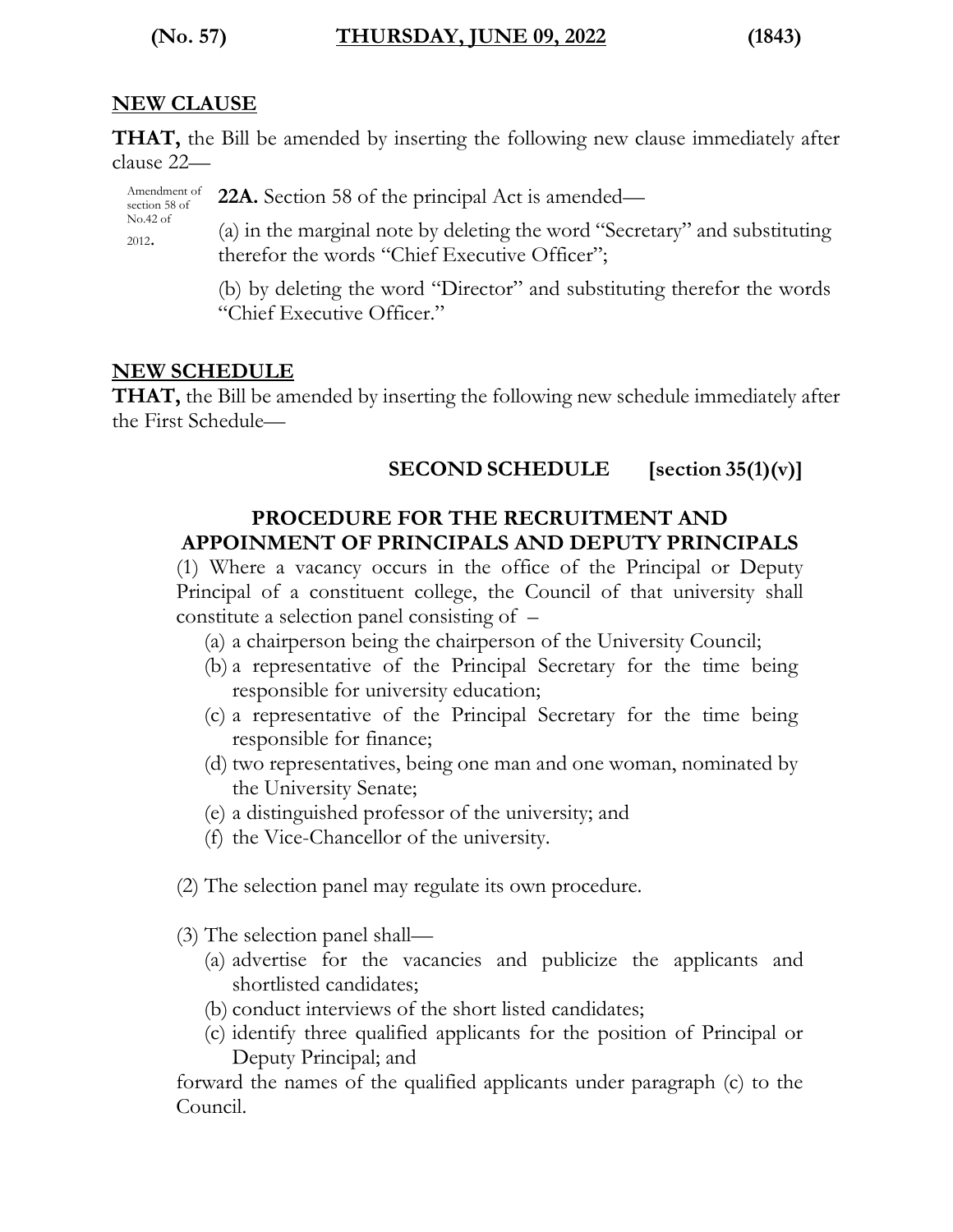#### **(No. 57) THURSDAY, JUNE 09, 2022 (1844)**

(4) The Council shall, within fourteen days of receipt of the names forwarded under paragraph (3)(d), in consultation with the Cabinet Secretary appoint the Principal or Deputy Principal from among the three qualified applicants.

(5) The selection panel shall stand dissolved upon the appointment of the Principal or Deputy Principal under paragraph (5).

#### **SECOND SCHEDULE**

**THAT,** the Bill be amended by renaming the Second Schedule as the Third Schedule**.**

#### **FOURTH SCHEDULE**

**THAT,** the Fourth Schedule to the Bill be amended—

- (a) by deleting the words "**PRINCIPALS AND DEPUTY PRINCIPALS** " appearing in the heading;
- (b) in paragraph 1 by deleting the words " or Principal and Deputy Principal of a Constituent College, the Cabinet Secretary" appearing after the words "public university" and substituting therefore the words "the Council";
- (c) in paragraph  $2(1)$  by—
	- (i) deleting the phrase "subsection (2)" and substituting therefor the phrase "paragraph  $(1)$ ";
	- (ii) deleting sub-paragraph (a) and substituting therefor the following new subparagraph—

(a) a chairperson being a scholar with the rank of a full professor;

- (iii) deleting sub-paragraph (b).
- (d) in paragraph 4 by—
	- (i) deleting the word "three" appearing in sub-paragraph (c) and substituting therefore the word "five";
	- (ii) by deleting the words "Cabinet Secretary" appearing in sub-paragraph (d) and substituting therefor the word "Council";
- (e) by inserting the following new paragraph immediately after paragraph 4—

**4A.** The Council shall, within seven days of receipt of the names forwarded under paragraph (4)(c) identify three qualified applicants for each vacant position and forward the names to the Cabinet Secretary.

(f) in paragraph 5 by deleting the words " within fourteen days" and substituting therefor the words " within twenty one days";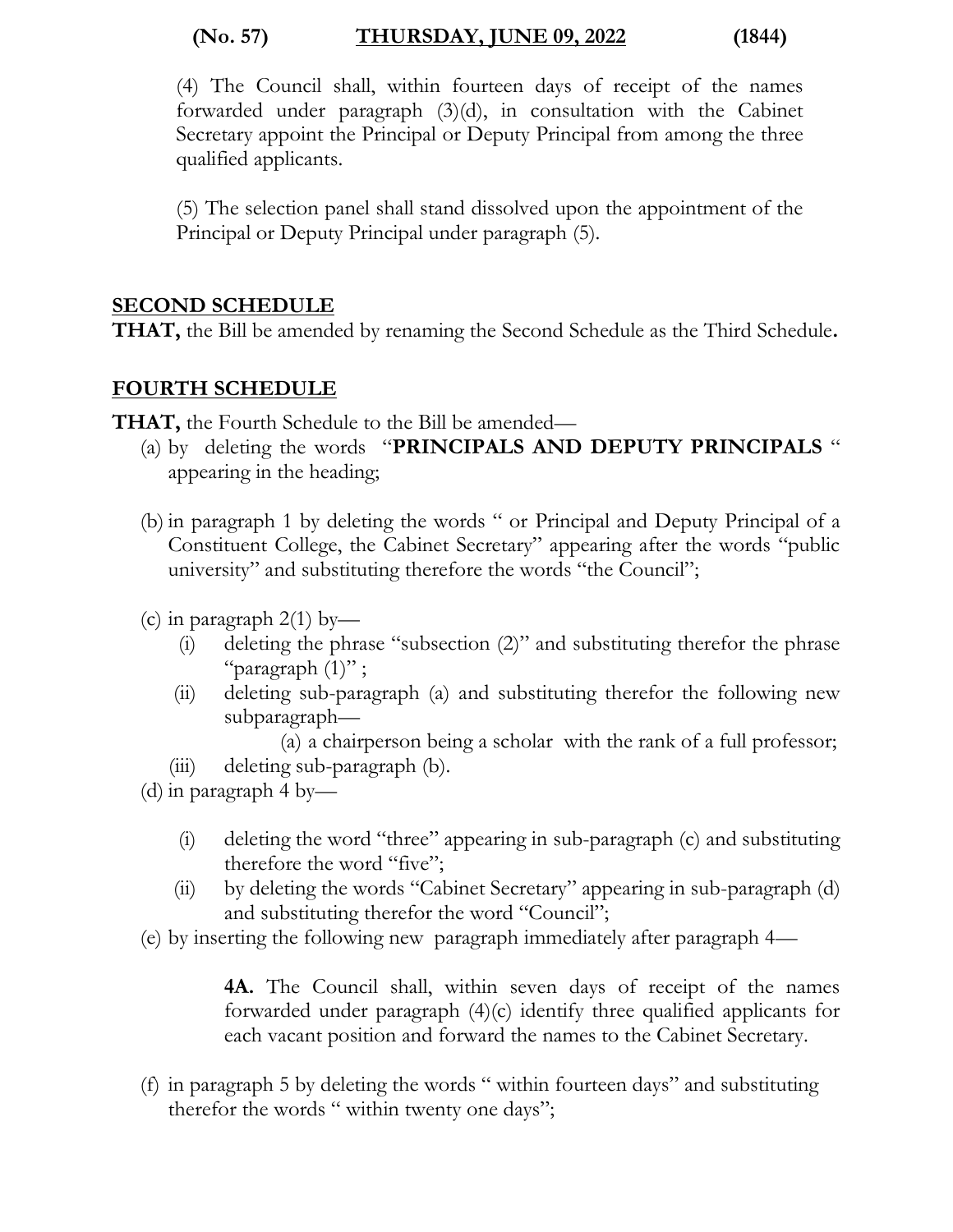**(No. 57) THURSDAY, JUNE 09, 2022 (1845)**

**2) Notice is given that the Nominated Member (Hon. Godfrey Osotsi) intends to move the following amendments to the Universities (Amendment) Bill, 2021 at the Committee Stage**—

#### **NEW CLAUSE**

**THAT,** the Bill be amended by inserting the following new clause immediately after clause 2—

Amendment of section 5 of No.42 of 2012. **2A.** Section 5 of the principal Act is amended in subsection (1) by deleting paragraph (g);

#### **NEW CLAUSE**

**THAT,** the Bill be amended by inserting the following new clause immediately after clause 3—

Amendment of section 6 of No.42 of 2012. **3A.** Section 6 of the principal Act is amended inserting the following new paragraph immediately after paragraph (g)—

> (ga) the Director-General of the Kenya National Qualifications Authority;

#### **CLAUSE 18**

**THAT,** clause 18 of the Bill be amended in the proposed new section 54(5) by inserting the following new paragraph immediately after paragraph (i)—

(j) the Director-General of the Kenya National Qualifications Authority;

#### **CLAUSE 21**

**THAT,** clause 21 of the Bill be amended in the proposed new subsection (3) by inserting the following new paragraph immediately after paragraph (e)—

(ea) the Director-General of the Kenya National Qualifications Authority;

#### **3) Notice is given that the Member for Seme (Hon. James Nyikal) intends to move the following amendments to the Universities (Amendment) Bill, 2021 at the Committee Stage—**

#### **CLAUSE 16**

**THAT,** clause 16 of the Bill be amended by inserting the following new paragraph immediately after paragraph (b)—

(c) by inserting the following new subsection immediately after subsection (4) —

(5) The annual accounts of the Board shall be prepared, audited and reported upon in accordance with the provisions of the Public Audit Act, 2015.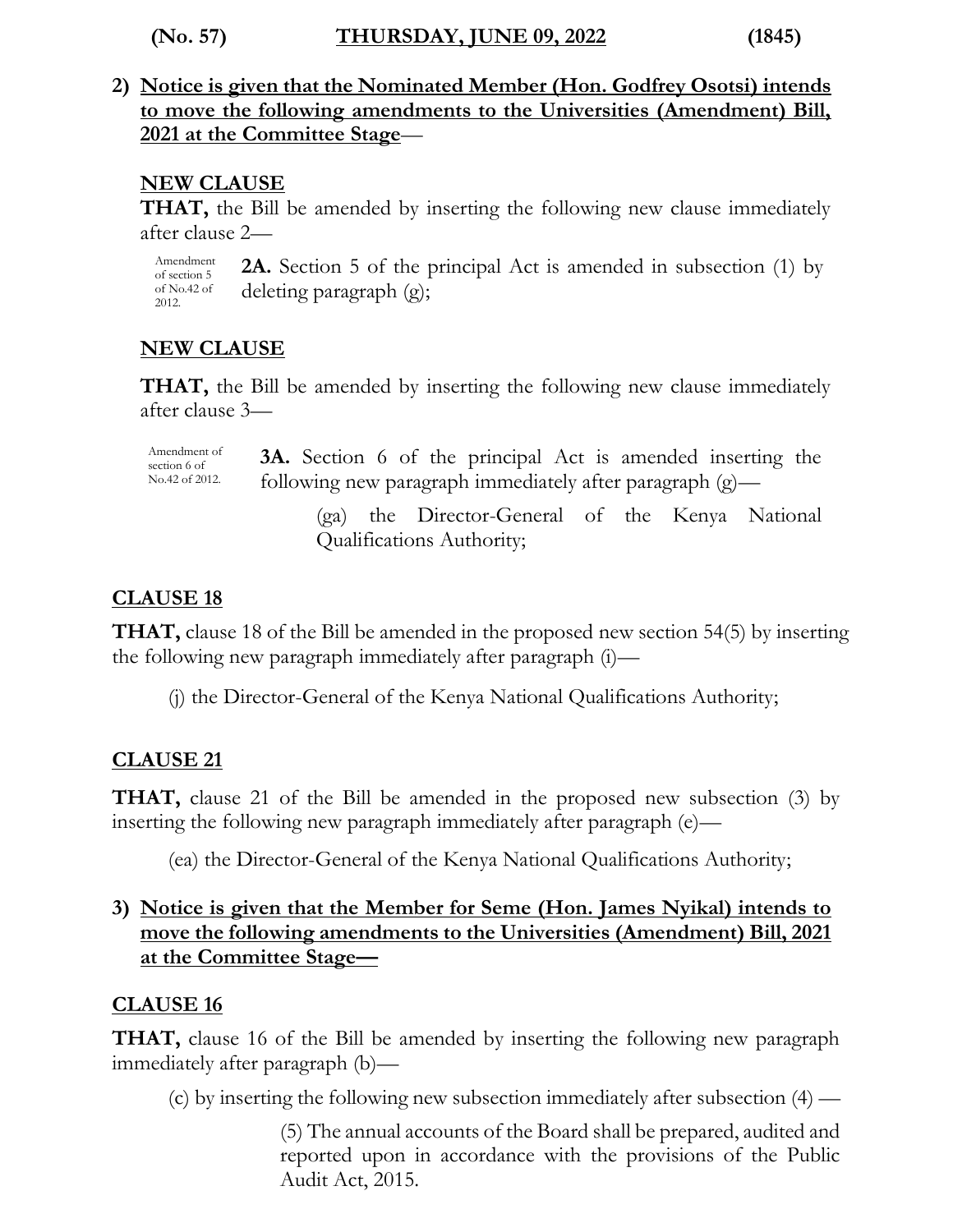#### **CLAUSE 17**

Research grants for Public

**THAT,** clause 17 of the Bill amended by inserting the following new proposed section immediately after the proposed new section 53A—

Universities. **53B.** (1) There shall be paid out of the Fund established under section 53(3)(a) such grants for research on various thematic areas and establishment of innovation hubs by public universities.

> (2) The Cabinet Secretary shall prescribe the criteria for allocation of research grants to public universities.

#### **NEW CLAUSE**

**THAT,** the Bill be amended by inserting the following new clause immediately after clause 15—

Amendment of section 51 of No. 42 of <sup>2012</sup>.

**15A.** Section 51 of the principal Act is amended by inserting the following new subsection immediately after subsection (2)—

> (3) Each private university shall account for any funds received under section 53 for government sponsored students in accordance with the provisions of the Public Audit Act, 2015.

#### **CLAUSE 18**

**THAT,** clause 18 of the Bill be amended in the proposed new section 54(5)—

- (a) by deleting paragraph (e);
- (b) by deleting paragraph (f);
- (c) by deleting the words "one person" appearing in paragraph (g) and substituting therefor the words "two persons"; and
- (d) by deleting paragraph (h).

#### **CLAUSE 21**

**THAT,** clause 21 of the Bill be amended in the proposed new subsection (3)(f)—

- (a) by deleting the word "six" appearing in the opening statement of paragraph (f) and substituting therefor the word "four";
- (b) by deleting the words "one Vice-Chancellor" appearing in subparagraph (i) and substituting therefor the words "two Vice-Chancellors";
- (c) by deleting subparagraph (ii);
- (d) by deleting subparagraph (iv) and substituting therefor the following new subparagraph—

(iv) the Chief Executive Officer of the Kenya National Qualifications Authority;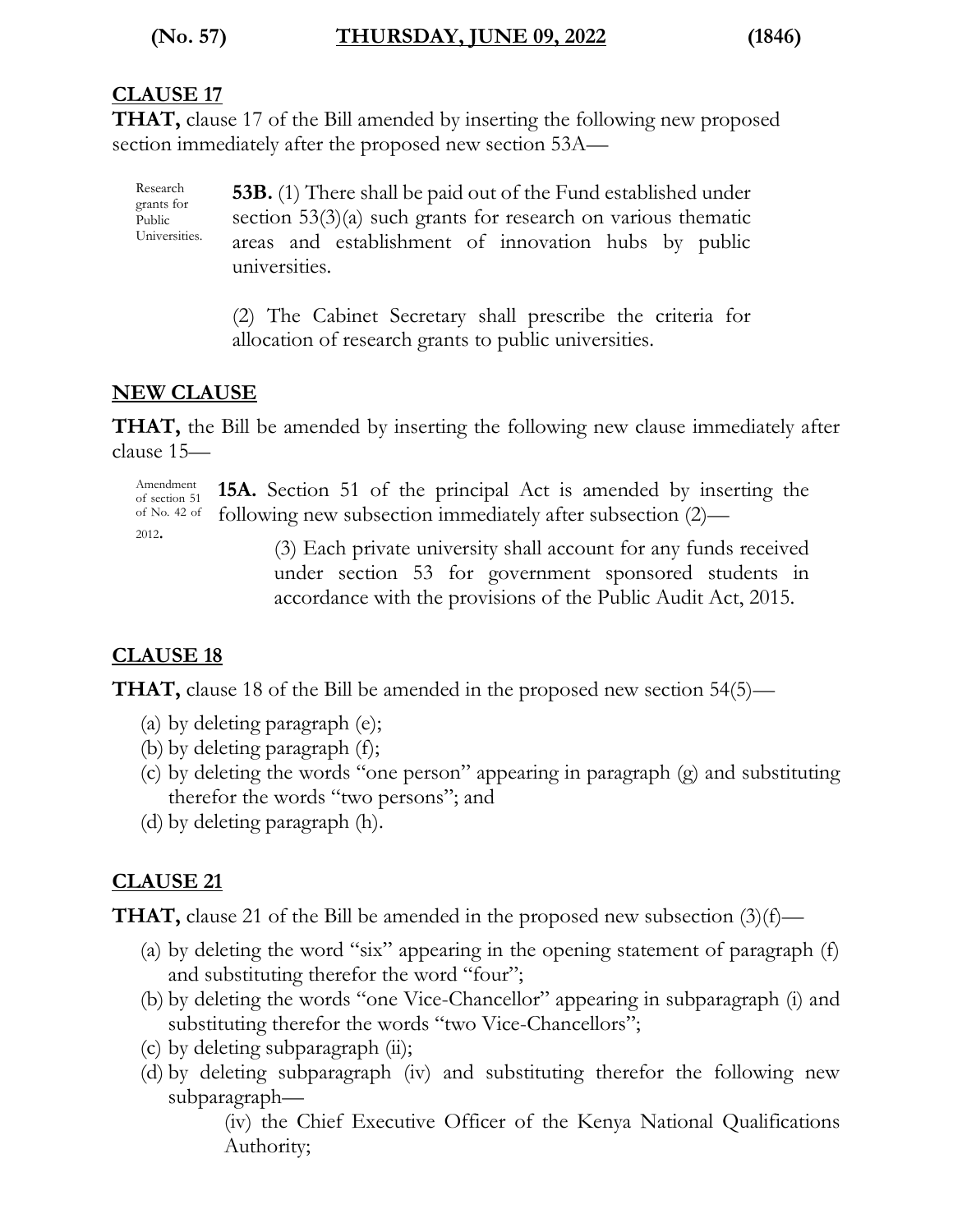#### **(No. 57) THURSDAY, JUNE 09, 2022 (1847)**

#### **NEW CLAUSE**

**THAT,** the Bill be amended by inserting the following new clauses immediately after clause 22—

**22A**. The principal Act is amended by inserting the following new section

Insertion of a new section 56A into No. 42 of 2012.

> Prohibition of placement of government sponsored students in private universities.

immediately after section 56—

**56A.** (1) The Placement Board shall not place students in private universities and private colleges except—

- (a) where there are no vacancies available for government sponsored students in the public universities and public colleges; and
- (b) where a student has elected a course which is available only in private universities and private colleges and the student has been given an option to change his or her course of choice to a course provided in the public universities and public colleges.

(2) The provisions of this section shall not apply to a government sponsored student who was admitted to a private university prior to the commencement of this section.

(3) A person who places a government sponsored student in a private university without complying with the requirements under subsection (1), commits an offence and shall be liable on conviction to a fine not exceeding two million shillings or imprisonment for a term not exceeding two years or to both.

Amendme nt of section 57 of No. 42 of 2012. **22B**. Section 57 of the principal Act is amended by inserting the words "and as approved by the Commission" immediately after the words "admission criteria".

#### **4) Notice is given that the Member for Kikuyu (Hon. Kimani Ichung'wah) intends to move the following amendments to the Universities (Amendment) Bill, 2021 at the Committee Stage—**

#### **CLAUSE 2**

**THAT** the Bill be amended by deleting clause 2 and substituting therefor the following new clause—

Amendment of section 2 of No.42 of 2012. **2.** Section 2 of the Universities Act, 2012 (in this Act referred to as "the principal Act") is amended by-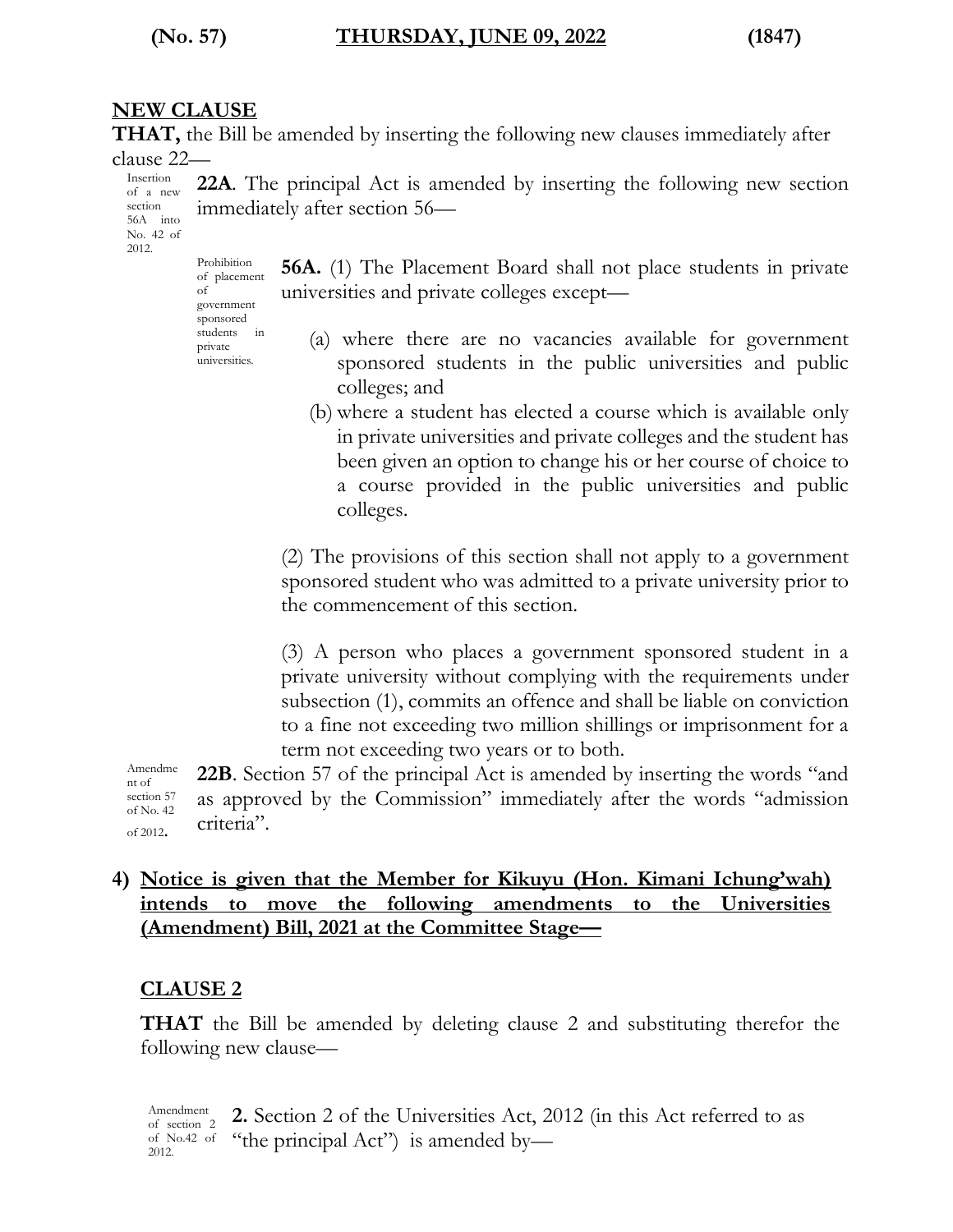#### **(No. 57) THURSDAY, JUNE 09, 2022 (1848)**

- (c) in the definition of the term "differentiated unit cost" by inserting the words "approved by the Commission" immediately after the words "degree programme";
- (d) in the definition of the term "statutes" by inserting the words "under section 23" immediately after the words "university council";
- (e) deleting the definition of the term "Trustees";
- (f) by inserting the following new definition in its proper alphabetical sequence—

"faith-based university" means a university founded or established under a religious faith;

#### **NEW CLAUSE**

**THAT** the Bill be amended by inserting the following new clause immediately after clause 3—

Amendment of section 6 of No.42 of 2012. **3A.** Section 6(1) of the principal Act is amended— (a) in paragraph (f) by deleting the words "one person" and substituting therefor the words "two persons";

(b) by deleting paragraph (g).

#### **CLAUSE 9**

**THAT,** clause 9 of the Bill be amended in the proposed new section 26—

- (a) by renumbering the existing section as subsection (1);
- (b) by inserting the following new subsections immediately after the renumbered new subsection  $(1)$  —

(2) A county government may in consultation with the National Land Commission allocate public land for establishment of a university in the county.

(3) Two or more counties may, by mutual agreement enter into inter-county agreements for purposes of allocating public land for establishment of a university within an area covering the jurisdiction of two or more counties.

(4) Subject to subsection (5), a county government may facilitate the use of county health facilities or any other county facility by a university for purposes of training and advancing university education.

(5) The Commission shall certify and approve the suitability of facilities provided by a county government for training university students.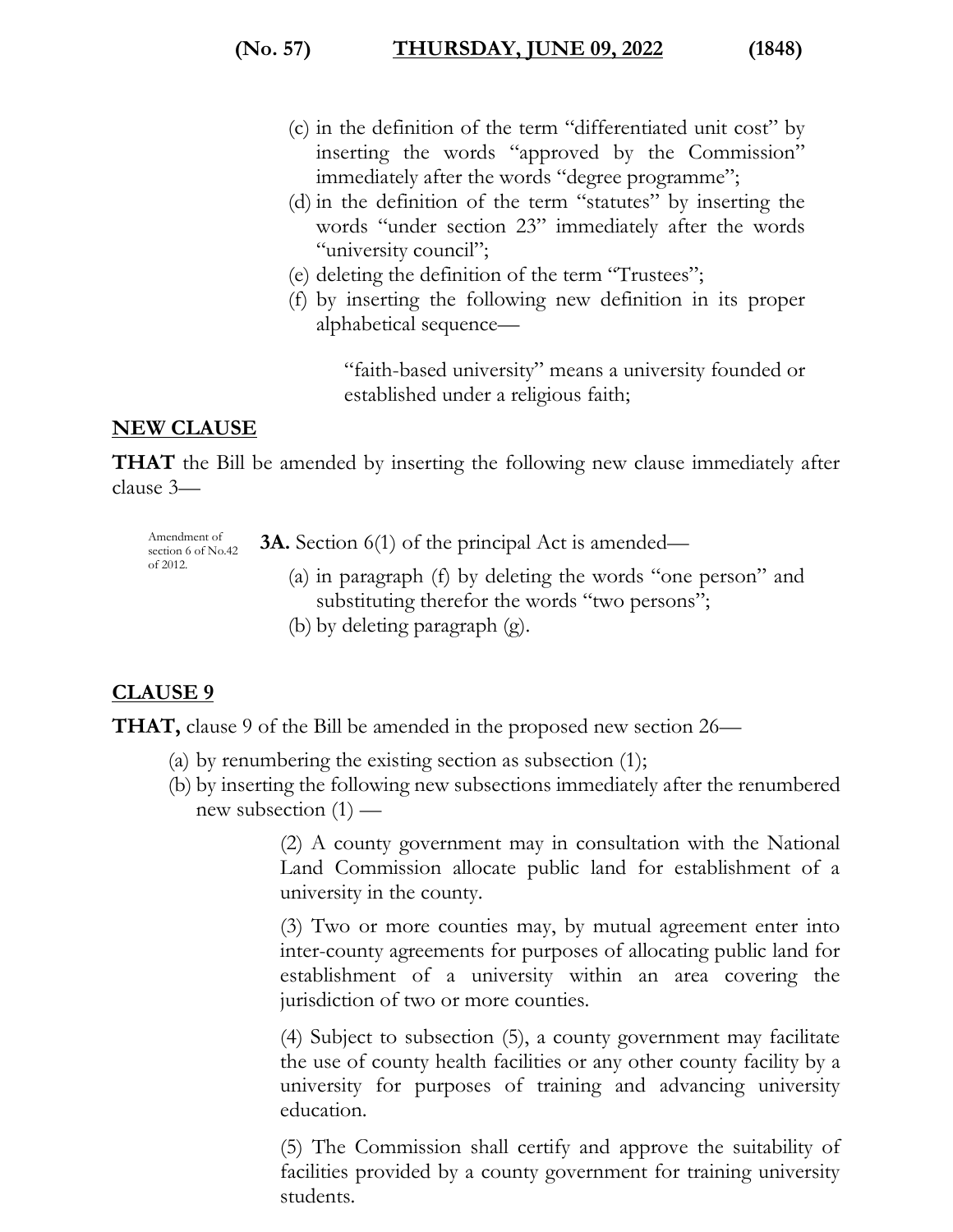#### **CLAUSE 16**

**THAT,** clause 16 of the Bill be amended inserting the following new paragraph immediately after paragraph (b)—

(c) by inserting the following new subsections immediately after subsection (4) —

> (5) Any money expended by the Board under this section to a government sponsored student undertaking a course or programme in a private university shall be equal to the money expended by the Board to a government sponsored student in a public university.

> (6) A private university that receives public funds under this Act shall keep proper books and records of account of the monies received from the Fund for government sponsored students.

> (7) The Auditor-General shall in accordance with the Public Audit Act, 2015, audit the accounts of each private university that has received monies from the Fund for government sponsored students prior to the commencement of this section.

> (8) The annual accounts of a private university that receives monies from the Fund under this section shall be prepared, audited and reported upon in accordance with the provisions of Articles 226 and 229 of the Constitution and the Public Audit Act, 2015.

> (9) A person who directs or uses any monies from the Fund contrary to this section shall be liable for any loss arising from that use and shall make good the loss.

#### **CLAUSE 21**

**THAT,** clause 21 of the Bill be amended in the proposed new subsection  $(3)(f)$ —

- (a) by deleting subparagraph (i) and substituting therefor the following new subparagraph—
	- (i) three Vice-Chancellors representing public universities;
- (b) by deleting subparagraph (ii).

#### **CLAUSE 22**

**THAT,** the Bill be amended by deleting clause 22 and substitute therefor the following new clause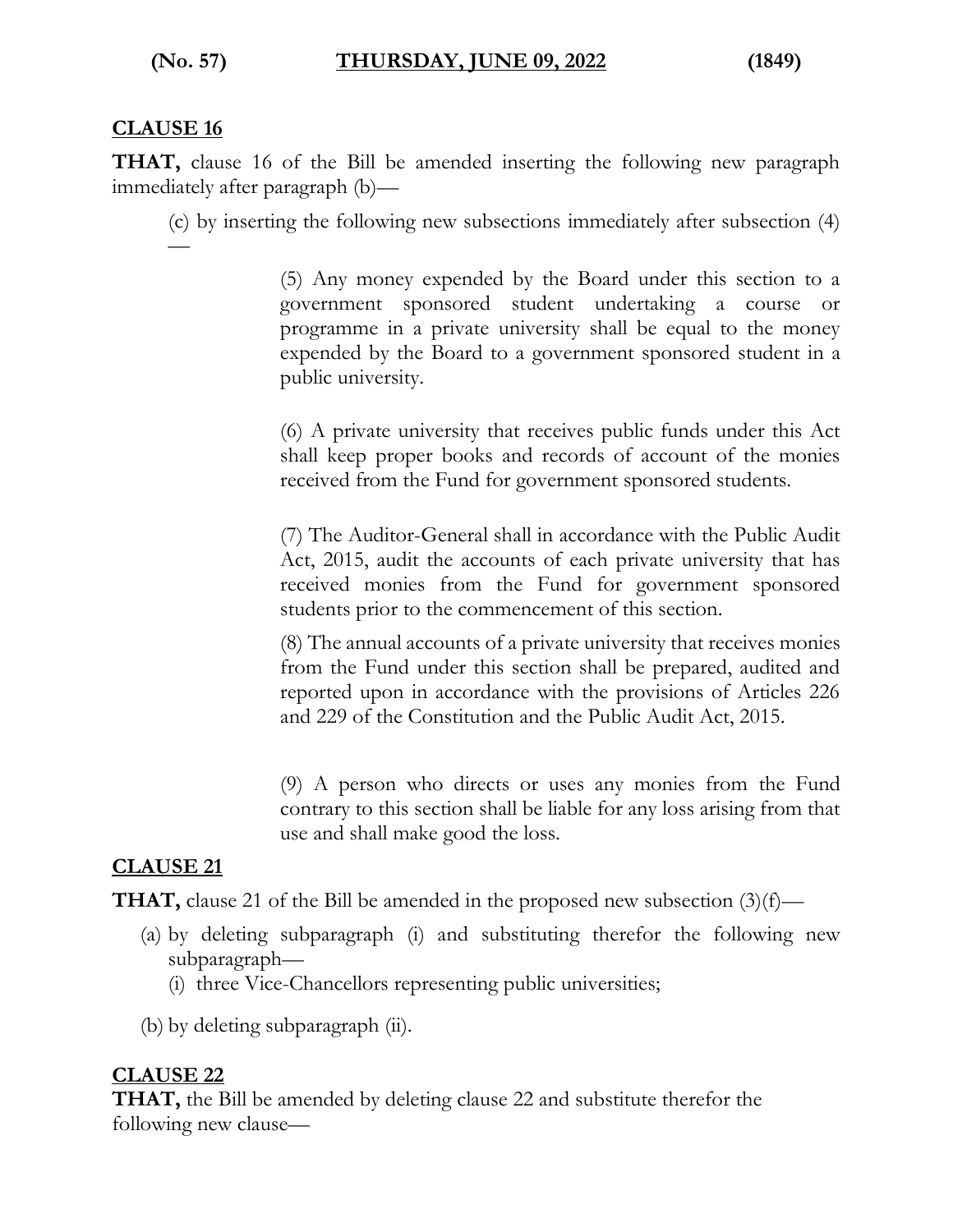Amendment of section 56 of 22. Section 56 of the principal Act is amended—

No. 42 of 2012.

- (a) in subsection  $(1)$  —
- (i) by deleting the words "universities and colleges" appearing in paragraph (a) and substitute therefor the words "public universities and public colleges";
- (ii) by inserting the following new paragraph immediately after paragraph (a) —

(aa) co-ordinate the placement of the government sponsored students to private universities and private colleges only in cases—

- (i) where a student has elected to be placed in a private university or private college;
- (ii) where there is no vacancy available for government sponsored students in the public universities and public colleges; or
- (iii)where the course or programme a government sponsored student is proposing to pursue is not provided in any public universities and public colleges.
- (b) by inserting the following new subsections immediately after subsection  $(3)$  —

(4) The Board shall not place students in private universities and private colleges except where the requirements under subsection (1)(aa) have been met.

(5) Subject to subsection (4), the Board shall place students using the following order of precedence —

- (a) public universities;
- (b) faith-based universities; and
- (c) private universities.

(6) Each participating university shall submit a list of the government and self –sponsored students enrolled in the University to the Board within thirty days from the date of closure of the date of enrollment of students to the University.

(7) The Board shall submit information received under subsection (6) to the Universities Fund Board within fourteen days of receipt thereof.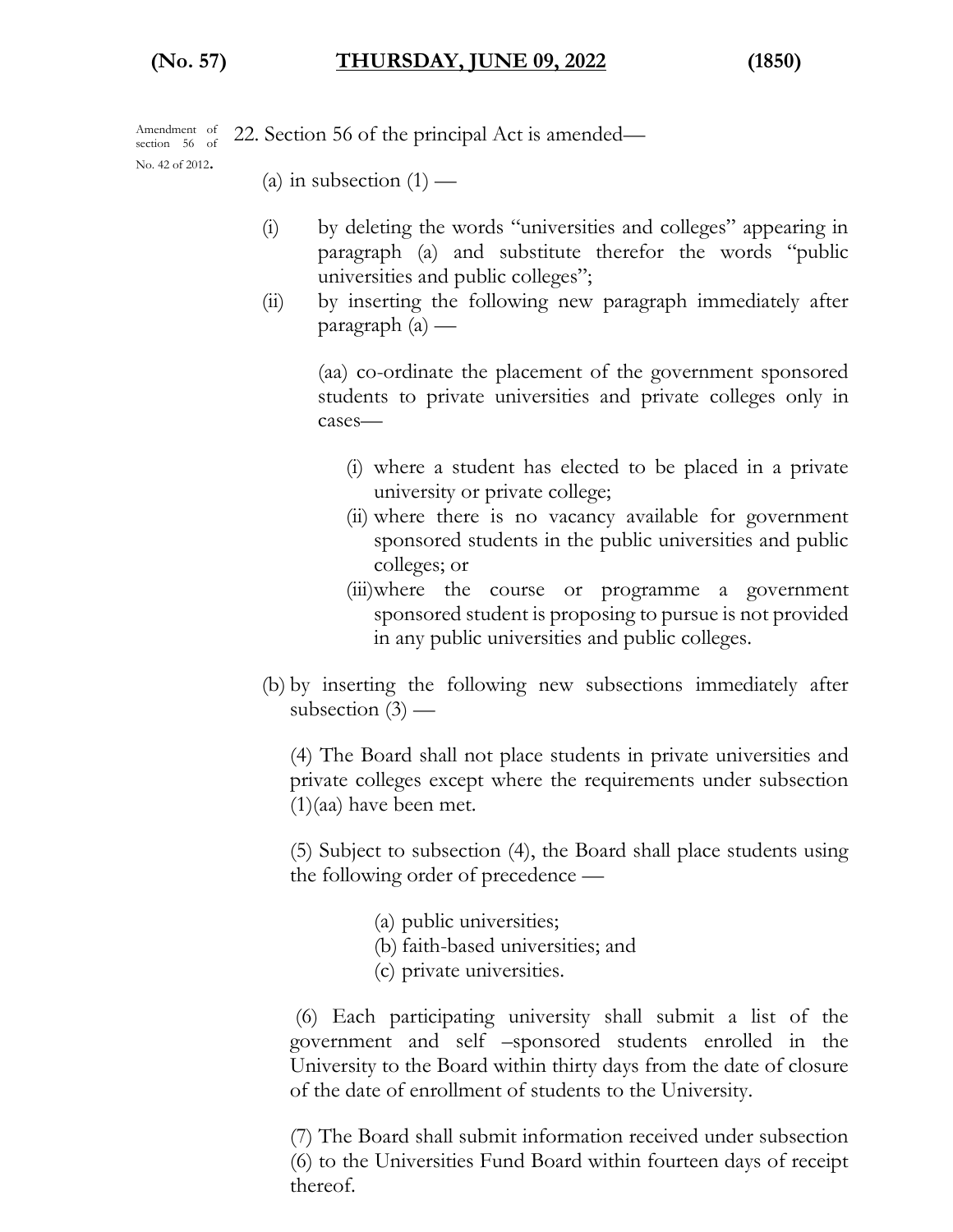#### **(No. 57) THURSDAY, JUNE 09, 2022 (1851)**

(8) The Board shall, in every student intake, publish a list of the government sponsored students placed in the public and private universities in at least two newspapers with nationwide circulation and in its website and submit the information to the National Assembly.

(9) The criteria of placement of students by the Board under this section shall not apply to the students for the academic year of 2022.

(10) A member or staff of the Board who places a government sponsored student in a private university without complying with the requirements of this section commits an offence and shall be liable on conviction to a fine not exceeding one million shillings or imprisonment for a term not exceeding one year or to both.

#### **5) Notice is given that the Member for Kilifi North (Hon. Owen Baya) intends to move the following amendments to the Universities (Amendment) Bill, 2021 at the Committee Stage—**

#### **NEW CLAUSE**

**THAT,** the Bill be amended by inserting the following new clause immediately after clause 6—

Amendment of section 23 of No.42 of 2012. **6A.** Section 23 of the principal Act is amended by inserting the following new subsections immediately after subsection (2) —

> (3)The Cabinet Secretary shall, not later than three months after the submission of a statute or regulation under this section by a university, cause it to be published in the *Gazette.*

(4) The statutes or regulations made under this section shall be considered by the National Assembly in accordance with the Statutory Instruments Act, 2013.

#### **CLAUSE 7**

No. 23 of 2013.

**THAT** the Bill be amended by deleting clause 7 and substituting therefor the following new clause—

Amendment of section 24 of No.42 of 2012.

- **7.** Section 24 of the principal Act is amended—
	- (a) in subsection (1) by deleting the word "Parliament" and substituting therefor the words "the National Assembly";
	- (b) by inserting the following new subsections immediately after subsection (2)—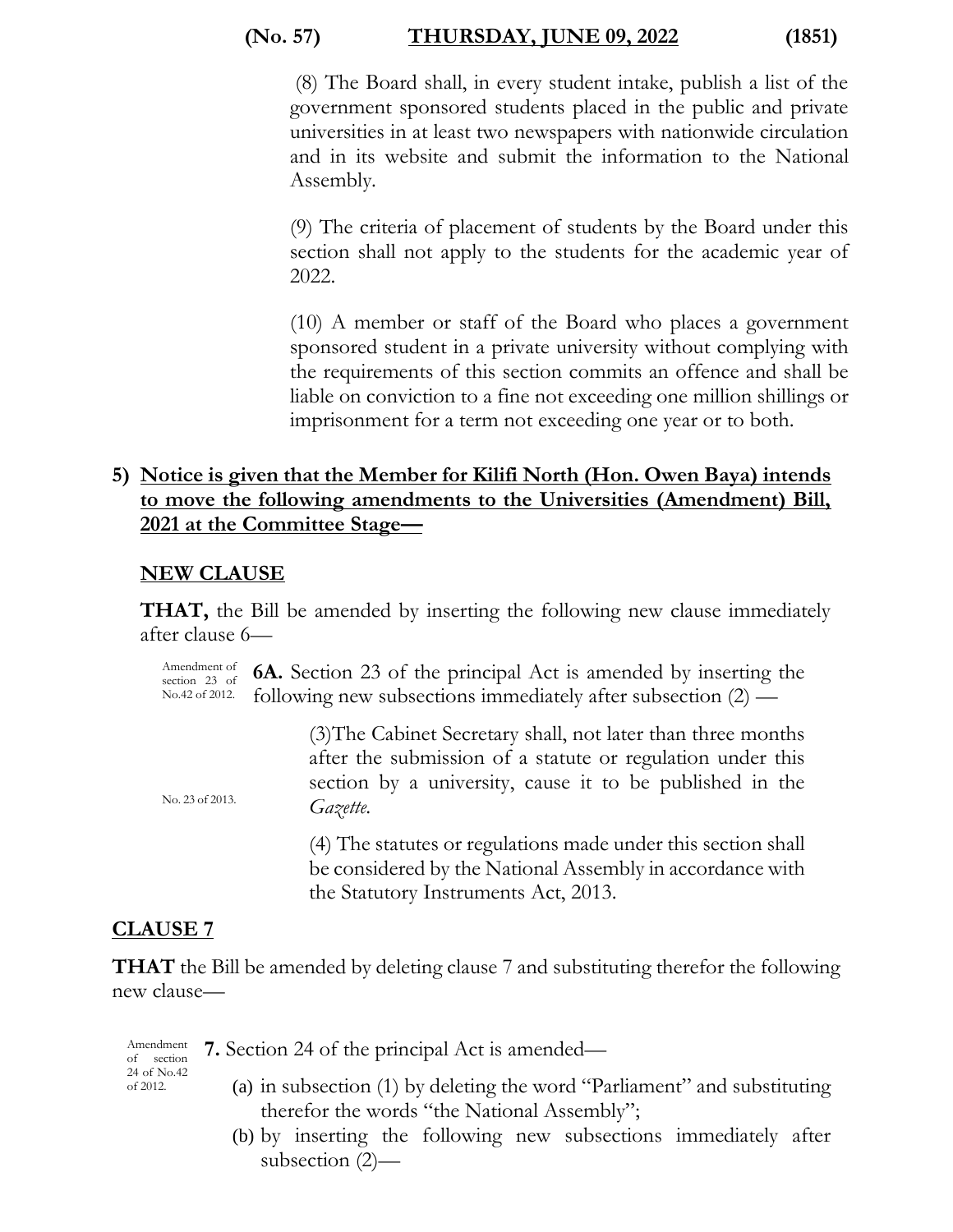#### **(No. 57) THURSDAY, JUNE 09, 2022 (1852)**

(2A) The provisions of Part V of this Act shall apply with the necessary modifications to the institutions established under this section.

(2B) A Charter granted to an institution under this section shall outline the conditions under which the institution shall operate and set out a clearly defined mandate with regard to specified academic programmes.

#### **6) Notice is given that the Member for Kimilili (Hon. Didmus Barasa) intends to move the following amendments to the Universities (Amendment) Bill, 2021 at the Committee Stage—**

#### **CLAUSE 21**

**THAT,** clause 21 of the Bill be amended in the proposed new sub-section  $(3)(f)$  —

- (a) by deleting the word "one" appearing in sub-paragraph (i) and substituting therefor the word "two"; and
- (b) by deleting sub-paragraph (ii).

#### **7) Notice is given that the Member for Dagoretti South (Hon. John Kiarie) intends to move the following amendments to the Universities (Amendment) Bill, 2021 at the Committee Stage—**

#### **CLAUSE 19**

**THAT,** clause 19 of the Bill be amended in the proposed new section 54A by inserting the following new subsection immediately after subsection (3) —

(4) The Chief Executive Officer of the Fund shall hold office for a term of five years, renewable once.

#### **8) Notice is given that the Nominated Member (Hon. David Ole Sankok) intends to move the following amendment to the Universities (Amendment) Bill, 2021 at the Committee Stage—**

#### **CLAUSE 2**

**THAT** the Bill be amended by deleting clause 2 and substituting therefor the following new clause—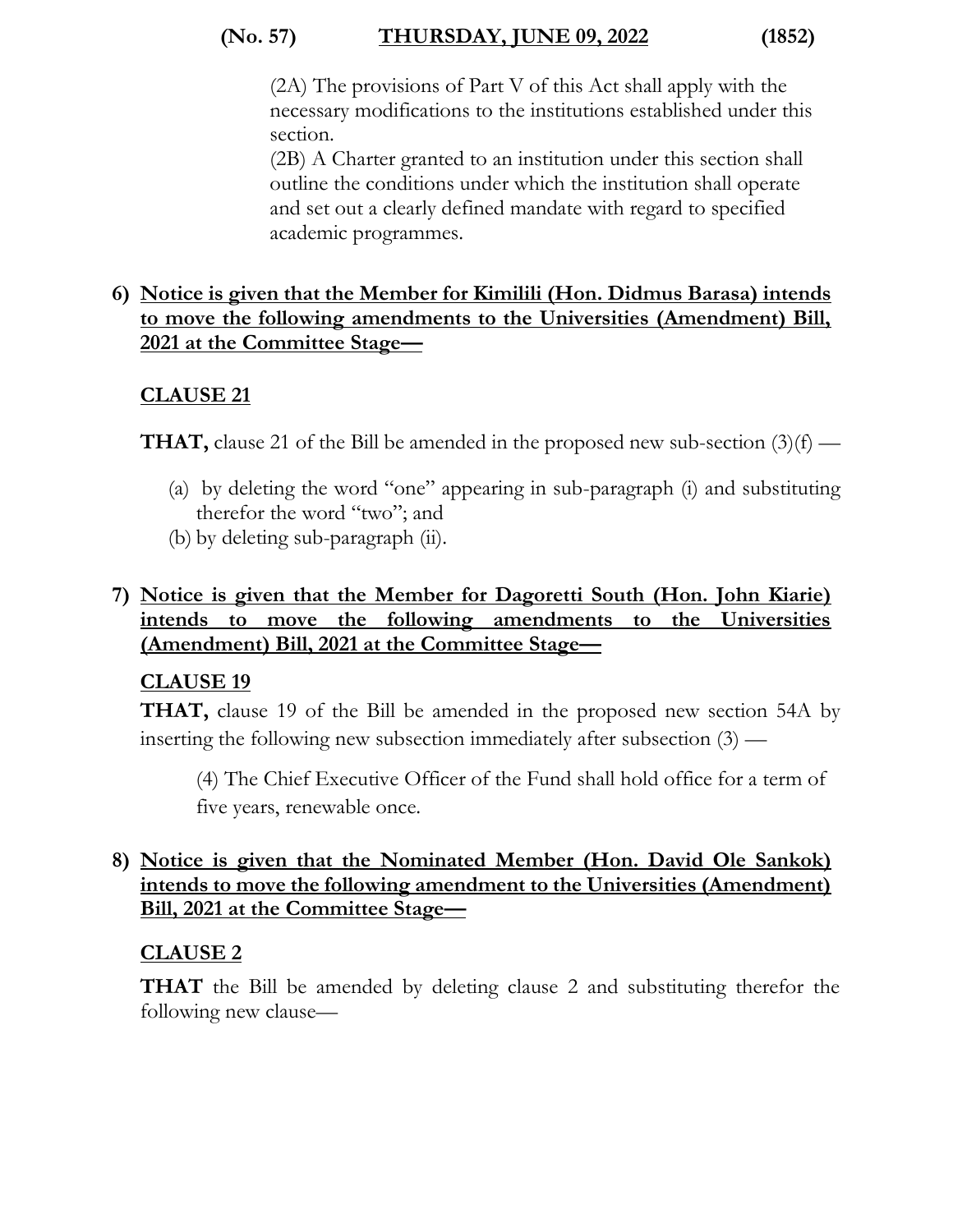- **2.** Section 2 of the Universities Act, 2012 (in this Act referred to as "the principal Act") is amended by—
- (a) in the definition of the term "differentiated unit cost" by inserting the words "approved by the Commission" immediately after the words "degree programme";
	- (b) in the definition of the term "statutes" by inserting the words "under section 23" immediately after the words "university council";
	- (c) deleting the definition of the term "Trustees".

#### **9) Notice is given that the Member for Endebess (Hon. Robert Pukose) intends to move the following amendments to the Universities (Amendment) Bill, 2021 at the Committee Stage—**

#### **CLAUSE 9**

**THAT** the Bill be amended by deleting clause 9 and substituting therefor the following new clause—

Repeal and No.42 of 2012. **9.** The principal Act is amended by repealing section 26 and substituting therefor the following new section—

> Universities in Counties. **26.**The Commission shall ensure accessibility of public universities by all counties, giving priority to—

- (a) viability and equitability in the distribution of public universities across the country;
- (b) underserved and marginalized areas; or
- (c) such other factors as the Commission may determine.

## **CLAUSE 11**

**THAT,** Clause 11 of the Bill be amended by deleting paragraph (b) and substituting therefor the following new paragraph —

(b) in subsection  $(1)(v)$ , by deleting the words "in consultation with the Cabinet Secretary, after a competitive process conducted by the Public Service Commission" and substitute therefor the words "after a competitive process conducted by the Council".

#### **10)Notice is given that the Member for South Mugirango (Hon. Silvanus Osoro) intends to move the following amendments to the Universities (Amendment) Bill, 2021 at the Committee Stage—**

### **NEW CLAUSE**

**THAT** the Bill be amended by inserting the following new clause immediately after clause 20**—**

replacement of section 26 of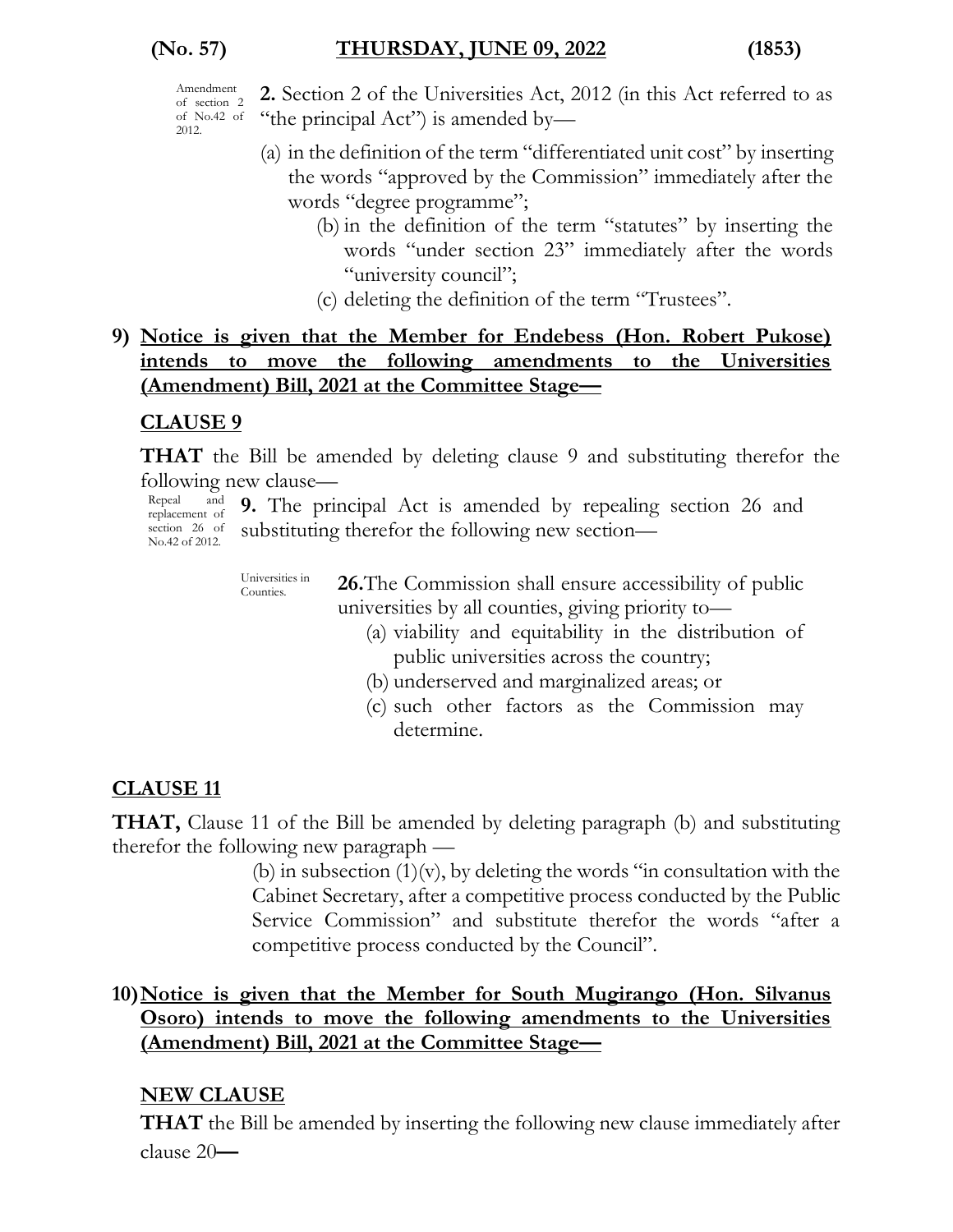Public

immediately after section 54C—

Insertion of a new section into No. 42 of 2012.

Fund for research and innovation by Universities. **54D.** (1) The Cabinet Secretary for National Treasury shall, within six months of commencement of this section, establish a Fund for allocation of grants to public universities—

(a) to undertake research on various thematic areas;

**20A.** The principal Act is amended by inserting the following new section

- (b) to establish innovation hubs;
- (c) to recommend public policy solutions to social economic issues affecting the country;
- (d) to assist in the development of public policy for implementation by the national government;
- (e) to assist in the formulation of effective public policy implementation strategies; and
- (f) perform any other function related to research and innovation as the Cabinet Secretary may determine.

(2) The Cabinet Secretary shall prescribe regulations for the implementation of this section.

#### **11) Notice is given that the Member for Tharaka (Hon. George Murugara) intends to move the following amendments to the Universities (Amendment) Bill, 2021 at the Committee Stage—**

#### **CLAUSE 12**

**THAT,** clause 12 of the Bill be amended by deleting paragraph (a) and substituting therefor the following new paragraphs —

- (a) by deleting subsection (1) and substituting therefor the following new subsections —
	- (1) The council of a public university or constituent college of such a university shall consist of—
		- (i) a chairperson appointed by the President;
		- (ii) three other persons appointed by the President;
		- (iii)the Principal Secretary in the Ministry for the time being responsible for the university education;
		- (iv)the Principal Secretary in the Ministry for the time being responsible for Finance;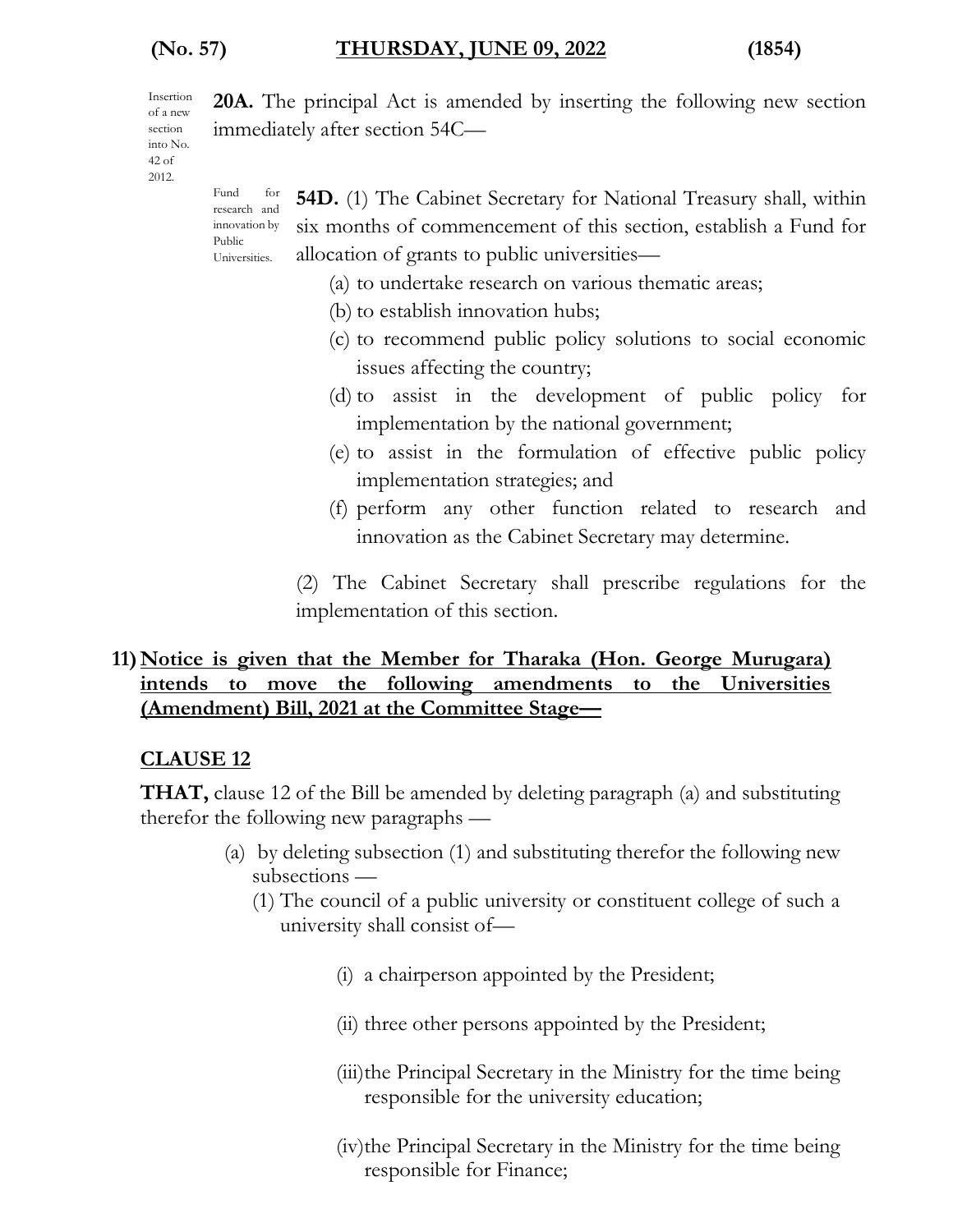- (v) two persons nominated by the Alumni Association of a university to represent the Alumni Association;
- (vi)two persons not being public officers nominated by the Alumni Association of a university to represent the parents of the students in a university, the public and the special interests' groups;
- (vii) two persons nominated by the Alumni Association of a university to represent the staff of a university; and
- (viii) the Vice-Chancellor or, in the case of a constituent college, the Principal of such college who shall be an ex officio member of the Council.

(1A) Subject to subsection (2), the persons appointed under subsection (1)(a) and (b) shall be appointed by the President, through a competitive process.

(1B) Despite subsection (1), the Vice-Chancellor of a public university shall be an ex-officio member of the councils of the constituent colleges of that university.

- (b) by deleting subsection (1A);
- (c) by deleting subsection (2) and substituting therefor the following new subsection —
	- (2) A person shall be qualified for appointment as a Chairperson or Member of the Council if —
		- (a) in the case of chairperson, the person holds—

(i) a doctorate degree from a university recognized in Kenya; and

- (ii) has at least fourteen years' experience in a senior management position; or
- (b) in the case of a member, the person holds—
	- (i) a masters' degree from a university recognized in Kenya; and
	- (ii) has at least ten years' experience in a senior management position; or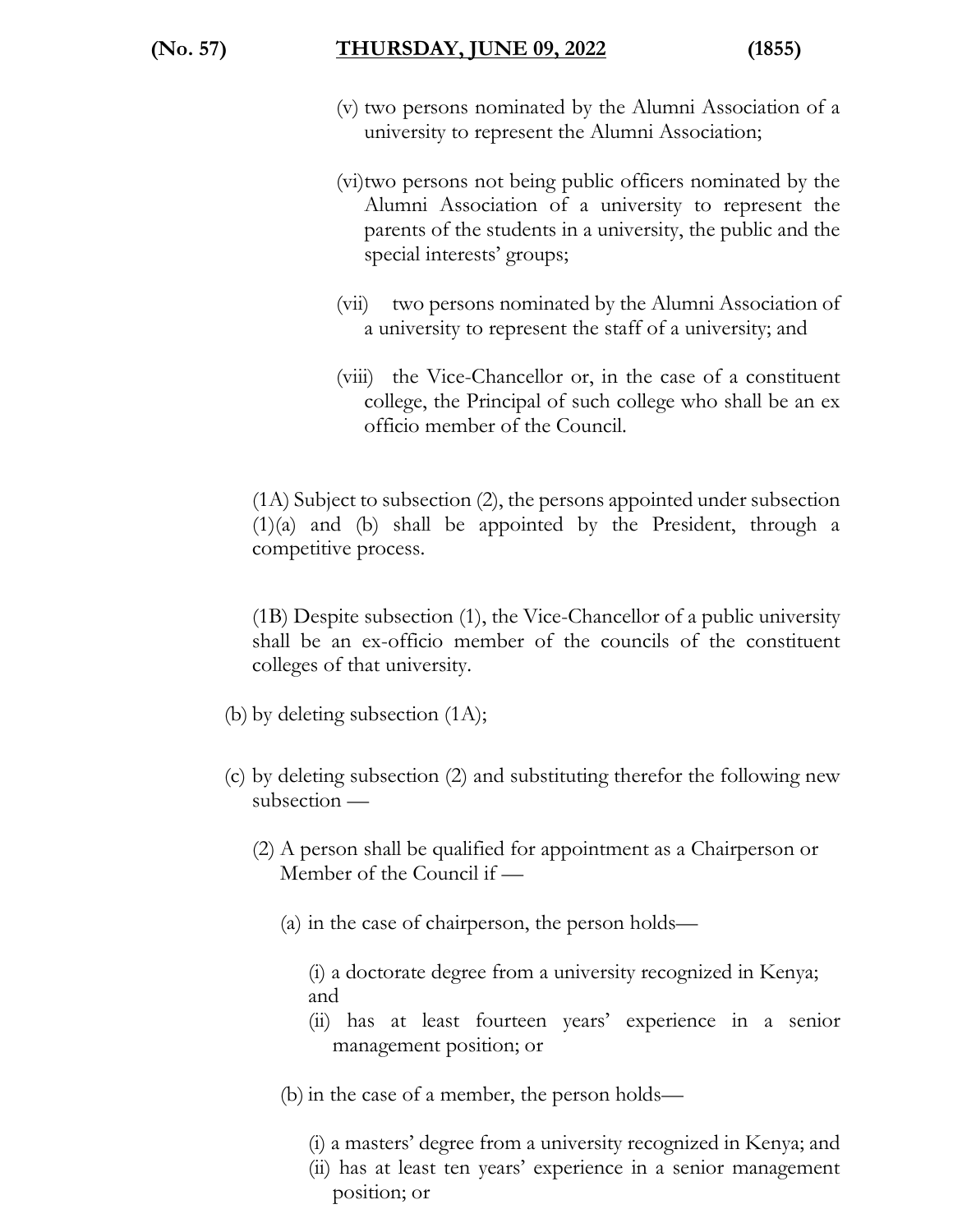#### **(No. 57) THURSDAY, JUNE 09, 2022 (1856)**

- (iii) a bachelor's degree from a university recognized in Kenya; and
- (iv) has at least fifteen years' experience in a senior management position.
- (d) in subsection (3), by deleting the words "appointing authority" and substituting therefor the words "appointing and nominating authorities".

#### **CLAUSE 13**

**THAT,** the Bill be amended by deleting clause 13.

#### **12)Notice is given that the Member for Tinderet (Hon. Julius Melly) intends to move the following amendments to the Universities (Amendment) Bill, 2021 the Committee Stage—**

#### **NEW CLAUSE**

**THAT,** the Bill be amended by inserting the following new clause immediately after clause 14—

Amendment of section 41 of No. 42 of 2012. **14A.** Section 41 of the principal Act be amended in subsection  $(1A)$ —

- (a) by deleting paragraph (b) and substituting therefor the following new paragraph—
	- "(b) First Vice Chairperson and Second Vice Chairperson who shall be of opposite gender;
- (b) in paragraph (e) by deleting the word "three" and substituting therefor the word "two".

#### **CLAUSE 18**

**THAT,** Clause 18 of the Bill be amended in the proposed new section 54 in subsection 5—

> (a) by deleting paragraph (g) and substituting therefor the following new paragraph—

> > "(g) one person nominated by public universities in a forum of chairpersons of the councils of public universities convened by the Cabinet Secretary for that purpose;"

(b) by deleting paragraph (h) and substituting therefor the following new paragraph—

> "(h) one person nominated private universities in a forum of chairpersons of the councils of private universities convened by the Cabinet Secretary for that purpose;"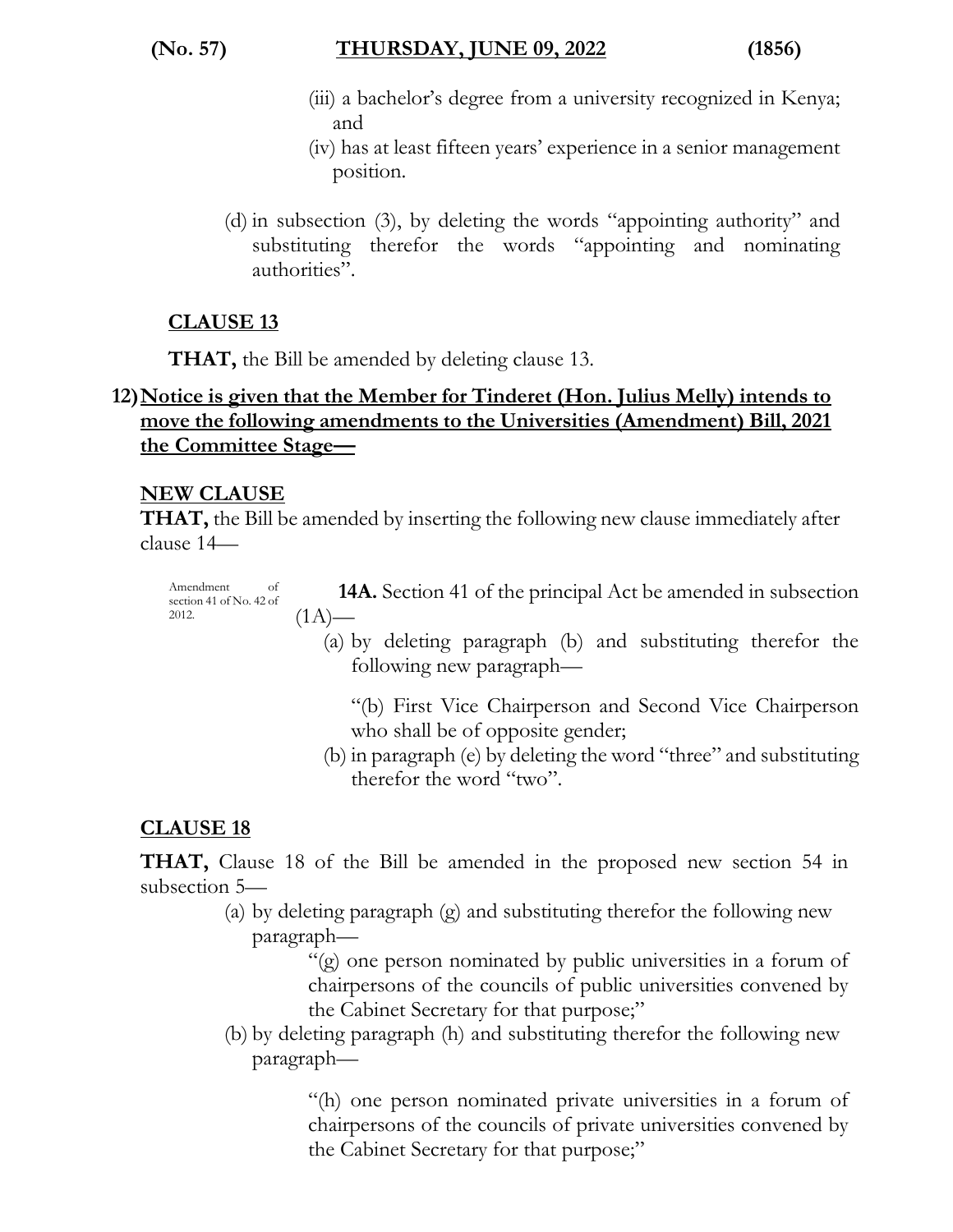# II. THE HUDUMA BILL (NATIONAL ASSEMBLY BILL NO. 57 OF 2021)

**1) Notice is given that the Chairperson of the Departmental Committee on Administration and National Security intends to move the following amendments to the Huduma Bill, 2021 at the Committee Stage—**

#### **CLAUSE 2**

**THAT,** Clause 2 of the Bill be amended―

(i) by inserting the following new definitions in their proper alphabetical sequence― "Appeals Committee" means the NIIMS Appeals Committee established under section 60N of this Act;

"Board" means the Board established under section 60D (1);

"Commissioner" means the Commissioner for NIIMS Services appointed under section 60I;

"chairperson" means the chairperson of the Board of the Service appointed under section 60D (2);

"Service" means the National Integrated Identity Management System Service established under section 60;

(ii) by deleting the definition of the term "biometric data" and substituting therefor the following new definition―

> "biometric data" has the meaning assigned to it under section 2 of the Data Protection Act, 2019;"

(iii)by deleting the definition of the term "birth" and substituting therefor the following new definition―

> "birth" means the complete expulsion or extraction from a mother of a product of conception whether dead or alive;"

- (iv)by deleting the definition of the term "Committee";
- (v) in the definition of the term "foundational data" by deleting the words "and includes biometric data and biographical data.";
- (vi)in the definition of the term "new-born" by deleting the words "twenty eighth" and substituting therefor the word "ninetieth";
- (vii) by deleting the definition of the term "personal data" and substituting therefor the following new definition―

"personal data" has the meaning assigned to it under section 2 of the Data Protection Act, 2019;"

(viii) by deleting the definition of "Principal Secretary".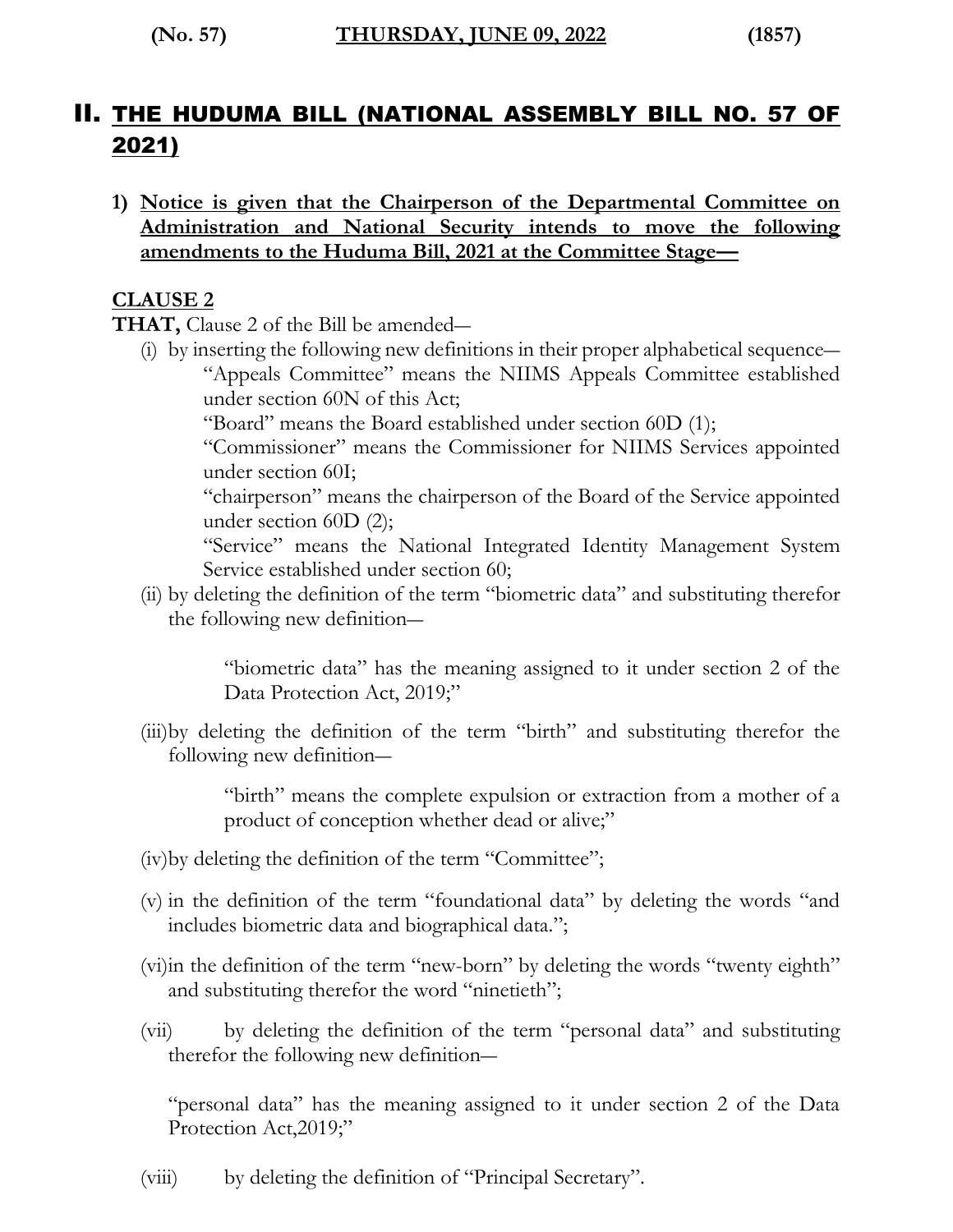#### **CLAUSE 8**

Proof of identity.

**THAT,** the Bill be amended by deleting clause 8 and substituting therefor the following new clause—

> **8.** The presentation of the Huduma card issued under this Act shall be sufficient proof of identity to facilitate access to any public service which may require an official identification.

#### **CLAUSE 9**

**THAT,** Clause 9 of the Bill be amended by deleting the words ", at the first instance,".

#### **CLAUSE 10**

**THAT,** Clause 10 of the bill be amended in sub clause (4) by deleting the words "Principal Secretary" and substituting therefor the word "Commissioner";

#### **CLAUSE 11**

**THAT,** Clause 11 of the Bill be amended in paragraph (a), by deleting the word "immediately" and substituting therefor the words "within ninety days";

#### **CLAUSE 12**

**THAT,** Clause 12 of the bill be amended—

(a) in sub clause (1), by deleting paragraph (b) and substituting therefor the following new paragraph—

"(b) notify the individual within twenty-one days of the status of the enrolment"

(b) by deleting the words "Principal Secretary" wherever it occurs and substituting therefor the word "Commissioner";

#### **CLAUSE 13**

**THAT,** Clause 13 of the Bill be amended in sub clause (4), by inserting the word "reasonable" immediately after the words "payment of such";

#### **CLAUSE 15**

**THAT,** Clause 15 of the Bill be amended by inserting a new sub clause immediately after sub clause (1)—

"(1a) The replacement of a Huduma card shall be done within twenty-one days after receipt of such application under subsection (1)"

#### **CLAUSE 17**

**THAT,** Clause 17 of the Bill be amended—

- (a) by deleting the words "Principal Secretary" wherever it occurs and substituting therefor the word "Commissioner";
- (b) by deleting sub clause (4), and substituting therefor the following new sub clauses—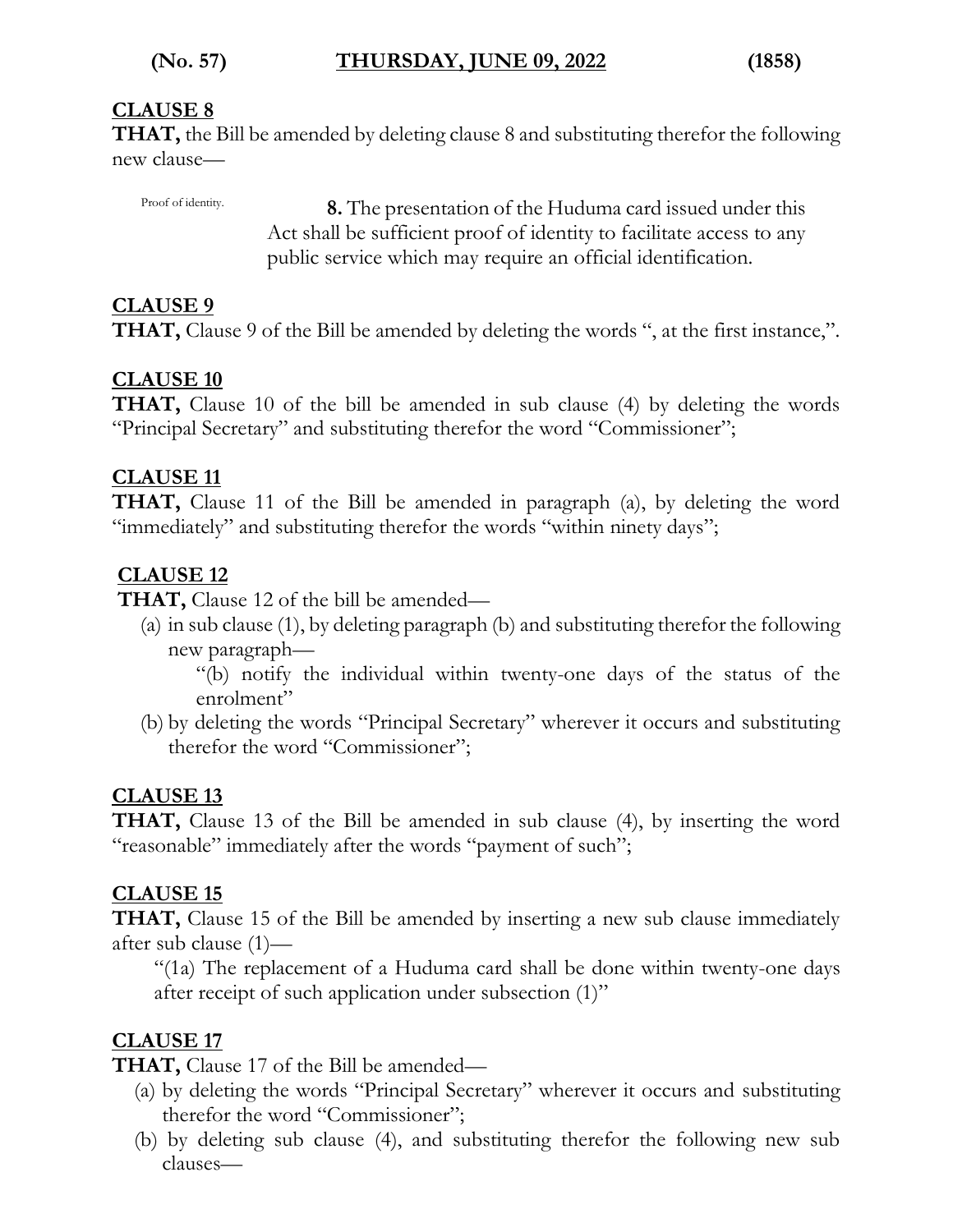"(4) A person aggrieved by a decision under this section may—

(a) appeal to the Appeals Committee; or

(b) pursue alternative dispute resolution mechanisms.

(5) A person dissatisfied with a decision of under subsection (4) (a) may appeal

to the High Court within sixty days of receipt of such decision."

#### **CLAUSE 21**

**THAT,** Clause 21 of the Bill be amended by inserting the word "filled" immediately after the words "the father shall be"

#### **CLAUSE 22**

**THAT,** Clause 22 of the Bill be amended by deleting the words "Principal Secretary" wherever it occurs and substituting therefor the word "Commissioner";

#### **CLAUSE 23**

**THAT,** Clause 23 of the Bill be amended by inserting the following new sub clauses immediately after sub clause (3)—

"(4) Despite subsections (1), (2) and (3), the Commissioner may allow late registration under this section where an applicant provides sufficient reasons for not registering within the stipulated period.

(5) The Cabinet Secretary shall prescribe the circumstances under which a penalty may be waived."

### **CLAUSE 24**

**THAT,** Clause 24 of the Bill be amended—

- (a) in sub clause (1), by deleting the words "Principal Secretary" and substituting therefor the word "Commissioner";
- (b) in sub clause (2), by inserting the following new paragraph immediately after paragraph (e)—

"(f) mid-wife or community health worker"

### **CLAUSE 25**

**THAT,** Clause 25 of the Bill be amended—

(a) in sub clause (1), by deleting paragraph (d) and substituting therefor the following new paragraph—

"(d) the name and address of the person who has custody of the foundling or child."

(b) by inserting the following new sub clause immediately after sub clause (2)— "(3) For the avoidance of doubt, the penalty under section 23 shall not apply in the registration of a foundling.

### **CLAUSE 27**

**THAT,** Clause 27 of the Bill be amended—

- (a) in sub clause (1) by deleting the words" developmental milestones and other";
- (b) by inserting the following new sub clause immediately after sub clause (3)—

"(4) An update of particulars under sub section (1), shall be at no cost to the applicant."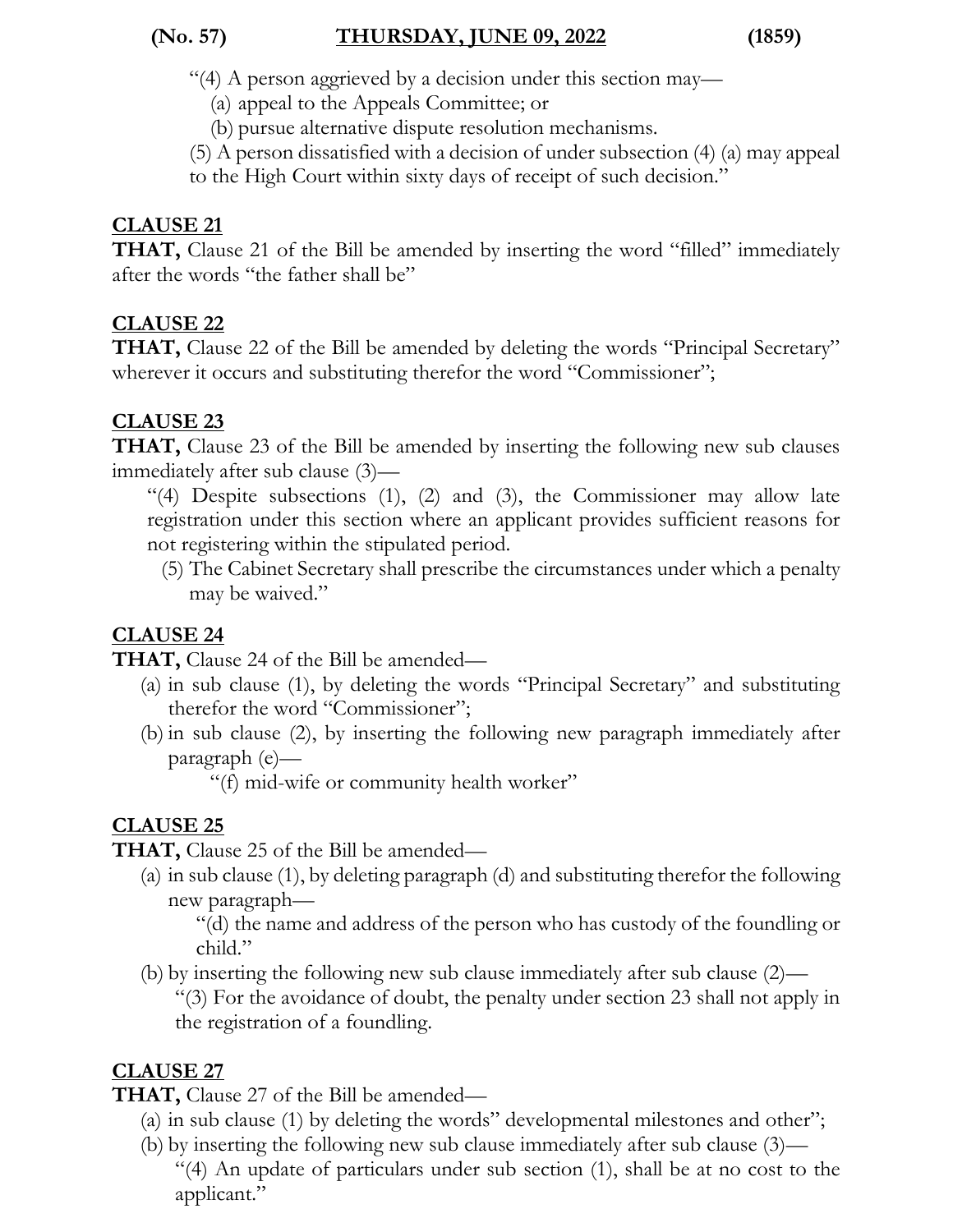#### **(No. 57) THURSDAY, JUNE 09, 2022 (1860)**

#### **CLAUSE 30**

**THAT,** Clause 30 of the Bill be amended by inserting the words "the discovery of" immediately after the words "within thirty days of".

#### **CLAUSE 32**

**THAT,** Clause 32 of the Bill be amended by deleting the words "Principal Secretary" and substituting therefor the word "Commissioner";

#### **CLAUSE 37**

**THAT,** Clause 37 of the Bill be amended by deleting paragraph (c) and substituting therefor the following new paragraph—

"(c) delete the functional data of the deceased person and any linkage thereof to any living data subjects."

#### **CLAUSE 46**

**THAT,** the Bill be amended by deleting clause 46 and substituting therefor the following new clause—

Application of No.<br>24 of 2019. **46.** The processing of personal data shall be carried out in accordance with Data Protection Act, 2019.

#### **CLAUSE 47**

**THAT,** Clause 47 of the Bill be amended in sub clause (2) by deleting the words "Principal Secretary" and substituting therefor the word "Commissioner";

#### **CLAUSE 48**

**THAT**, Clause 48 of the Bill be amended—

(a) by inserting the following sub clauses immediately after sub clause (4)—

"(4A) Any data under this Act may be shared with a private entity after the Service has requested permission of the data subject.

(4B) An entity which seeks any data under this Act shall—

- (a) comply with the provisions of the Data Protection Act; and
- (b) sign a data sharing agreement."
- (b) by deleting the words "Principal Secretary" wherever it occurs and substituting therefor the word "Commissioner";

#### **CLAUSE 49**

**THAT,** Clause 49 of the Bill be amended—

(a) by inserting the following paragraph immediately after paragraph (b)—

"(c) operational and institutional risks"

(b) by deleting the words "Principal Secretary" and substituting therefor the word "Commissioner";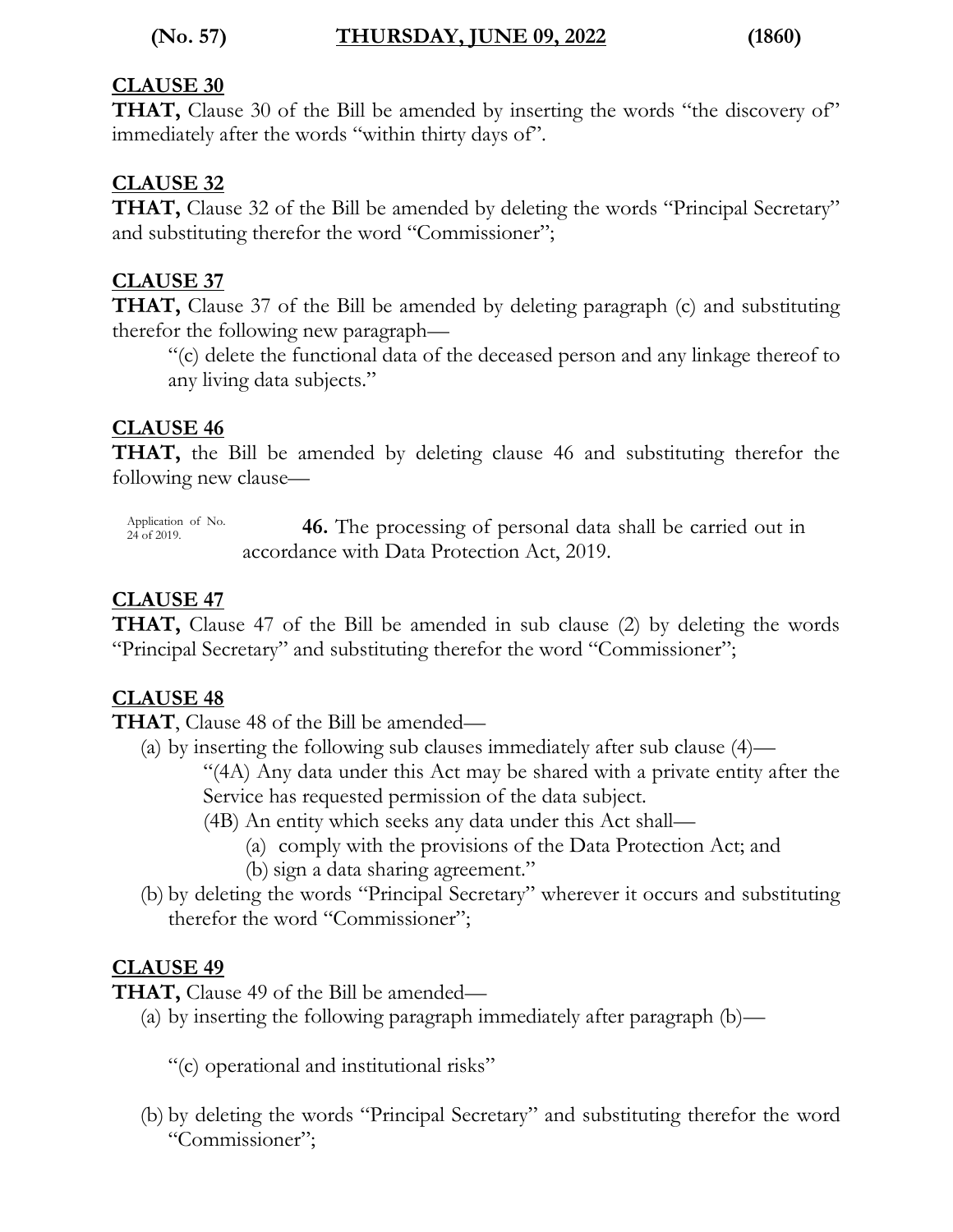#### **CLAUSE 53**

**THAT,** Clause 53 of the Bill be amended by deleting the words "Principal Secretary" wherever it occurs and substituting therefor the word "Commissioner";

#### **CLAUSE 58**

**THAT,** Clause 58 of the Bill be amended in sub clause (1) by deleting the words "to a fine not exceeding one hundred thousand shillings or to imprisonment for a period not exceeding one year" and substituting therefor the following words "upon conviction to a fine not exceeding five million shillings or to imprisonment for a period not exceeding five years.

#### **CLAUSE 60**

**THAT,** the Bill be amended by deleting Clause 60 and substituting therefor the following clauses—

Establish ment of the Service. **60**.(1) There is established a Service to be known as the National Integrated Identity Management System Service.

- (2) The Service shall be a body corporate with perpetual succession and a common seal, and shall in its corporate name be capable of—
- (a) suing and being sued;
- (b) acquiring, holding, charging and disposing movable and immovable property; and
- (c) doing or performing all such other things or acts for the proper discharge of its functions under this Act or any written law, as may lawfully be done or performed by a body corporate.

Functions **60A.**The functions of the Service shall be to—

of the Service.

- (a) formulate national policies on matters relating to civil registration and legal identification management in accordance with international standards;
- (b) facilitate effective co-ordination and implementation of the NIIMS;
- (c) establish a framework for ensuring the compatibility of technology infrastructure among different government agencies to comply with requirements of the NIIMS;
- (d) formulate a framework for coordinating agencies accessing the NIIMS database;
- (e) impose fees to classes of person in relation to subsequent issuance of huduma card after initial issue and penalties for late registration;
- (f) advise the Cabinet Secretary on the administrative measures that address any procedural or social barriers that may limit the enrolment of an individual;
- (g) make a recommendation for enrolment and cancellation into NIIMS;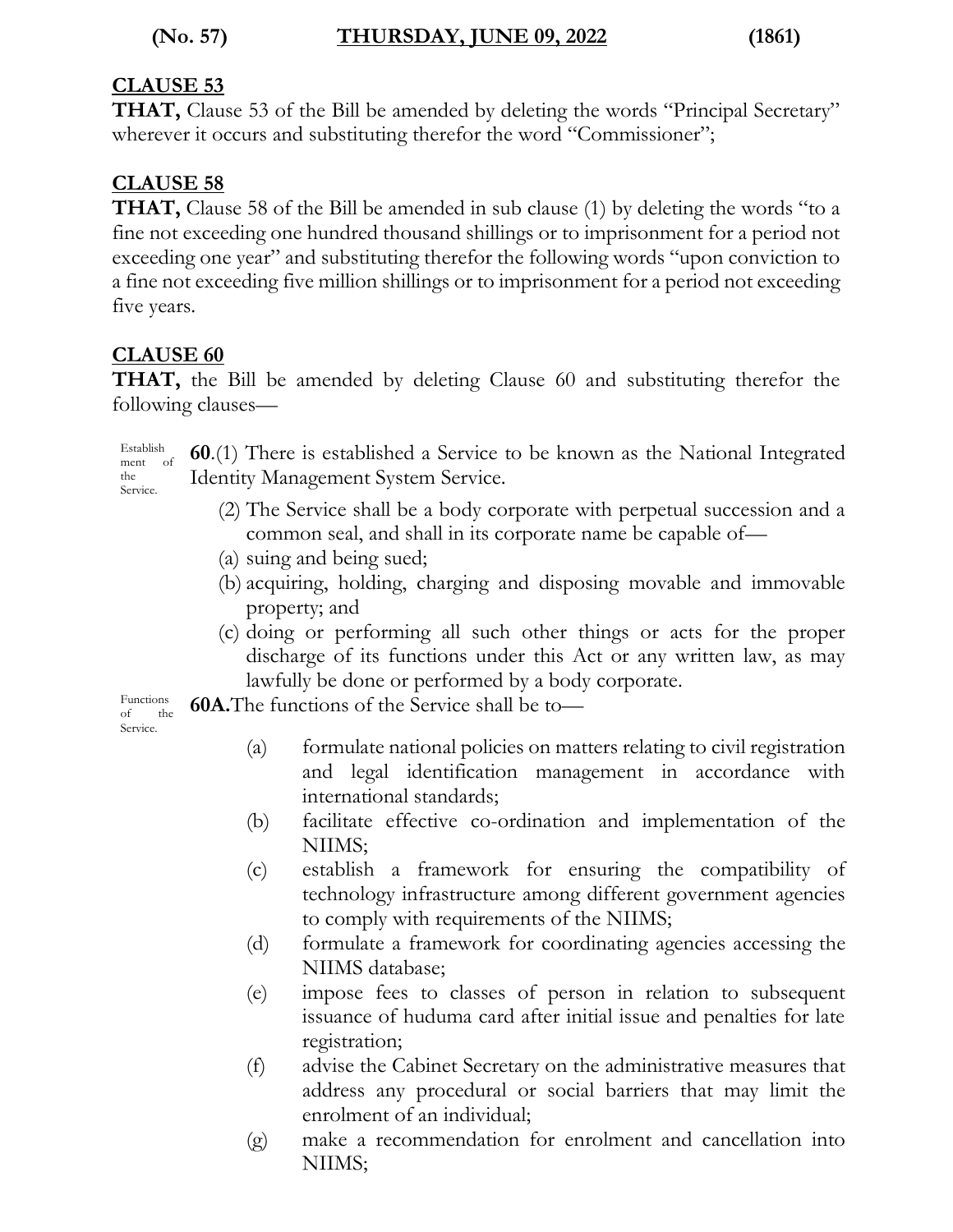- (h) ensure, in liaison with other government authorities, that adequate and appropriate facilities and services are provided to facilitate the enrolment of persons with disabilities, marginalised communities, persons incapacitated by illness, elderly citizens, and individuals in institutional households; and
- (i) perform any other function incidental to the above functions.

Departme

- nts. **60B**. (1) For purposes of discharging its functions, the Service shall organise itself into such departments which shall include civil registration, national registration bureau, immigration and integrated population registration.
	- (2) The Department for Civil Registration shall be responsible for—
		- (a) registration of births in the NIIMS database;
		- (b) registration deaths in the NIIMS database;
		- (c) issuing a birth certificate from the NIIMs database;
		- (d) assigning huduma cards to minors; and
		- (e) any other relevant function as maybe assigned by Service.
	- (3) The Department of National Registration Bureau shall be responsible for—
		- (a) assigning huduma namba and huduma cards to adult citizens;
		- (b) assigning huduma namba and huduma cards to foreign nationals;
		- (c) assigning huduma namba and huduma cards to refugees; and
		- (d) any other relevant function as maybe assigned by the Commissioner.
	- (4) The Department of Immigration shall be responsible for—
		- (a) regulating entry and exit of all persons at our airports, seaports and land border posts;
		- (b) issuing passports and other travel documents;
		- (c) regulating residency through issuance and renewal of work permits, residence permits and other passes;
		- (d) granting Kenyan citizenship to qualified foreigners;
		- (e) issuing entry visas, register all non-citizens resident in Kenya;
		- (f) declaring and removal of prohibited immigrants;
		- (g) providing consular services to Kenya nationals and foreigners at all missions abroad; and
		- (h) any other relevant function as maybe assigned by the Commissioner.

(5) The Department of Integrated Population Registration shall be responsible for—

- (a) administration of the NIIMS database;
- (b) storing and organising of data in the NIIMS database;
- (c) authenticating data for users in a secure platform;
- (d) linking government agencies in accessing NIIMS database in the prescribed manner for purposes of authenticating personal data; and
- (e) any other relevant function as maybe assigned by the Commissioner.

(5) Despite subsection (1), the Service may establish other departments as may be necessary to enable it carry out its functions.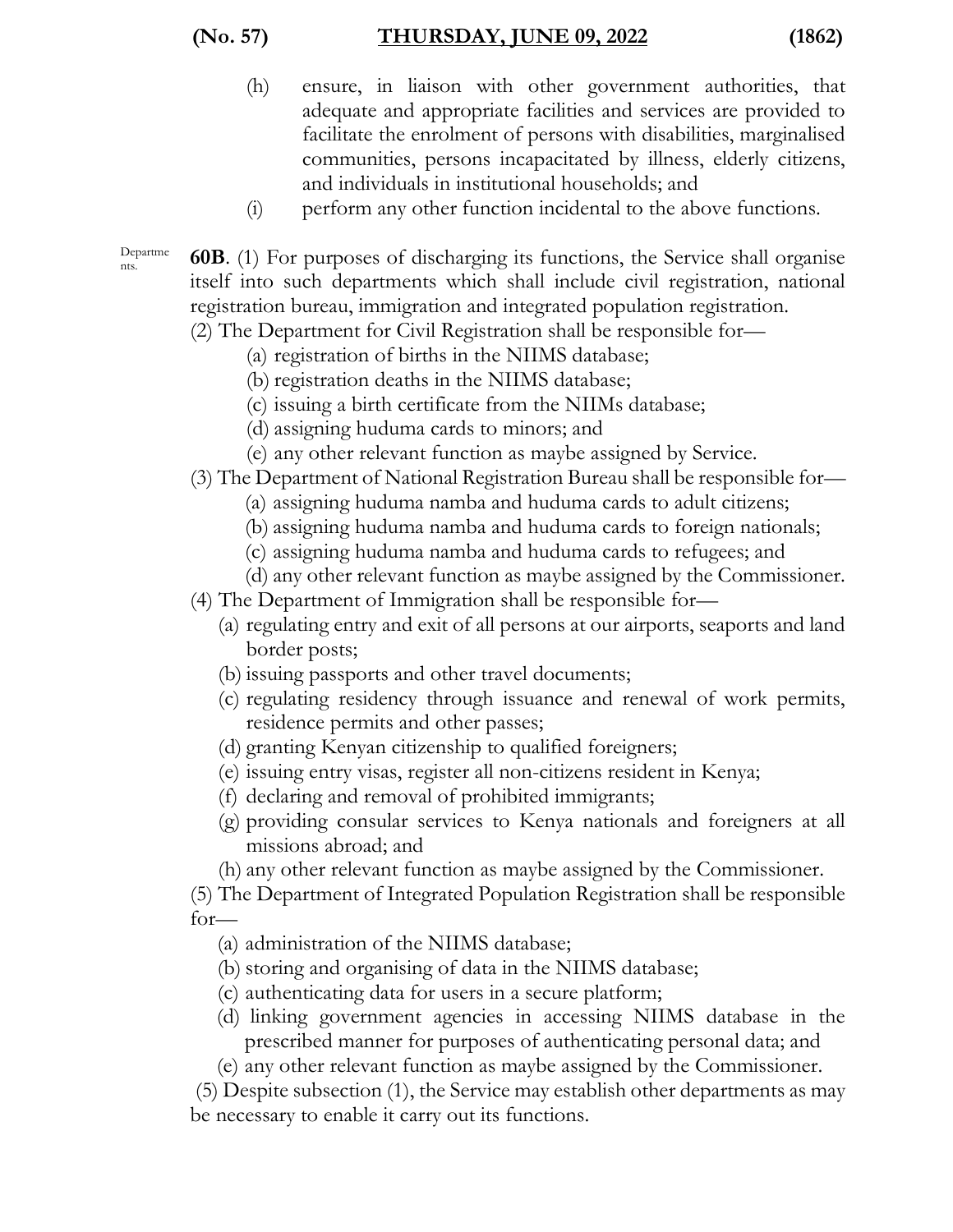Powers of the Service.

**60C.** (1) The Service shall have the power to do all the things necessary for the performance of its functions under this Act or any other written law.

(2) Despite the generality of subsection (1), the Service shall have the power to—

- (a) partner with the public and private sector in the financing, construction,
- development, operation, or maintenance of infrastructure or development projects of the Service through concession or other contractual arrangements pursuant to the provisions of the Public Private Partnership Act;
- (b) enter into partnership arrangements with public and private bodies as it deems fit with regard to the establishment, implementation, monitoring and financing of training or employment programmes;
- (c) receive or administer funds donated or entrusted to the Board by any agency or organization for any purpose relating to the training or employment of persons;
- (d) invest any surplus or profit for the performance of its functions; and
- (e) undertake any task or enter into any transaction which, in the opinion of the Board, is necessary to ensure the proper performance of its functions.

**60D.** (1) There is established the Board of the National Integrated Identity Management System Service.

Establish ment of the Board of the National Integrated Identity Manageme nt System Service.

- (2) The Board shall comprise—
	- (a) a chairperson appointed by the President, with approval of the National Assembly;
	- (b) the Principal Secretary for the time being responsible for information, communication and technology or a representative in writing;
	- (c) the Principal Secretary for the National Treasury or a representative in writing;
	- (d) the Principal Secretary for time being responsible for immigration or a representative in writing;
	- (e) the Principal Secretary for the time being responsible for basic education or a representative in writing;
	- (f) the Principal Secretary for the time being responsible for matters relating to health or a representative in writing;
	- (g) the Inspector General of Police or a representative in writing;
	- (h) the Director General of National Intelligence Service or a representative in writing;
	- (i) the Attorney General or a representative in writing; and
	- (j) the Commissioner who shall be an ex-officio member and Secretary to the Board.

No. 15 of 2013.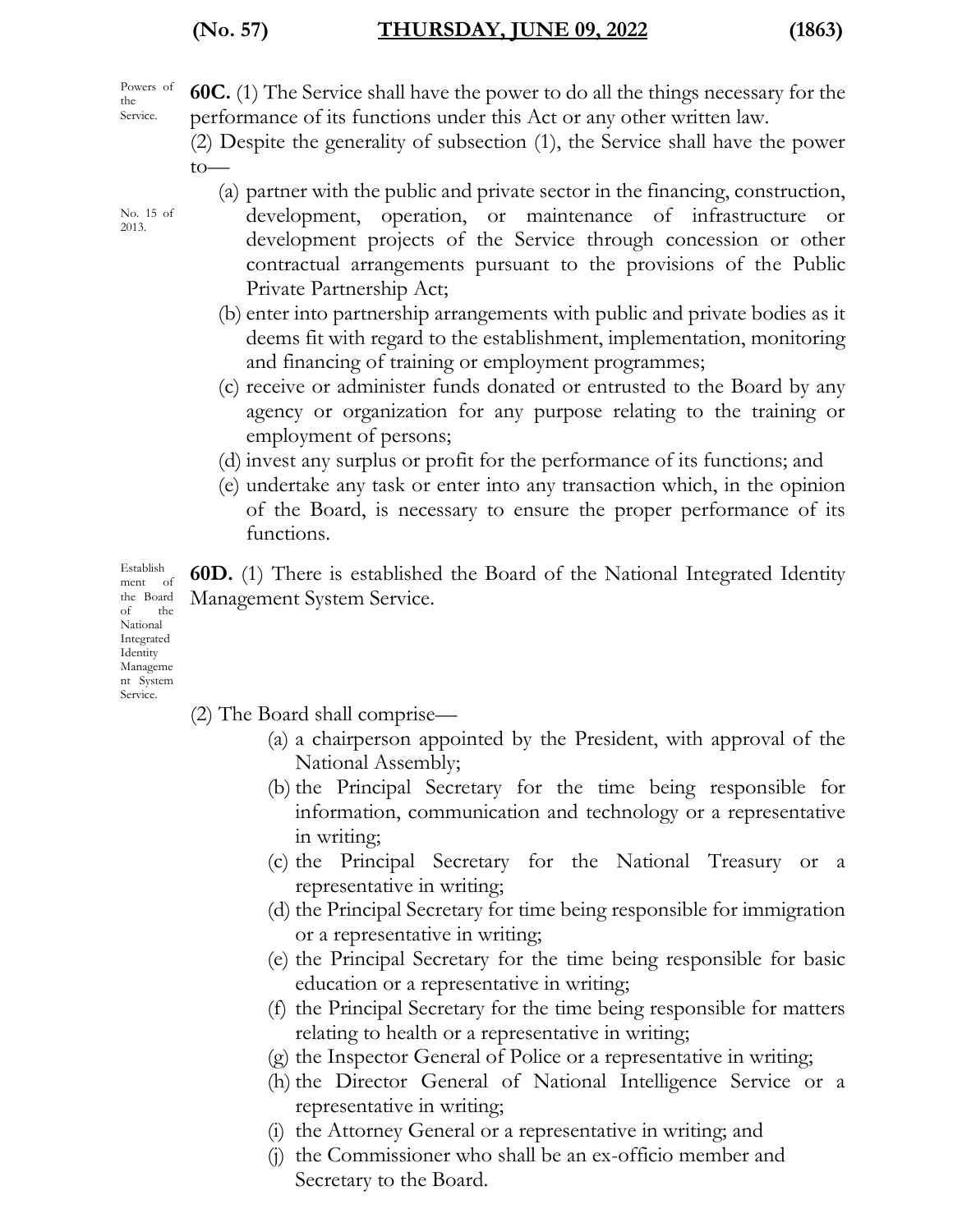#### **(No. 57) THURSDAY, JUNE 09, 2022 (1864)**

- 
- (3) The members of the Board shall be paid such allowances as the Cabinet Secretary may in consultation with the Salaries and Remuneration Commission determine.
- (4) The Chairperson of the Board appointed under subsection (2) (a) shall serve for a term of three years, renewable once and upon satisfactory performance of his or her duties.

Vacancy of member of the **60E.** The position of the chairperson the Board shall become vacant if the holder —

Board.

- (a) dies;
- (b) resigns from office by notice in writing addressed to the President;
- (c) is convicted of a criminal offence and sentenced to a term of imprisonment;
- (d) term of office expires;
- (e) is absent from three consecutive meetings of the Board without good cause; or
- (f) is removed from office for any of the following grounds
	- (i) violation of the Constitution or any other written law;
	- (ii) gross misconduct or misbehaviour;
	- (iii)inability to perform functions of the office arising out of physical or mental infirmity;
	- (iv)incompetence or neglect of duty; or
	- (v) bankruptcy.

Committe es of the Board. **60F.** (1) The Board may from time to time establish committees for the better carrying out of its functions.

- (2) The Board may co-opt into the membership of committees established under subsection (1) a person whose knowledge and skills are necessary for the functions of the Service.
- (3) The Board may by resolution either generally or in any particular case delegate to any Committee of the Board or to any member, officer, employee or agent of the Service the exercise of any of the powers, functions or duties of the Service.

Conduct of the business and affairs of the Board.

**60G.** (1) The business and affairs of the Board shall be conducted in accordance with the Third Schedule.

- (2) Except as provided for in this Act, the Board shall regulate its own procedure.
- (3) The Board may permit any other person to attend its meetings and participate in its deliberations but that person shall not participate in the making of any of its decisions.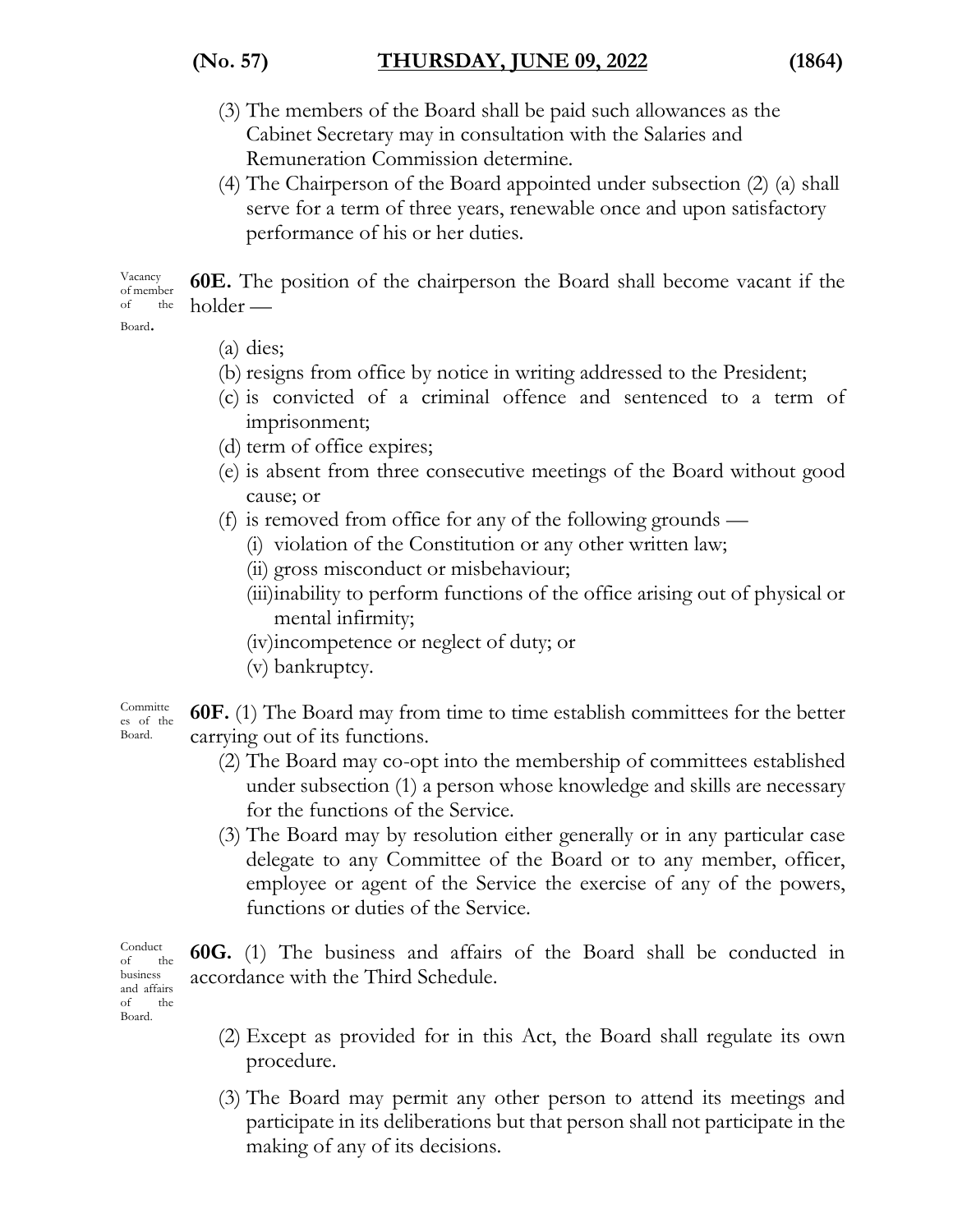#### **(No. 57) THURSDAY, JUNE 09, 2022 (1865)**

Protection from liability.

**60H.** Nothing done by a member of the Board or an officer of the Service or by any person working under the instructions of the Service shall, if done in good faith for the purpose of executing the powers, functions or duties of the Service under this Act or any other written law, render such member or officer personally liable for any action, claim or demand.

Commissi oner for NIIMS Service.

**60I.** (1) There shall be a Commissioner for the National Integrated Identity Management System Service who shall be the secretary to the Service.

(2) The Commissioner shall be responsible for the day-to-day operations of the Service.

(3) Without the generality of the foregoing, the functions of the Commissioner shall—

- (a) coordinate and mobilize resources for the implementation of the relevant policies;
- (b) ensure effective co-ordination and implementation of the NIIMS;
- (c) receiving, storing and updating information on the NIIMS database;
- (d) establish a framework for ensuring the compatibility of technology infrastructure among different government agencies to comply with requirements of the NIIMS;
- (e) undertake the task of data collection and dissemination in a manner that ensures consistency and accuracy in accordance with set national standards and guidelines;
- (f) formulate a framework for coordinating agencies accessing the NIIMS database;
- (g) support the printing and distribution for collection of huduma card;
- (h) collaborate with other state agencies for effective discharge of its mandate;
- (i) reviewing and recommending for review of laws and regulations for the better management of the Act.; and
- (j) perform any other function incidental to the above functions or as may be assigned.

(4) The Commissioner shall be appointed by the President upon recommendation of the Board and approval of the National Assembly.

(5) A person who qualifies to be appointed as a Commissioner shall—

- (a) be a holder of a degree in law, administration, management, population studies, demography, information and technology or any other related field;
- (b) meets the requirements of leadership and integrity in Chapter Six of the Constitution;
- (c) have at least five years' experience in management;
- (d) is a Kenyan citizen;
- (e) has not been convicted of any criminal offence; and
- (f) is not an undischarged bankrupt

(6) A person appointed as the Commissioner shall serve for a single and nonrenewable term of six years.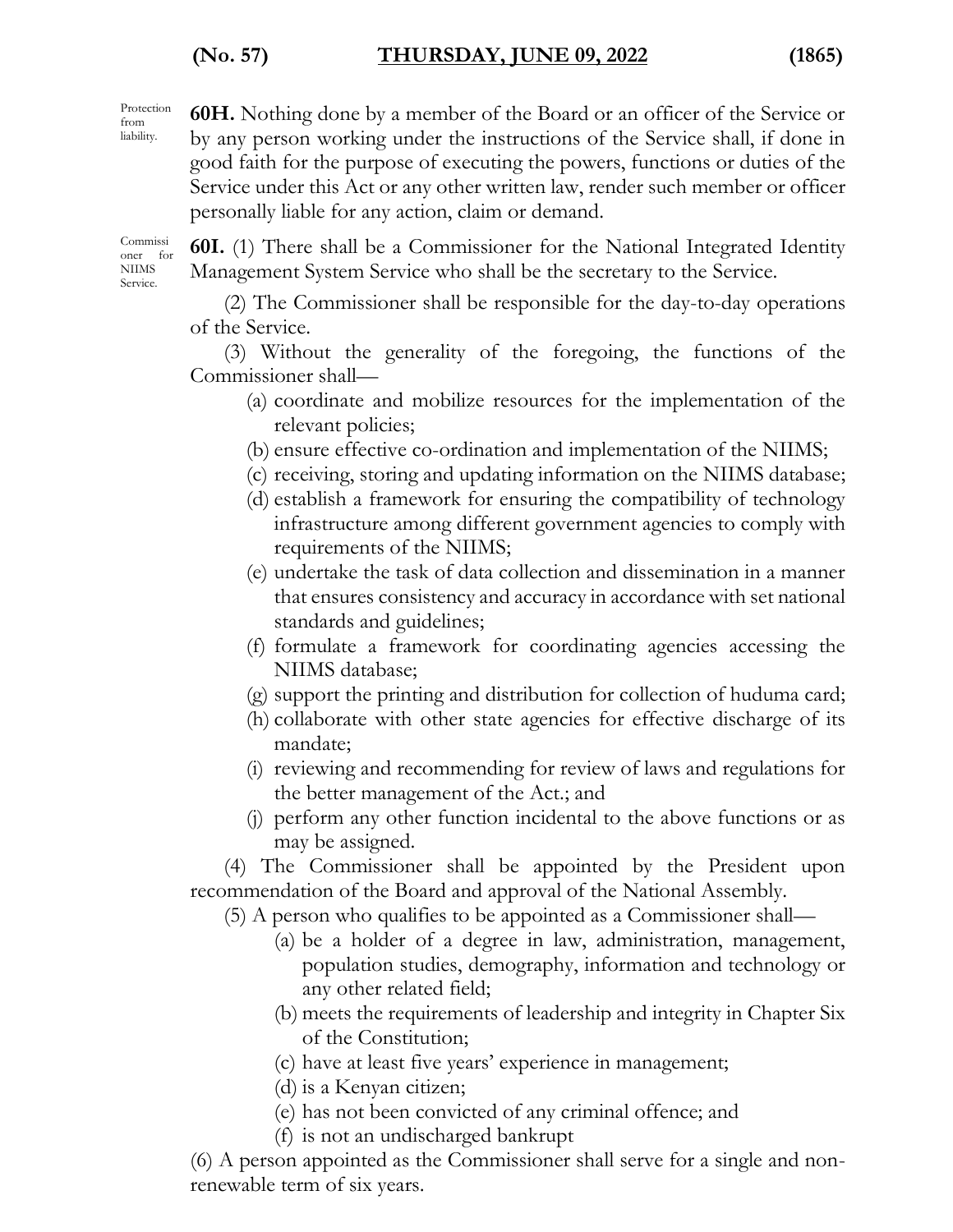#### **(No. 57) THURSDAY, JUNE 09, 2022 (1866)**

#### (7) The office of the Commissioner shall become vacant if the holder —

(a) dies;

- (b) resigns from office in writing to the President;
- (c) is convicted of a criminal offence and sentenced to a term of imprisonment; or
- (d) is removed or retired from office by the President on the following grounds —
	- (i) violation of the Constitution or any other written law including a contravention of Chapter Six;
	- (ii) gross misconduct in the performance the functions of the office of the Commissioner;
	- (iii) physical or mental incapacity to perform the functions of the office of the Commissioner;
	- (iv) incompetence; or
	- (v) bankruptcy.

Access to **60J.** (1) The Headquarters of the Service shall be in Nairobi.

(2) The Service shall ensure reasonable access of services of the Service in all parts of the Republic, so far as it is appropriate to do so having regard to the nature of the service.

**60K.** In the discharge of its functions and exercise of the powers under this Act or any other written law, the Service shall be independent and free from any interference.

Staff of **60L.** (1) The Commissioner shall in consultation with the Public Service Commission, appoint such number of staff as may be necessary for the proper and efficient discharge of the functions under this Act or any other relevant law.

(2) For proper discharge of the functions of the Commissioner under this Act, may appoint such number of Directors, who shall assist the Commissioner in the performance of his or her functions.

Remunera tion of the Commissi oner and staff. NIIMS Appeals Committe e.

**60M.**The Commissioner and staff of the Service shall be paid such remuneration or allowances as the Salaries and Remuneration Commission may advise.

**60N.** (1) There shall be a National Integrated Identity Management System Appeals Committee.

(2) The Appeals Committee shall comprise of six members —

- (a) an advocate of not less than ten years standing who shall be the Chairperson to the Committee;
- (b) a representative of the Department responsible for information, communication and technology;
- (c) one person nominated by the Attorney General; and
- (d) three other persons with knowledge and experience in civil registration and legal identification matters.

Access to

Independe nce of the Service.

the Service.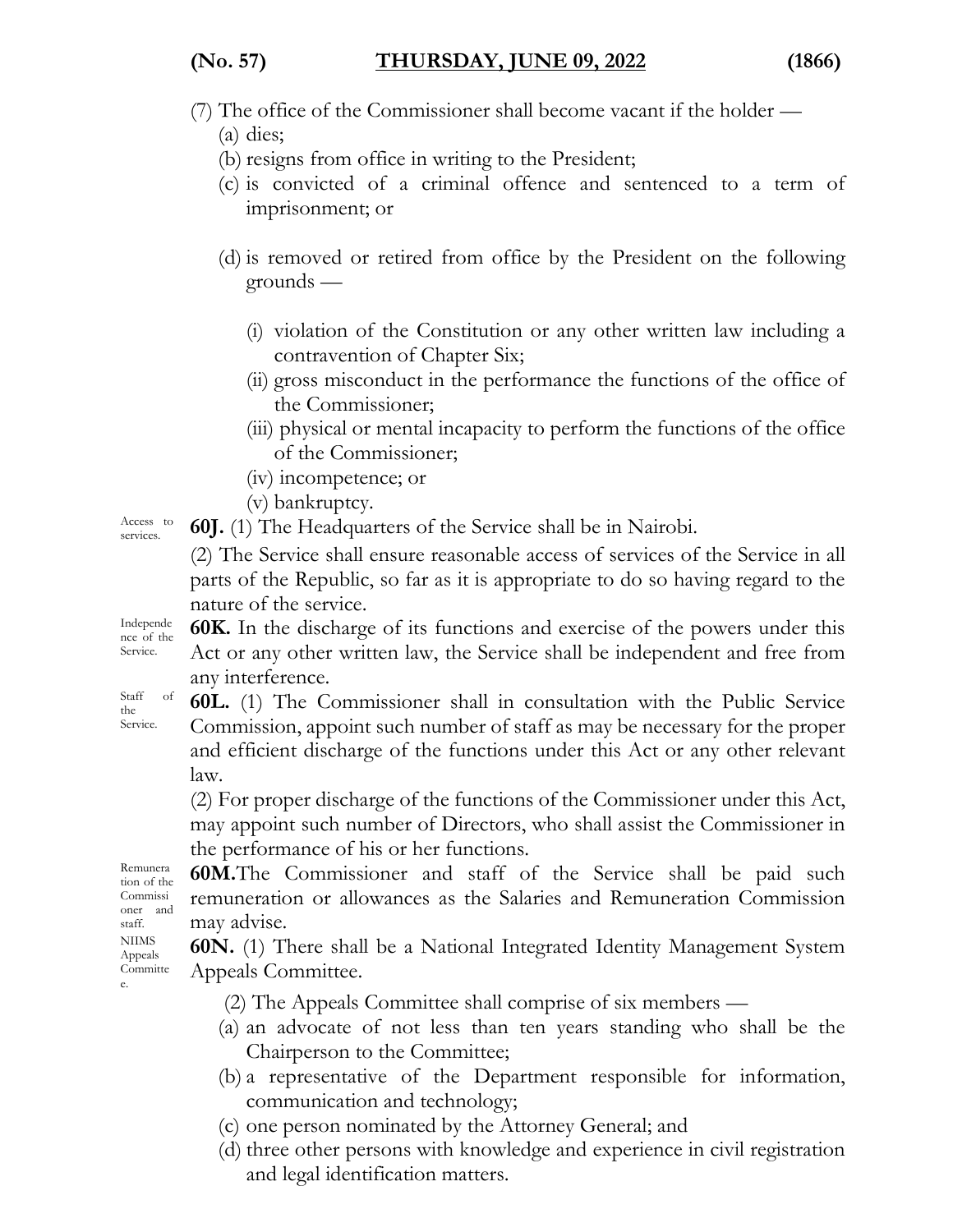(3) The members of the Appeals Committee shall be appointed by the Cabinet Secretary by name in the *Gazette*.

(4) The quorum for a meeting of the Appeals Committee shall be three members.

(5) The function of the Appeals committee shall be to hear and determine appeals against any decision under the Act.

(6) The Cabinet Secretary shall, by Regulations, provide for the procedure for hearing and determining an appeal and the applicable fees under this section.

(7) A member of the Appeals Committee shall hold office for a term of three years and shall be eligible for reappointment for one further term.

(8) Each member of the Appeals Committee shall have one vote but in case of a tie in votes, the Chairperson shall have a casting vote.

(9) The Public Service Commission shall provide the Appeals Committee with a secretariat for the purposes of discharging its mandate.

(10)A person who is aggrieved by the decision of the Appeals Committee may appeal to the High Court within sixty days of being notified.

#### **CLAUSE 62**

**THAT,** the Bill be amended by deleting Clause 62.

#### **CLAUSE 63**

**THAT,** the Bill be amended by deleting Clause 63.

#### **CLAUSE 64**

**THAT,** the Bill be amended by deleting Clause 64.

#### **CLAUSE 65**

**THAT,** the Bill be amended by deleting Clause 65;

#### **CLAUSE 66**

**THAT,** the Bill be amended by deleting Clause 66.

### **CLAUSE 67**

**THAT,** the Bill be amended by deleting Clause 67.

#### **NEW PART VIIIA**

**THAT,** the Bill be amended by inserting new Part VIIIA.

#### **PART VIIIA- FINANCIAL PROVISIONS**

Funds of the Service. **67A**. The funds of the Service shall consist of—

- (a) monies allocated by National Assembly for purposes of the Service;
- (b) such fees as may be charged in accordance with this Act or regulations made thereunder;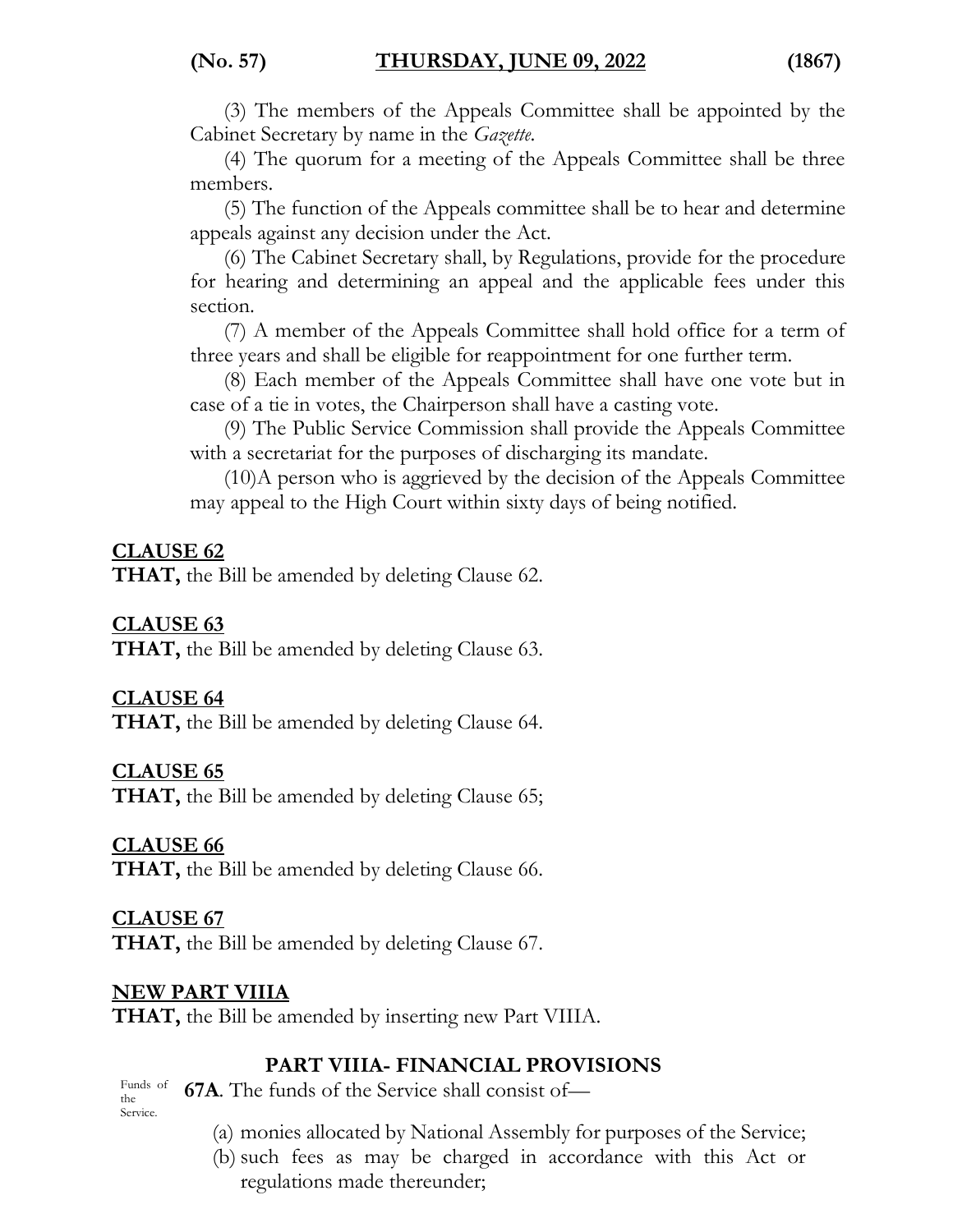- (c) any grants, gifts, donations or other endowments given to the Service;
- (d) such funds as may vest in or accrue to the Service in the performance of its functions under this Act or under any other written law.

Annual

 $\frac{\text{Annual}}{\text{estimates}}$  **67B.** (1) At least three months before the commencement of each financial year, the Service shall cause to be prepared estimates of the revenue and expenditure of the Service for that year.

(2) The annual estimates shall make provision for all the estimated expenditure of the Service for the financial year concerned and in particular, shall provide for the—

- (a) payment of remuneration in respect of the members and staff of the Service;
- (b) payment of pensions, gratuities and other charges in respect of benefits which are payable out of the funds of the Service;
- (c) maintenance of the buildings and grounds of the Service;
- (d) funding of training, research and development of activities of the Service; and
- (e) creation of such funds to meet future or contingent liabilities in respect of benefits, insurance or replacement of buildings or installations, equipment and in respect of such other matters as the Service may think fit.

Accounts<br>and audit.

**67C.** (1) The Service shall cause to be kept all proper books and records of account of the income, expenditure, assets and liabilities of the Commission.

No. 34 of 2015.

(2) The annual accounts of the Service shall be prepared, audited and reported upon in accordance with the Public Audit Act,2015.

Reports. **67D.** (1) The Service shall, at the end of each financial year cause an annual report to be prepared.

(2) The Service shall submit the annual report to the President and the National Assembly three months after the end of the year to which it relates.

(3) The annual report shall contain, in respect of the year to which it relates—

(a) the financial statements of the Service;

- (b) a description of the activities of the Service;
- (c) such other statistical information as the Service may consider appropriate relating to the Service's functions;
- (d) the impact of the exercise of any of its mandate or function;
- (e) any impediments to the achievements of the objects and functions under this Act or any written law; and
- (f) any other information relating to its functions that the Service considers necessary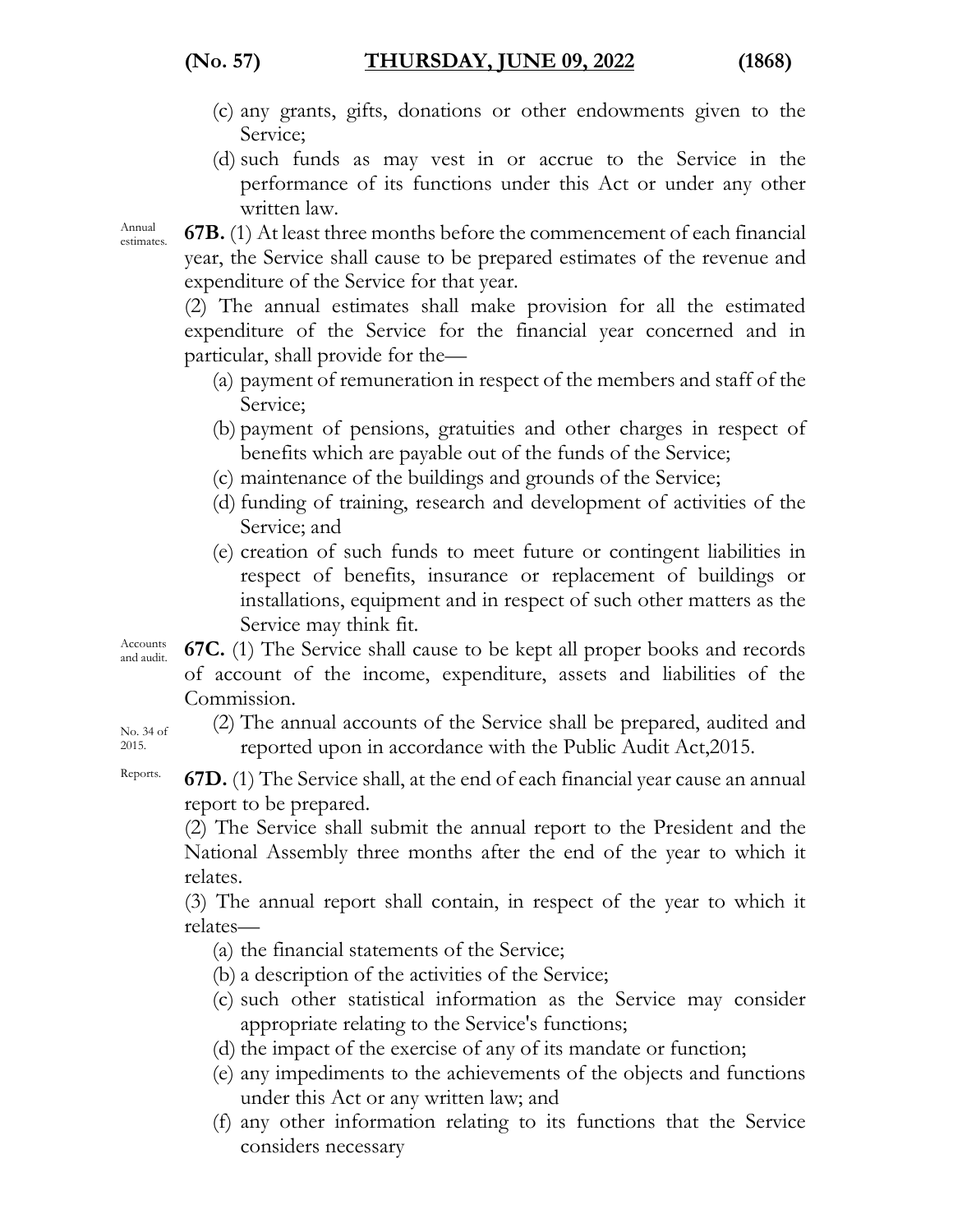#### **CLAUSE 68**

**THAT,** Clause 68 of the Bill be amended—

(a) by deleting sub clause (1) and substituting therefor the following new sub clause—

"(1) The Cabinet Secretary shall, make regulations generally for giving effect to this Act, and for prescribing anything required or necessary to be prescribed by or under this Act within twelve months of the commencement of this Act."

(b) by inserting the following paragraphs immediately after paragraph (d)—

"(e) other documentary proof for access to enrolment;

(f) provision of replacement cards to enable access to critical services;

(g) registration and management of stateless persons;

(h) the procedure for hearing and determining appeals in the Appeals Committee;

(i) mechanisms for registration of births and deaths;

(j) enrollement of stateless persons to NIIMS;

(k) other specified biometric data for an individual and a child;

(l) recognition of specified vital event of an individual and a child;

(m) conditions for late registration for births and deaths;

(n) procedures for verification and authentication of information from third party entities;

(o) accreditation process for institutions who seek to verify and authenticate information;

(p) horizontal integration of existing government databases;

(q) procedures, circumstances and limitations on the access, use, retention and disclosure of personal information by third parties;

(r) framework for the management of existing databases and portals;

(s) special administrative arrangements to ensure registration;

(t) procedures for updating particulars in the database and attendant timelines;

(u) procedures for capturing birth registration data for stateless persons and foreign nationals not resident in Kenya;

(v) access to adoption certificates;

(w) process of validation and rectification under NIIMS; and

(x) data protection impact assessments."

#### **CLAUSE 69**

**THAT,** Clause 69 of the Bill be deleted.

### **CLAUSE 72**

**THAT,** Clause 72 of the Bill be amended—

(a) by inserting the following new sub clause immediately after sub clause (1)—

"(1A) Any issues that arise on the repeal Acts, that are related to this Act, shall be dealt with and discharged by the Commissioner within eighteen months from the date of commencement of this Act;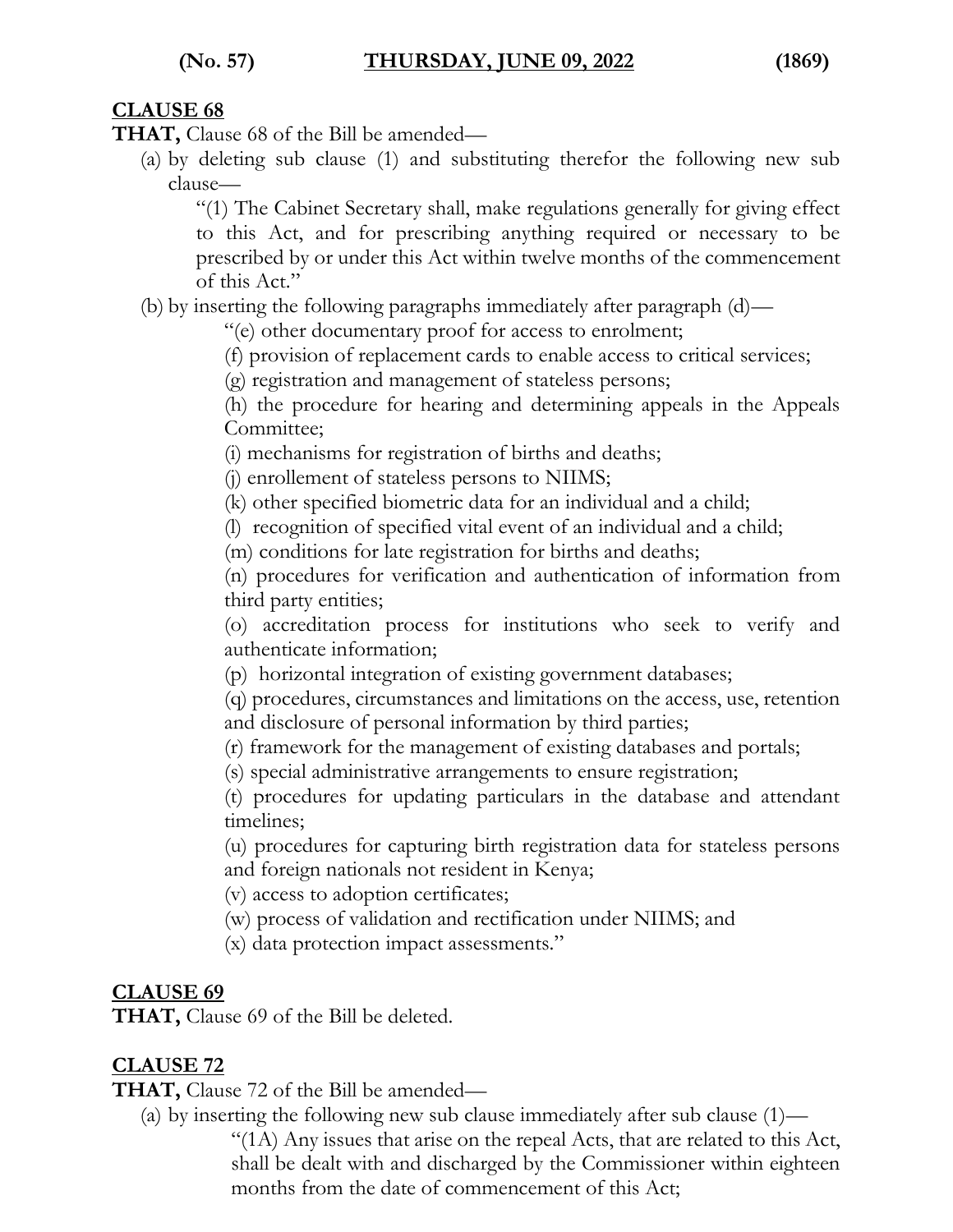(1B) Despite subsection (1A), the Cabinet Secretary may, by notice in the *Gazette*, extend the period prescribed in respect of any particular issue under subsection (1a), by a period not exceeding one year."

(b) in sub clause (5), by deleting the words "Principal Secretary" and substituting therefor the word "Commissioner";

#### **FIRST SCHEDULE**

**THAT,** the First schedule be amended—

(a) in paragraph 1, by inserting the following subparagraph immediately after paragraph (g)—

"(h) ethnicity"

(b) in paragraph 2, by deleting subparagraph (b)

#### **SECOND SCHEDULE**

**THAT**, the Second Schedule be amended—

(a) in the proposed amendments to the Interpretation and General Provisions Act, by deleting the new definition of "gender" and substituting therefor the following new definition—

"sex" includes male, female and intersex"

- (b) in the proposed amendments to the Kenya Citizenship and Immigration Act—
	- (i) by deleting the proposed amendments to section 2(1) paragraph (2) and substituting therefor the following new section paragraph 2 (2)—
	- (1) Insert the following new definitions in their proper alphabetical sequence—

"NIIMS officer" has the meaning assigned to it under the Huduma Act, 2021;

"Director" means a person appointed as a Director under section 60L (2) of the Huduma Act;

"Passport" has the meaning assigned to it under the Huduma Act, 2021;

"Service" has the meaning assigned to it under the Huduma Act, 2021;

(ii) by deleting the proposed amendments to "No. 12 of 2011"and substituting therefor the following new paragraphs—

"Delete the words "immigration officer" wherever they appear and substitute therefor the words "NIIMS officer"

- (iii)in the proposed amendments to section 4(1), by deleting the words "Principal Secretary shall" and substituting therefor the following words "The Commissioner shall, in consultation with the Public Service Commission, appoint a Director to";
- (iv)by deleting the proposed amendments to section 4(2), and substituting therefor the following —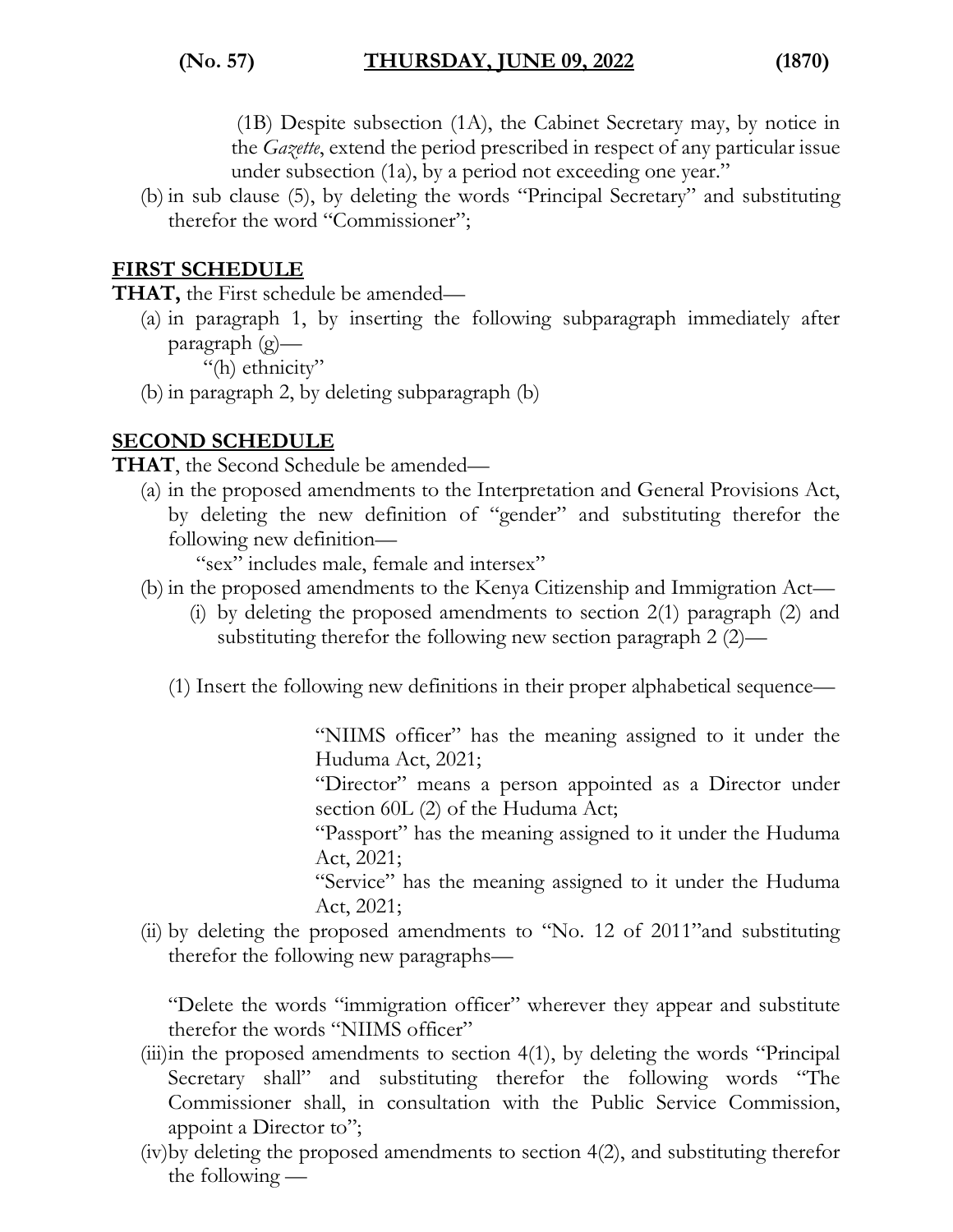Delete the opening statement and substitute therefor the following—

"(2) The Director shall subject to such directions as may from time to time be given by the Commissioner perform the following functions— "

(v) by deleting the proposed amendments to section 5 and substituting therefor the following—

New Section Establishment

Establishment of Insert the following section immediately after section 5D—

> **5E.** (1) The Cabinet Secretary responsible for matters relating to immigration shall establish the Citizenship and Permits Determination Advisory Committee, Permanent Residency Advisory Committee and such other committees as it shall be deemed necessary for effective administration of the Act'.

> (2) The Cabinet Secretary shall prescribe the composition and functions of the committees established under subsection (1).

(c) by deleting the proposed amendments to the Refugees Act (No.13 of 2006), and substituting therefor the following—

Refugees Act (No. 10 of 2021) 28(7) Delete the words "refugee identity card" and substitute therefor the words "Refugees Huduma Card"

#### **NEW SCHEDULE**

**THAT,** the Bill be amended by inserting a new schedule immediately after the Second Schedule—

#### **THIRD SCHEDULE**

[Section  $60G(1)$ .]

#### **Conduct of the business and affairs of the Board**

**1.** The Board shall meet at least once in every four months in any financial year for the dispatch of its business.

**2.** A meeting of the Board shall be held on such date and time as the Board may determine.

**3.** The chairperson shall, on the written application of at least one-third of the members of the Board, convene a special meeting of the Board.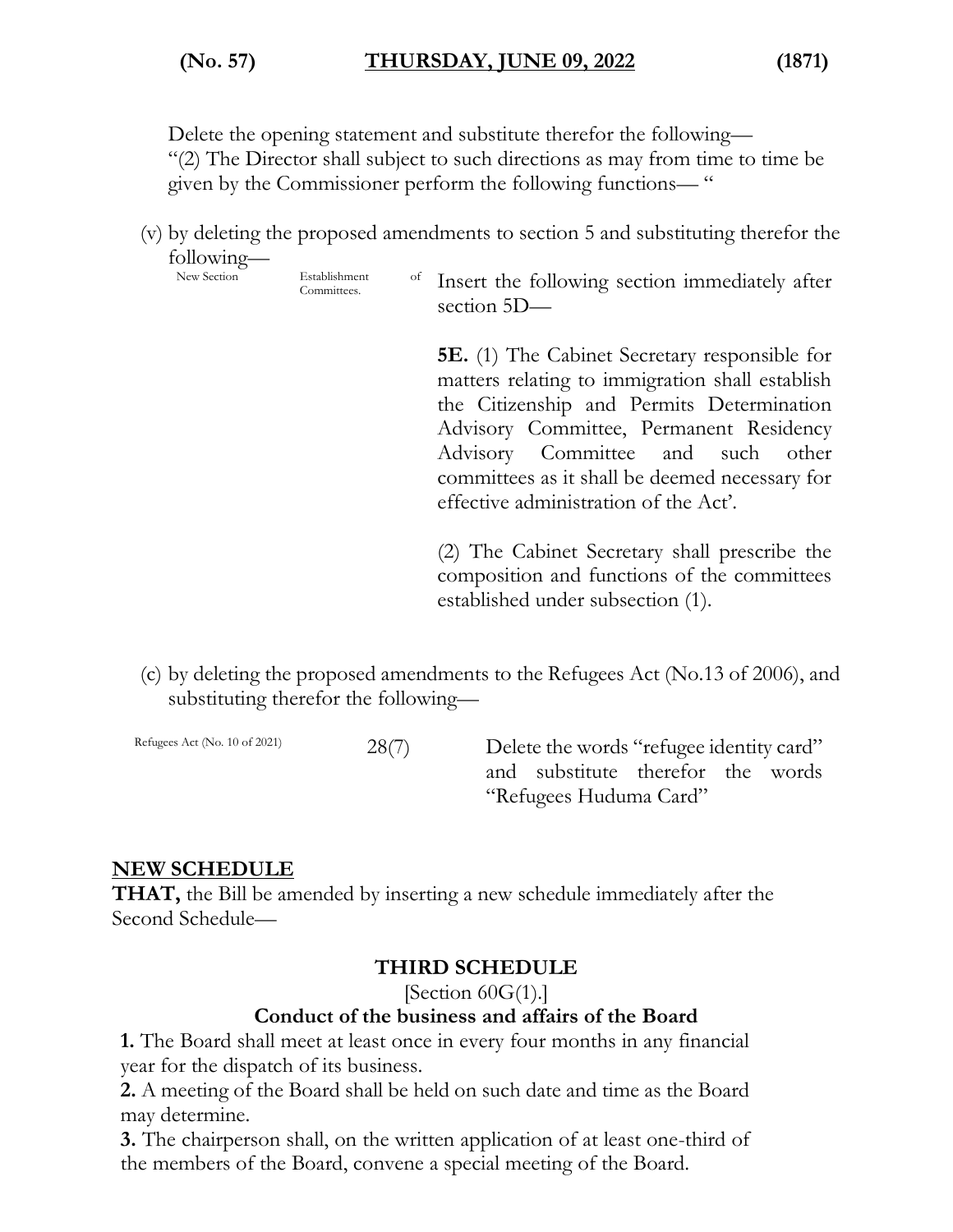**4.** Unless a majority of the members of the Board otherwise agree, at least fourteen days' notice shall be given to each member of the Board in relation to the convening of a meeting of the Board.

**5.** The quorum for the conduct of business at a meeting of the Board shall be five members.

**6.** Despite the provisions of paragraph 5, a meeting of the Board shall not be invalid merely because of a vacancy among the members of the Board.

**7.** The decisions of the Board shall be by concurrence of the members present but where concurrence is not achieved, decisions shall be by a majority of the members present and voting.

**8**. All instruments made by, and decisions of, the Board shall be signified in writing under the hand of the chairperson and secretary save as may be provided for in any other written law.

**9.** The Board may co-opt any person to attend and deliberate at its meetings if that person's knowledge or skills are necessary for the purposes of this Act.

**10.** A person who has been co-opted to attend and deliberate at a meeting of the Board shall not have a right to vote at the meeting.

**11.** The Board shall cause the minutes of its meetings to be entered in books kept and maintained for that purpose.

**12.** If a person is present at a meeting of the Board or any committee of the at which any matter is the subject of consideration and in which matter the person, the person's spouse or the person's immediate relative or associate is directly or indirectly interested in a private capacity, the person shall, as soon as practicable after the commencement of the meeting, disclose such interest and shall not take part in any consideration or discussion, or vote on any question touching on such matter unless the Board determines otherwise.

**13.** A disclosure of interest made under paragraph 12 shall be recorded in the minutes of the meeting at which it is made.

#### **2) Notice is given that the Member for Fafi (Hon. Mohamed Osman) intends to move the following amendments to the Huduma Bill, 2021 at the Committee Stage**—

#### **CLAUSE 2**

**THAT,** Clause 2 of the Bill be amended―

- (i) in the definition of the term "Cabinet Secretary" by deleting the word "immigration" appearing immediately after the words "registration of persons";
- (ii) in the definition of the term "NIIMS officer", by deleting paragraph (b); and
- (iii) by deleting the definition of the term "passport";

### **CLAUSE 5**

**THAT,** Clause 5 of the Bill be amended in sub clause (3), by deleting subparagraph (iii) of paragraph (c).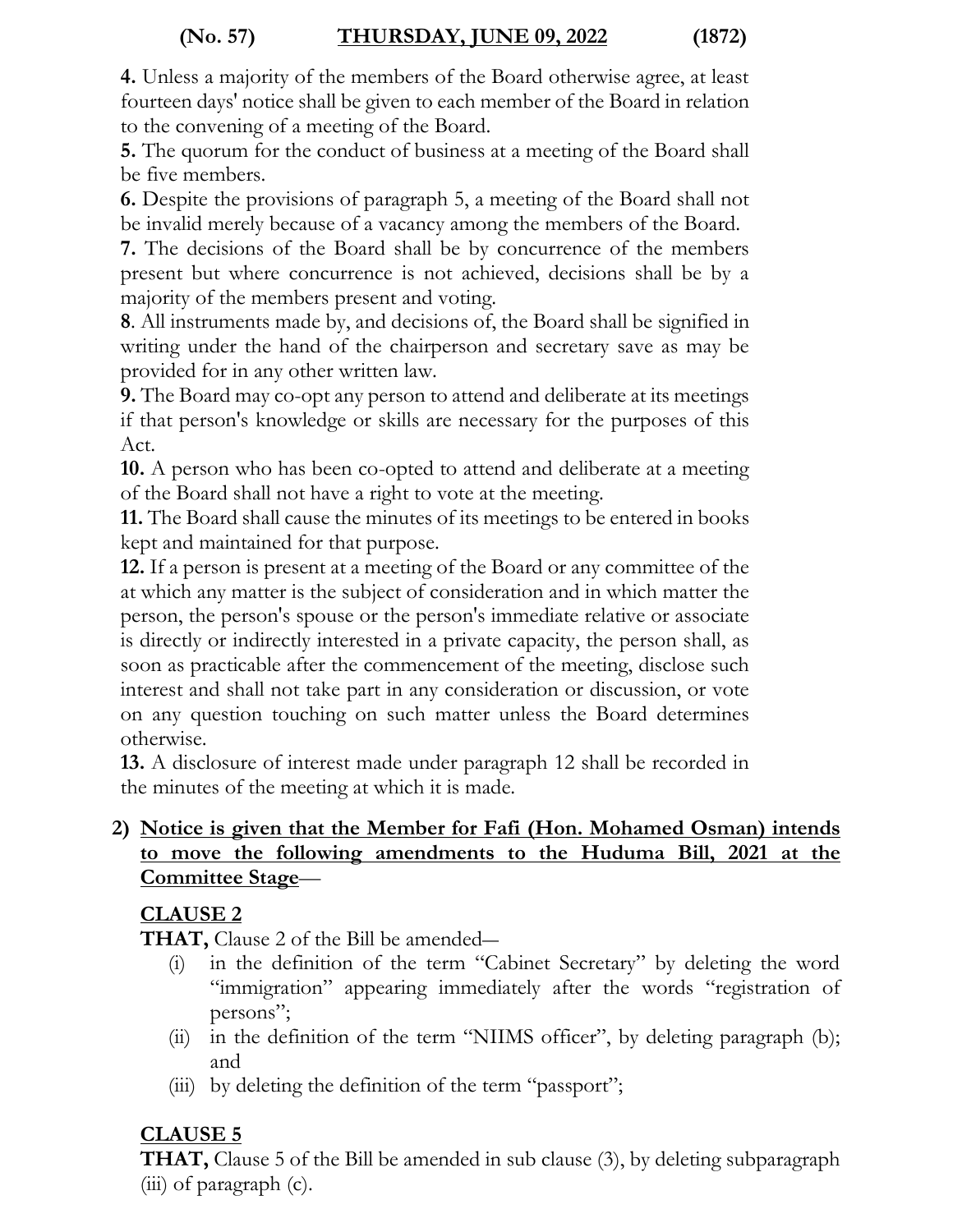#### **(No. 57) THURSDAY, JUNE 09, 2022 (1873)**

#### **PART V (Clauses 40-45)**

**THAT,** Part V of the Bill be deleted.

#### **CLAUSE 68**

**THAT,** Clause 68 of the Bill amended in sub-clause (2), by deleting the word "passport" appearing in paragraph (b);

#### **CLAUSE 70**

**THAT,** Clause 70 of the Bill be amended by inserting the following new paragraphs immediately after paragraph (i) ―

(ia) issuance of passports; and

(ib) registration of foreign nationals.

### **CLAUSE 72**

**THAT,** Clause 72 of the Bill be amended—

- (c) by deleting sub clause (3);
- (d) in sub clause (4), by deleting the words "the Department of Immigration";

#### **SECOND SCHEDULE**

**THAT,** the Second Schedule be amended in the proposed amendments to the Kenya Citizenship and Immigration Act—

(v) in the proposed amendments to section 2 (1) paragraph  $(1)$ —

(i) by deleting the proposed deletion of the definition of "Immigration Officer";

- (ii) by deleting the proposed deletion of the definition of "Passport";
- (vi) by deleting the proposed amendments to section 2 (2) and substituting therefor the following—

2 (2) Insert the following new definitions in their proper alphabetical sequence—

"Director General" means a person appointed as a Director General under section 4(1) of the Act;

"Immigration Officer" means the Director General and any persons appointed as Immigration officers under section 5 of the Act;

(vii) by deleting the proposed amendments to "No. 12 of 2011"and substituting therefor the following new paragraphs—

"(2) Delete the word "Director" wherever it appears and substitute therefor the words "Director General";

(viii) in the proposed amendments to section 4(1), by deleting the words "The Principal Secretary shall" and substituting therefor the following words "The President shall, in consultation with the Public Service Commission, appoint a Director General to";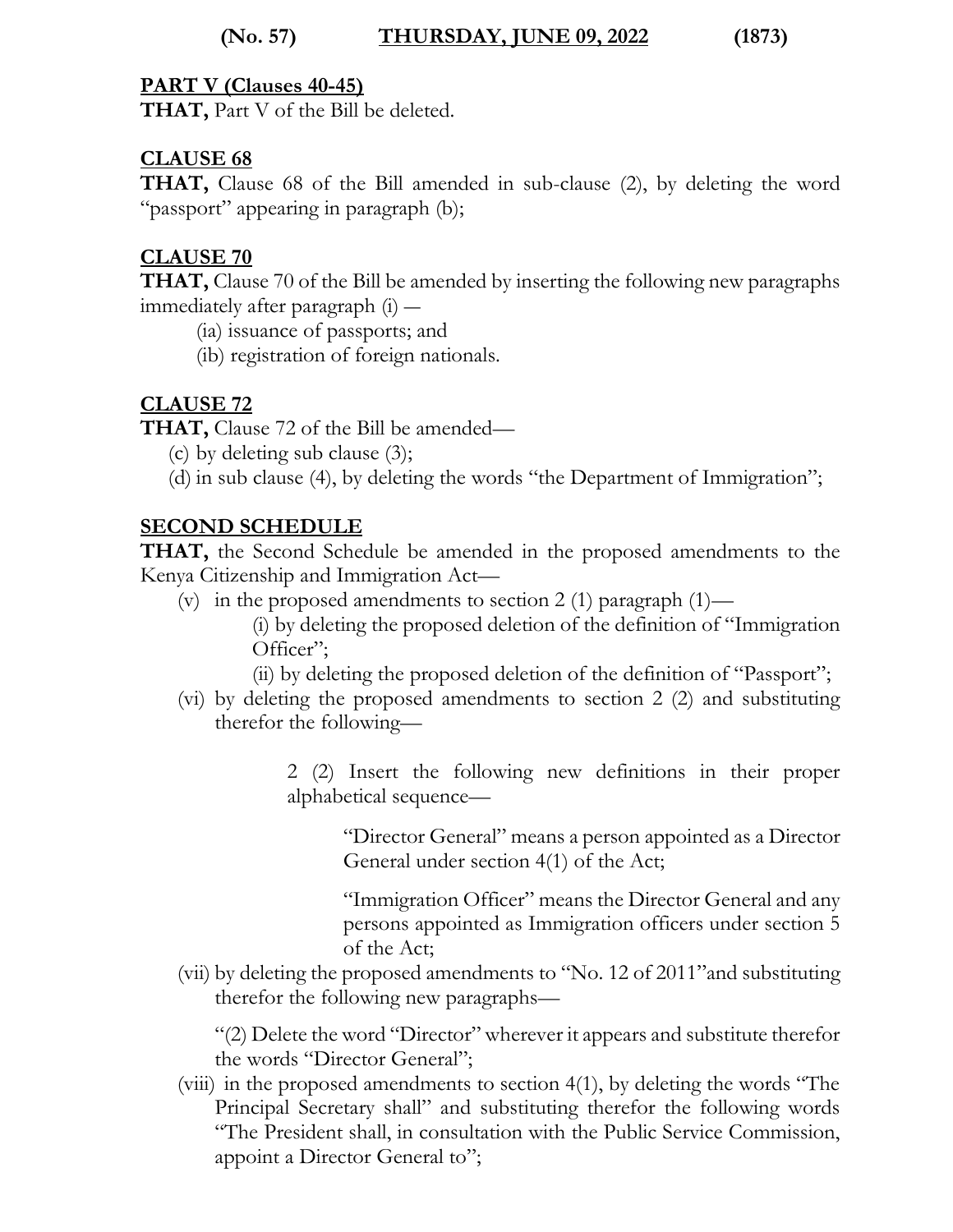#### **(No. 57) THURSDAY, JUNE 09, 2022 (1874)**

(ix) by deleting the proposed amendments to section 4(2), and substituting therefor the following —

"Delete the opening statement and substitute therefor the following—

"(2) The Director General shall subject to such directions as may from time to time be given by the Cabinet Secretary perform the following functions—"

Delete the word "Service" appearing in paragraphs (h) and (j) and substituting therefor the words " Cabinet Secretary"

(x) by deleting the proposed amendments to section 5 and substituting therefor the following—

New section Insert the following section immediately after section 5D—

**5E.** (1) The Cabinet Secretary responsible for matters relating to immigration shall establish the Citizenship and Permits Determination Advisory Committee, Permanent Residency Advisory Committee and such other committees as it shall be deemed necessary for effective administration of the Act'.

(2) The Cabinet Secretary shall prescribe the composition and functions of the committees established under subsection (1).

- (xi)by deleting the proposed amendments to section 24;
- (xii) by deleting the proposed amendments to section 25 and substituting therefor the following—

s.25  $\qquad \qquad \text{Pelete subsection (1)(c)}$ 

(xiii) by deleting the proposed amendments to section 26 and substituting therefor the following—

s.26 "Delete subsection (2);"

- (xiv) by deleting the proposed amendments to section 27 and substituting therefor the following
	- s.27 (1) Delete subsection (3) and substitute therefor the following new subsection—

(3) An application made under subsection (1) shall be accompanied by a Huduma card or Huduma namba;

(2) Insert the following new subsections immediately after subsection  $(4)$ —

(4A) An Immigration officer shall utilize the information under NIIMS database to issue or replace a passport to an applicant.

(4B) In processing an application for a passport, an Immigration officer may—

- (a) update, or require an applicant to provide further details required to update any particulars as provided under the First Schedule of the Huduma Act, and
- (b) make such further verification as may be necessary.";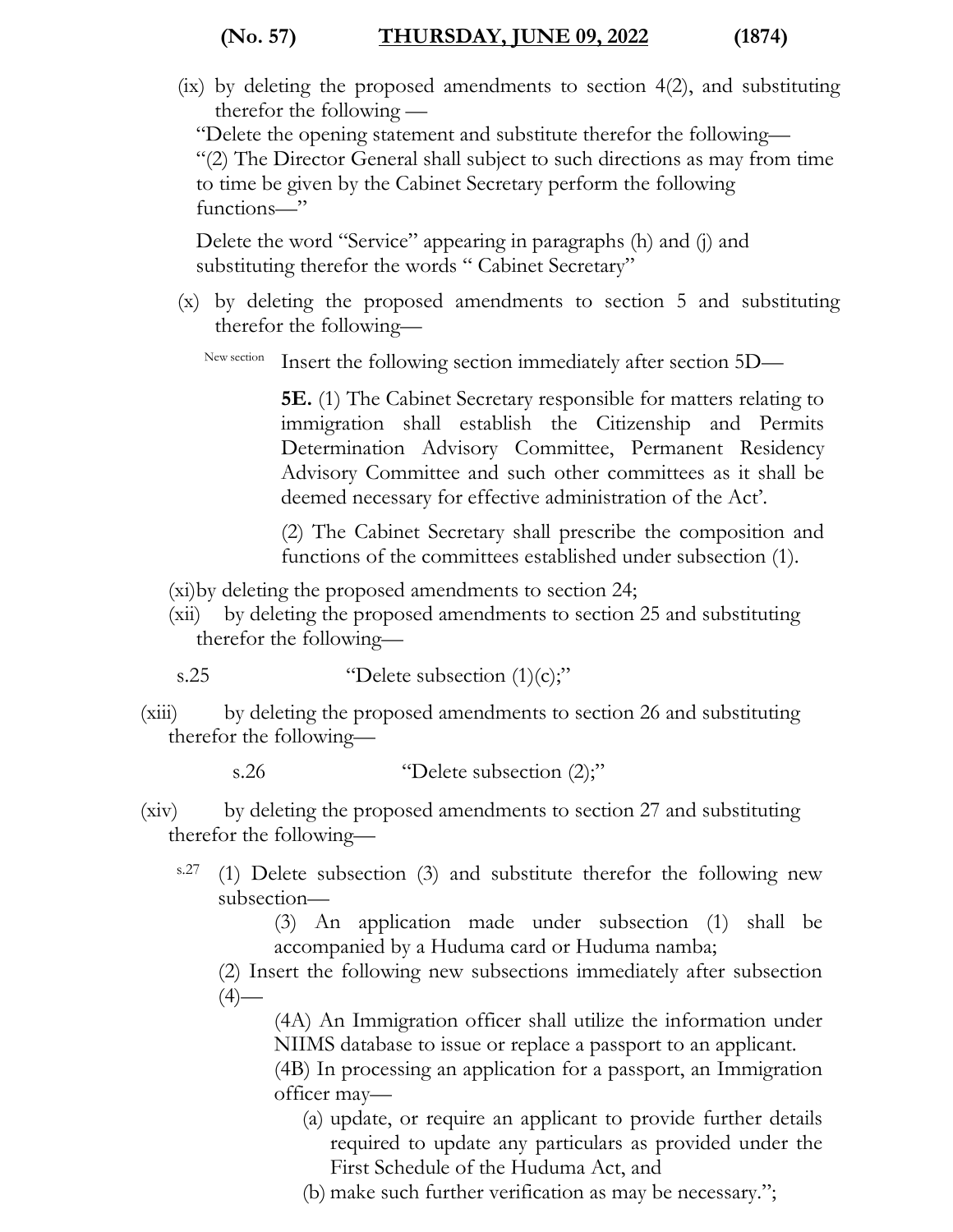#### **(No. 57) THURSDAY, JUNE 09, 2022 (1875)**

- (xv) by deleting the proposed amendment to section 28;
- (xvi) by deleting the proposed amendment to section 29;
- (xvii)by deleting the proposed amendment to section 30;
- (xviii) by deleting the proposed amendment to section 32;

#### **3) Notice is given that the Member for Baringo County (Hon. Gladwell Cheruiyot) intends to move the following amendments to the Huduma Bill, 2021 at the Committee Stage—**

#### **CLAUSE 2**

**THAT,** Clause 2 of the Bill be amended by deleting the definition of term "resident individual" and substituting therefor the following new definition—

"resident individual" means —

- (a) a citizen of Kenya;
- (b) a foreign national who has been granted lawful residency in Kenya;
- (c) a refugee or asylum seeker permitted in Kenya; or
- (d) a stateless person permitted in Kenya.

#### **CLAUSE 7**

**THAT**, Clause 7(3) of the Bill be amended by—

- (a) deleting paragraph (a);
- (b) inserting the following new paragraph immediately after paragraph (d)—

 "(e) the Stateless Persons' Huduma Card, which shall be issued to a stateless person."

#### **CLAUSE 8**

**THAT,** Clause 8 of the Bill be amended by inserting the words "but not mandatory" immediately after the words "shall constitute sufficient".

#### **CLAUSE 10**

**THAT,** Clause 10 of the Bill be amended—

- (a) in sub-clause (1), by deleting paragraph (b); and
- (b) in sub-clause (4), by inserting the words "Kenyans without identity documents, people with poor biometrics" immediately after the words "marginalised communities".

#### **CLAUSE 13**

**THAT,** Clause 13 of the Bill be amended—

- (a) by deleting sub clause (2);
- (b) in sub clause (3), by deleting the words "to a citizen"; and
- (c) by deleting sub-clause (4).

#### **CLAUSE 14**

**THAT,** Clause 14 of the Bill be amended by deleting the words "possessing a Minors' Huduma card shall surrender the card to" and substituting therefor the words "shall appear in person before".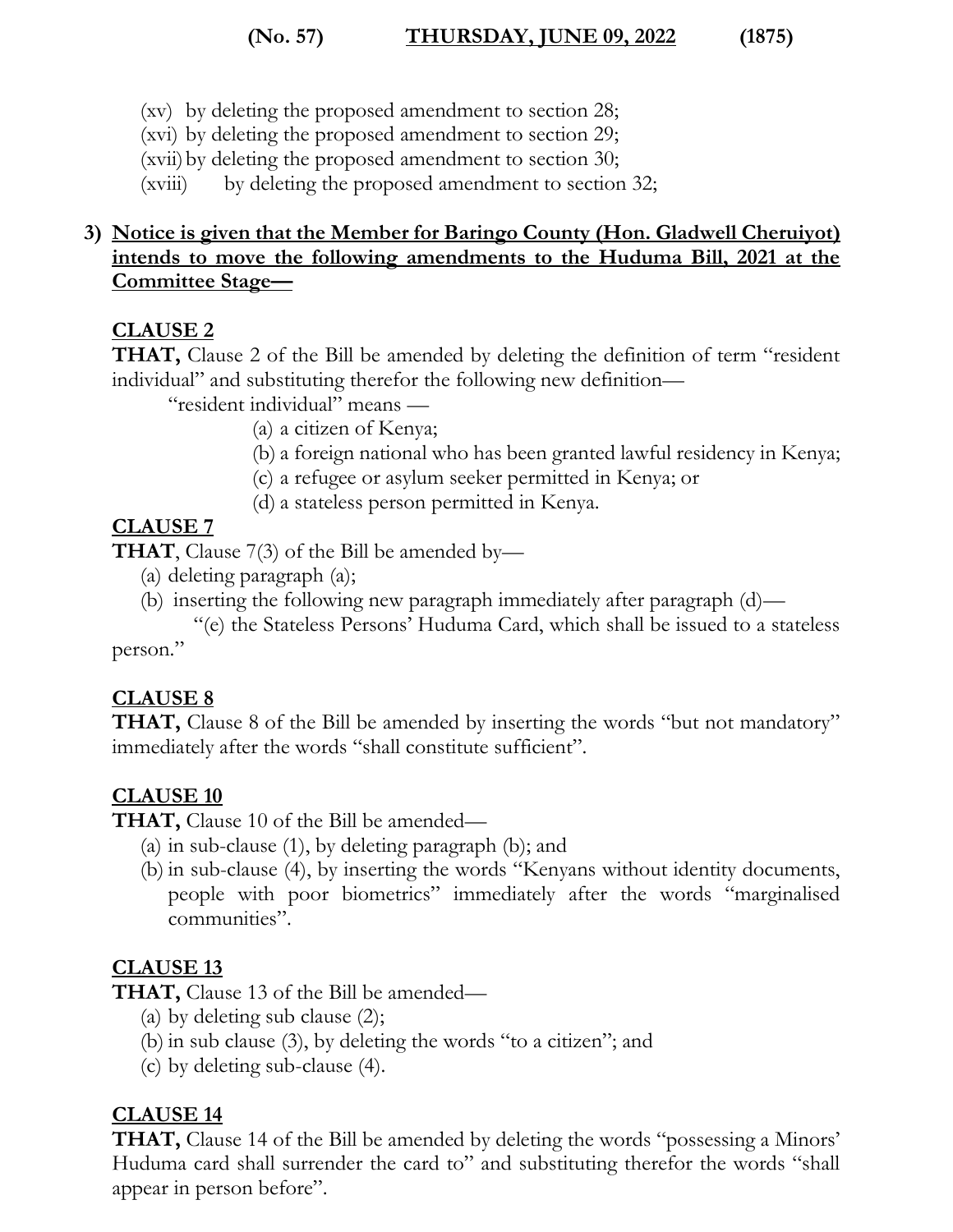#### **(No. 57) THURSDAY, JUNE 09, 2022 (1876)**

#### **CLAUSE 61**

**THAT,** Clause 61 of the Bill be amended by inserting a new sub-clause immediately after sub-clause (2)—

"(3) The term "any group of persons" shall include but not limited to Kenyans who lack identity documents, people with poor biometrics, persons with disabilities, people living in rural and remote areas, and stateless persons."

#### **CLAUSE 72**

**THAT**, Clause 72 of the Bill be amended by inserting the following new sub clauses immediately after sub clause (5)

"(6) Notwithstanding subsection 4, the National Registration Bureau, the Civil Registration Services, and the Department of Immigration shall, before the coming into effect of this Act, continue to process any applications and issue registration documents under the repealed Acts.

(7) This Act shall come into operation no earlier than three years from the date of assent."

#### **4) Notice is given that the Member for Garissa Township (Hon. Aden Duale) intends to move the following amendments to the Huduma Bill, 2021 at the Committee Stage—**

### **CLAUSE 2**

**THAT,** clause 2 of the Bill be amended—

- (a) in the definition of the term "NIIMS officer" by deleting paragraph (b); and
- (b) by deleting the definition of the term "passport".

### **CLAUSE 8**

**THAT,** clause 8 of the Bill be amended by—

- (a) renumbering the existing section as subsection (1); and
- (b) by inserting the following new subsection immediately after the renumbered subsection  $(1)$  —

"(2) Despite subsection (1), a person shall not be denied access to any public service for failure to produce a Huduma Card issued under this Act."

#### **CLAUSE 40**

**THAT,** clause 40 of the Bill be deleted.

#### **CLAUSE 41**

**THAT,** clause 41 of the Bill be deleted.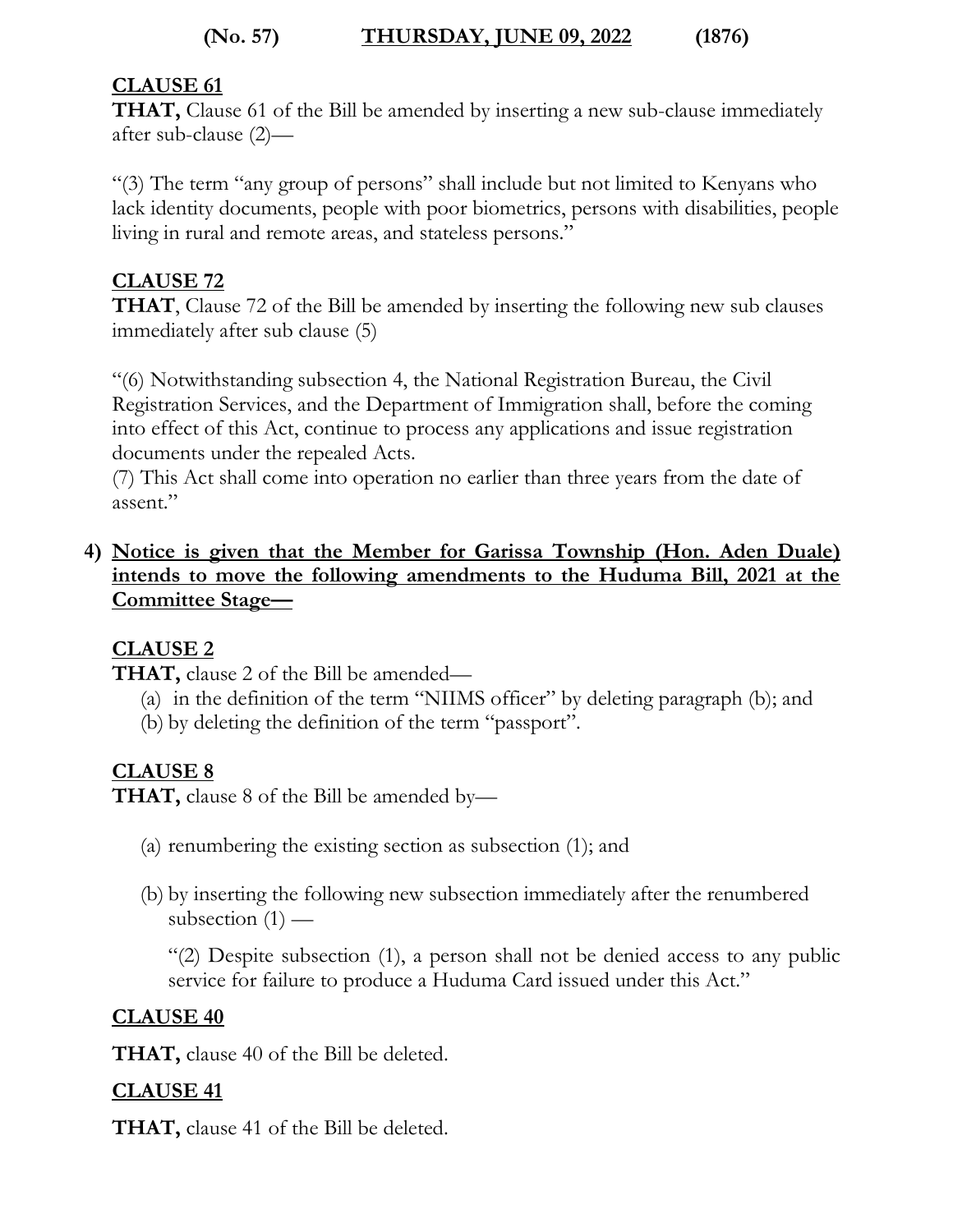#### **CLAUSE 42**

**THAT,** clause 42 of the Bill be deleted.

#### **CLAUSE 43**

**THAT,** clause 43 of the Bill be deleted.

#### **CLAUSE 44**

**THAT,** clause 44 of the Bill be deleted.

#### **CLAUSE 45**

**THAT,** clause 45 of the Bill be deleted.

#### **CLAUSE 68**

**THAT,** clause 68 of the Bill be deleted.

#### **CLAUSE 69**

**THAT** clause 69 of the Bill be amended by deleting the words "by Parliament" and substituting therefor the words "by the National Assembly".

#### **CLAUSE 70**

**THAT,** clause 70 of the Bill be amended by inserting the following new paragraphs immediately after paragraph (i)—

- (ia) issuance of passports and other travel documents;
- (ib) registration of foreign nationals;

### **CLAUSE 72**

**THAT,** clause 72 of the Bill be amended—

- (a) by deleting sub clause (3); and
- (b) in subclause (4) by deleting the words "the Department of Immigration and the Integrated Population Registration Services".

### **INSERTION OF A NEW PART**

**THAT,** the Bill be amended by inserting the following new Part immediately after clause 67—

#### **PART VIIIA-PROVISIONS ON DELEGATED POWERS**

Regulations. **68.** (l) The Cabinet Secretary may make regulations generally for giving effect to this Act, and for prescribing anything required or necessary to be prescribed by or under this Act.

- (2) Without prejudice to the generality of the foregoing, regulations made under this section may provide for —
	- (a) the procedure for registration of births and deaths;
	- (b) issuance of Huduma card or any other legal identity document;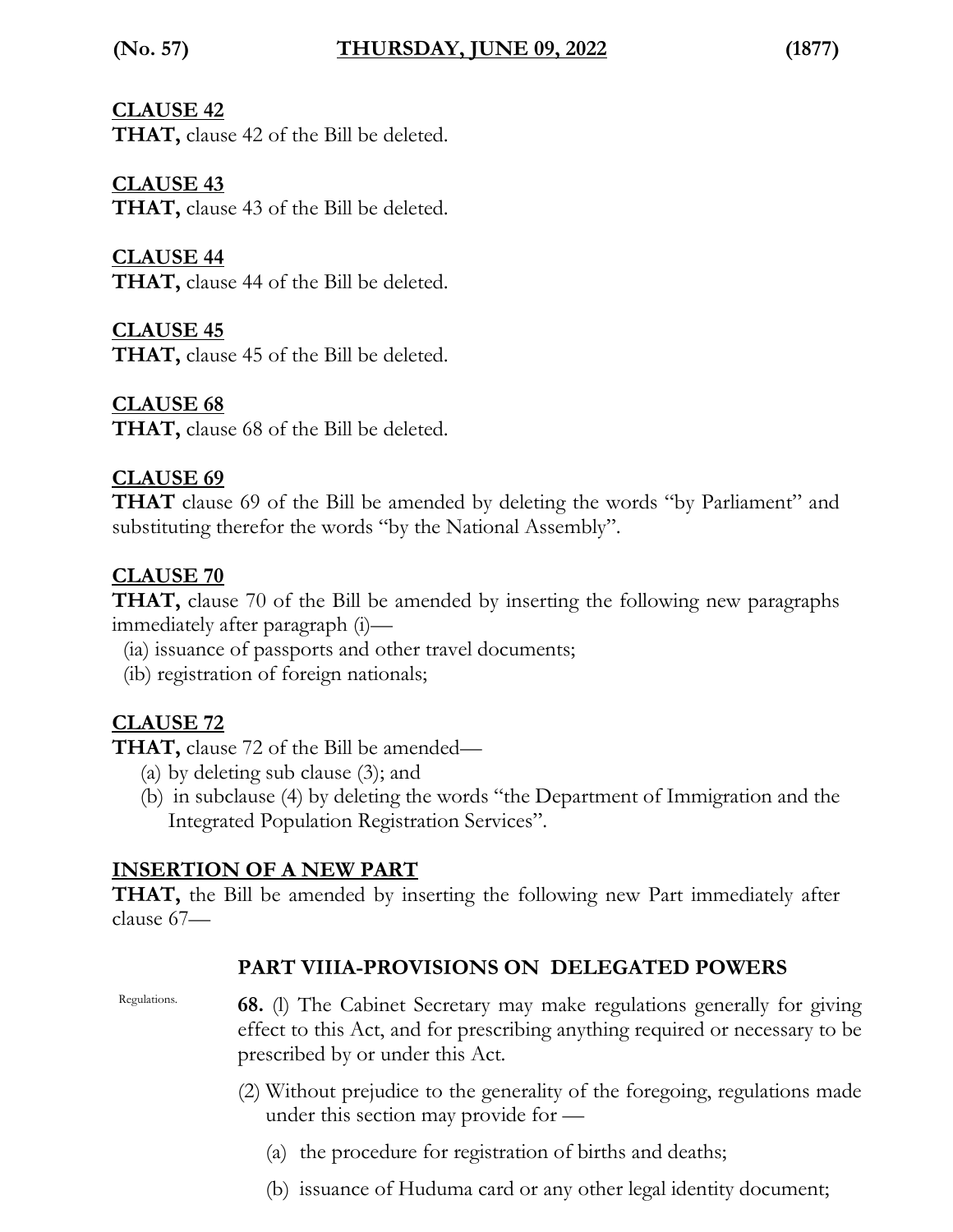#### **(No. 57) THURSDAY, JUNE 09, 2022 (1878)**

- (c) data security of the NIIMS and any other particular that may be recorded under the NIIMS database; and
- (d) imposition of fees.
- (3) For the purposes of Article 94 (6) of the Constitution—
	- (a) the purpose and objective of the delegation under this section is to enable the Cabinet Secretary to make regulations for better carrying into effect the provisions of this Act;
	- (b) the authority of the Cabinet Secretary to make regulations under this Act will be limited to bringing into effect the provisions of this Act and fulfilment of the objectives specified under this section.

(4) The principles and standards applicable to the delegated power referred to under this Act are those found in—

No. 23 of 2013.

Cap. 2.

- (i) the Statutory Instruments Act, 2013;
- (ii) the Interpretation and General Provisions Act,
- (iii) the general rules of international law as specified under Article 2(5) of the Constitution; and
- (iv) any treaty and convention ratified by Kenya under Article 2(6) of the Constitution.

#### **SECOND SCHEDULE**

**THAT,** the Bill be amended in the Second Schedule by deleting the proposed consequential amendments to the Kenya Citizenship and Immigration Act (No 12. of 2011).

#### **5) Notice is given that the Member for Kilifi North (Hon. Owen Baya) intends to move the following amendments to the Huduma Bill, 2021 at the Committee Stage—**

### **CLAUSE 2**

**THAT,** Clause 2 of the Bill be amended by deleting the definition of term "resident individual" and substituting therefor the following new definition—

"resident individual" means —

- (a) a citizen of Kenya;
- (b) a foreign national who has been granted lawful residency in Kenya;
- (c) a refugee or asylum seeker permitted in Kenya; or
- (d) a stateless person permitted in Kenya.

#### **CLAUSE 7**

**THAT**, Clause 7(3) of the Bill be amended by inserting the following new paragraph immediately after paragraph (d)—

 "(e) the Stateless Persons' Huduma Card, which shall be issued to a stateless person."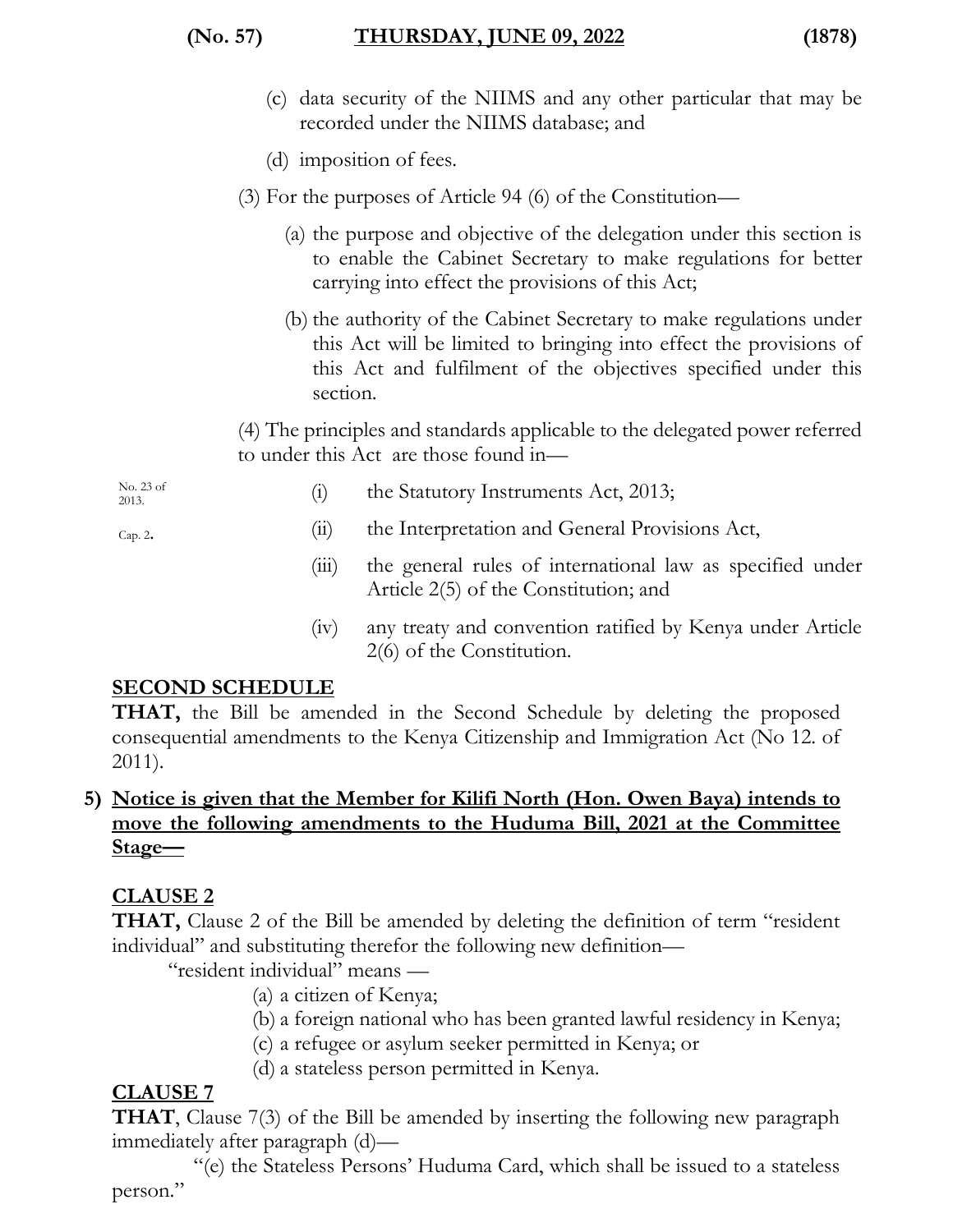#### **CLAUSE 8**

**THAT,** Clause 8 of the Bill be amended by inserting the words "but not mandatory" immediately after the words "shall constitute sufficient".

#### **CLAUSE 10**

**THAT,** Clause 10 of the Bill be amended in sub-clause (1) by deleting paragraph (b).

#### **6) Notice is given that the Member for Homa Bay Town (Hon. Peter Kaluma) intends to move the following amendments to the Huduma Bill, 2021 at the Committee Stage—**

#### **LONG TITLE**

**THAT,** the Bill be amended by deleting the long title and substituting therefor the following―

**AN ACT of Parliament to establish the National Integrated Identity Management System; provide for the enrolment into NIIMS, assigning of Huduma Namba and issuance of legal identity documents; facilitate the registration of births and deaths; promote efficient delivery of public services; and for connected purposes**

#### **CLAUSE 1**

**THAT,** the Bill be amended by deleting clause 1 and substituting therefor the following new clause―

Short title. 1. This Act may be cited as the Identity Documents Act, 2022.

#### **CLAUSE 2**

**THAT,** Clause 2 of the Bill be amended―

- (i) in the definition of the term "Cabinet Secretary" by deleting the word "immigration" appearing immediately after the words "registration of persons";
- (ii) in the definition of the term "NIIMS officer", by deleting paragraph (b); and
- (iii)by deleting the definition of the term "passport";

#### **CLAUSE 3**

THAT, clause 3 of the Bill be amended by-

- (a) inserting a new paragraph immediately after paragraph (b)― **"**(ba) promote an open digital platform which will facilitate interoperability and sharing of information between the government and private agencies;"; and
- (b) inserting the following new clause immediately after clause 3―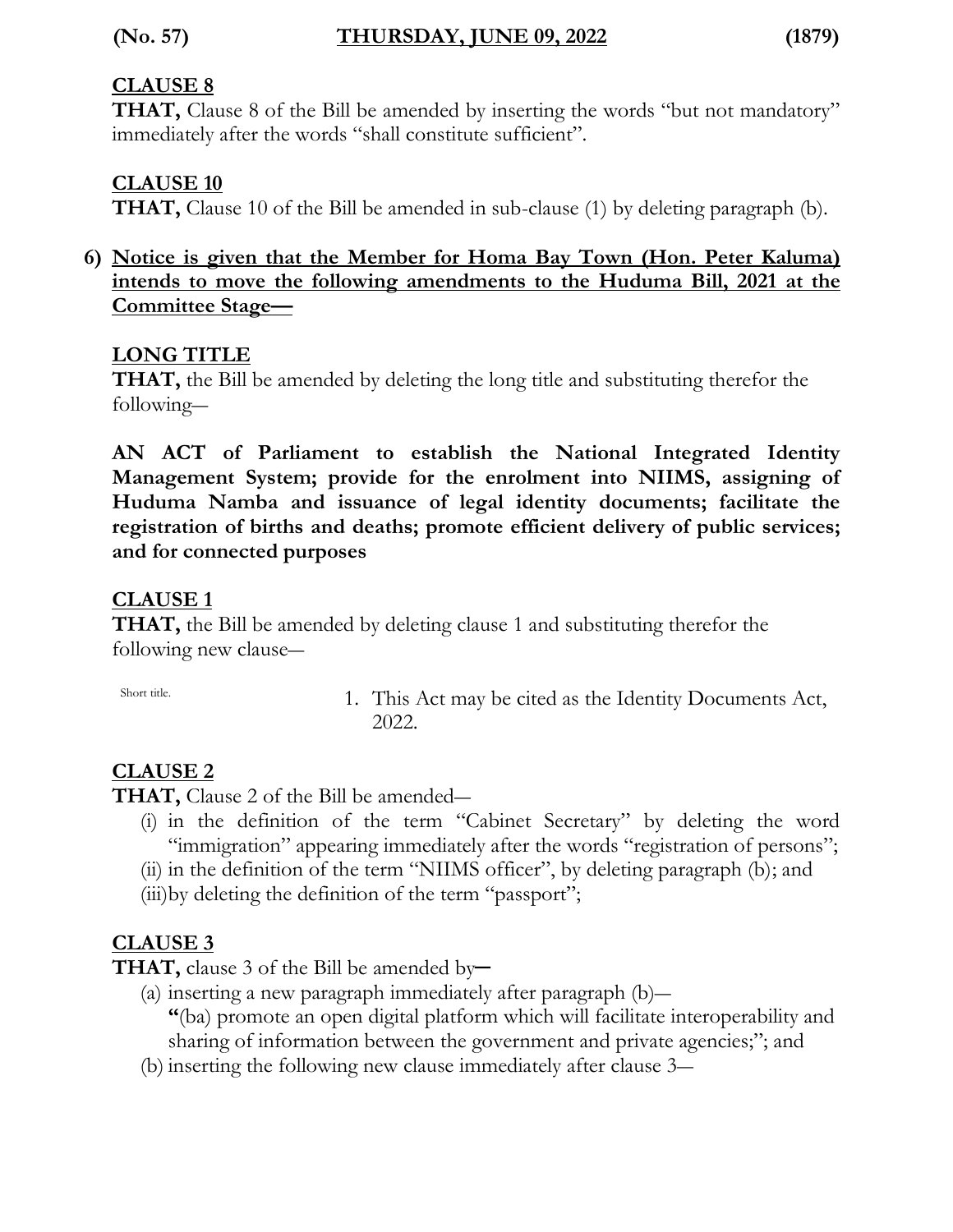| Identity documents. |  |
|---------------------|--|
|---------------------|--|

**3A.** (1) For purposes of this Act, an identity document is a document issued by a state authority or agency in which the name, date of birth or personal identification number, a photograph or facial image and the signature or image of signature of the holder are entered, unless otherwise provided by law.

(2) Without prejudice to the generality of subsection (1), an identity document includes―

(a) an identity card;

- (b) a birth certificate;
- (c) a huduma card;
- (d) a Kenyan citizen's passport;
- (e) a diplomatic passport;
- (f) a seafarer's discharge book;
- (g) a temporary travel document;
- (h) a refugee identity card;
- (i) a driver's license;
- (j) a health insurance card;
- (k) a social security card; and
- (l) any other document that the Cabinet Secretary may prescribe.

#### **CLAUSE 5**

**THAT,** Clause 5 of the Bill be amended in sub clause (3), by deleting subparagraph (iii) of paragraph (c).

#### **CLAUSE 9**

**THAT,** the Bill be amended by inserting the following clause immediately after clause 9—

Access to personal 9A. A person enrolled into the NIIMS shall have the right to—

information.

- (a) retrieve information on who has accessed his or her personal information; and
- (b) retrieve information on how that information has been used.

#### **CLAUSE 18**

**THAT**, Clause 18 of the Bill be amended by deleting the word "government".

#### **PART V (Clauses 40-45)**

**THAT,** Part V of the Bill be deleted.

#### **CLAUSE 68**

**THAT,** Clause 68 of the Bill be amended in sub-clause (2), by deleting the word "passport" appearing in paragraph (b);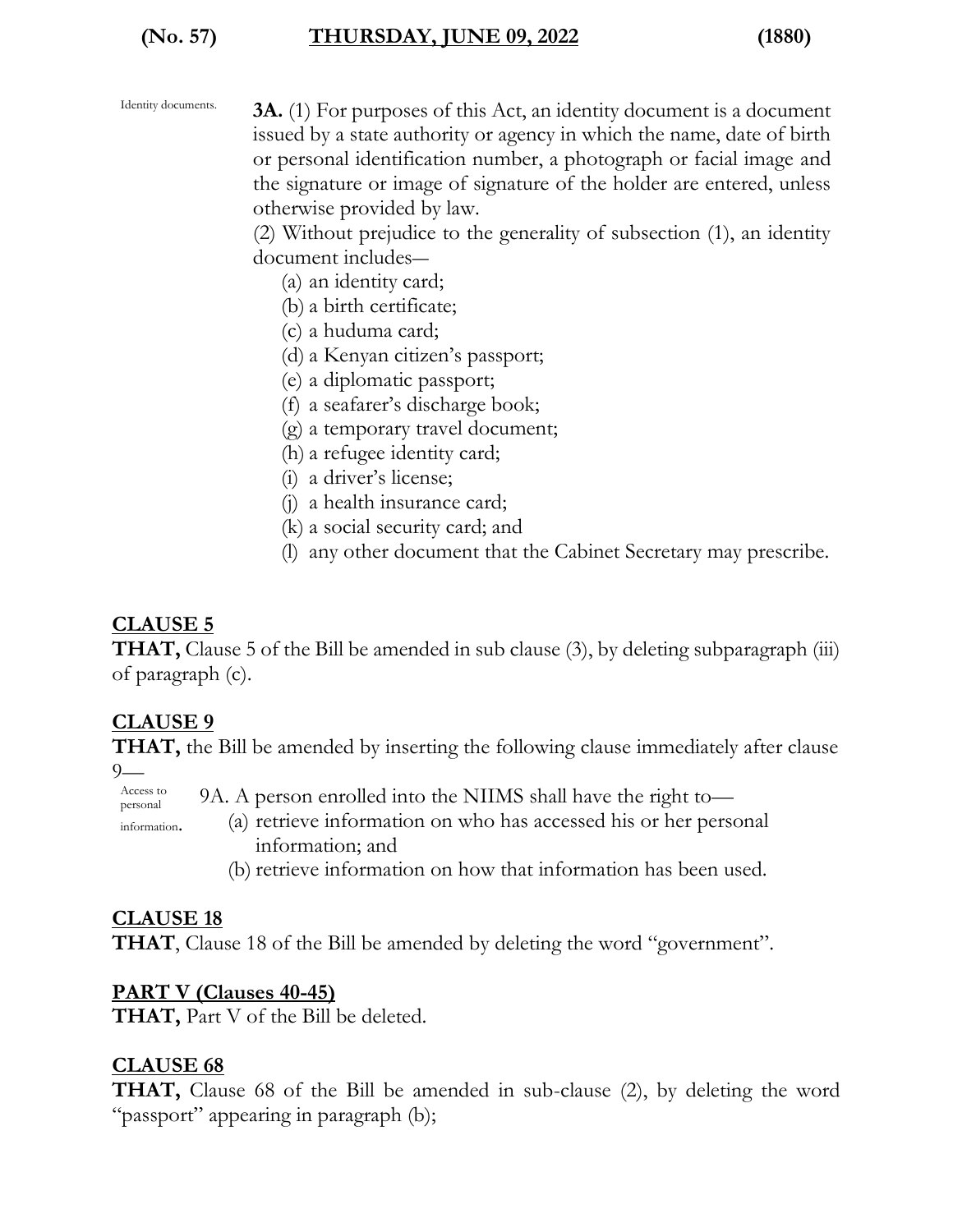#### **(No. 57) THURSDAY, JUNE 09, 2022 (1881)**

#### **CLAUSE 70**

**THAT,** Clause 70 of the Bill be amended by inserting the following new paragraphs immediately after paragraph (i) ―

- (ia) issuance of passports; and
- (ib) registration of foreign nationals.

#### **CLAUSE 72**

**THAT,** Clause 72 of the Bill be amended—

- (a) by deleting sub clause  $(3)$ ;
- (b) in sub clause (4), by deleting the words "the Department of Immigration";

#### **SECOND SCHEDULE**

**THAT,** the Second Schedule to the Bill be amended in the proposed amendments to the Kenya Citizenship and Immigration Act—

(i) in the proposed amendments to section 2 (1) paragraph  $(1)$ —

(i) by deleting the proposed deletion of the definition of "Immigration Officer";

(ii) by deleting the proposed deletion of the definition of "Passport";

(ii) by deleting the proposed amendments to section 2(2) and substituting therefor the following—

> 2 (2) Insert the following new definitions in proper alphabetical sequence—

"Director General" means a person appointed as a Director General under section 4(1) of the Act;

"Immigration Officer" means the Director General and any persons appointed as Immigration officers under section 5 of the Act;

(iii) by deleting the proposed amendments to The Kenya Citizenship and Immigration Act (No. 12 of 2011) and substituting therefor the following new paragraphs—

"(2) Delete the word "Director" wherever it appears and substitute therefor the words "Director General";

- (iv) in the proposed amendments to section 4(1), by deleting the words "The Principal Secretary shall" and substituting therefor the following words "The President shall, in consultation with the Public Service Commission, appoint a Director General to";
- (v) by deleting the proposed amendments to section 4(2), and substituting therefor the following —

"Delete the opening statement and substitute therefor the following—

"(2) The Director General shall subject to such directions as may from time to time be given by the Cabinet Secretary perform the following functions—"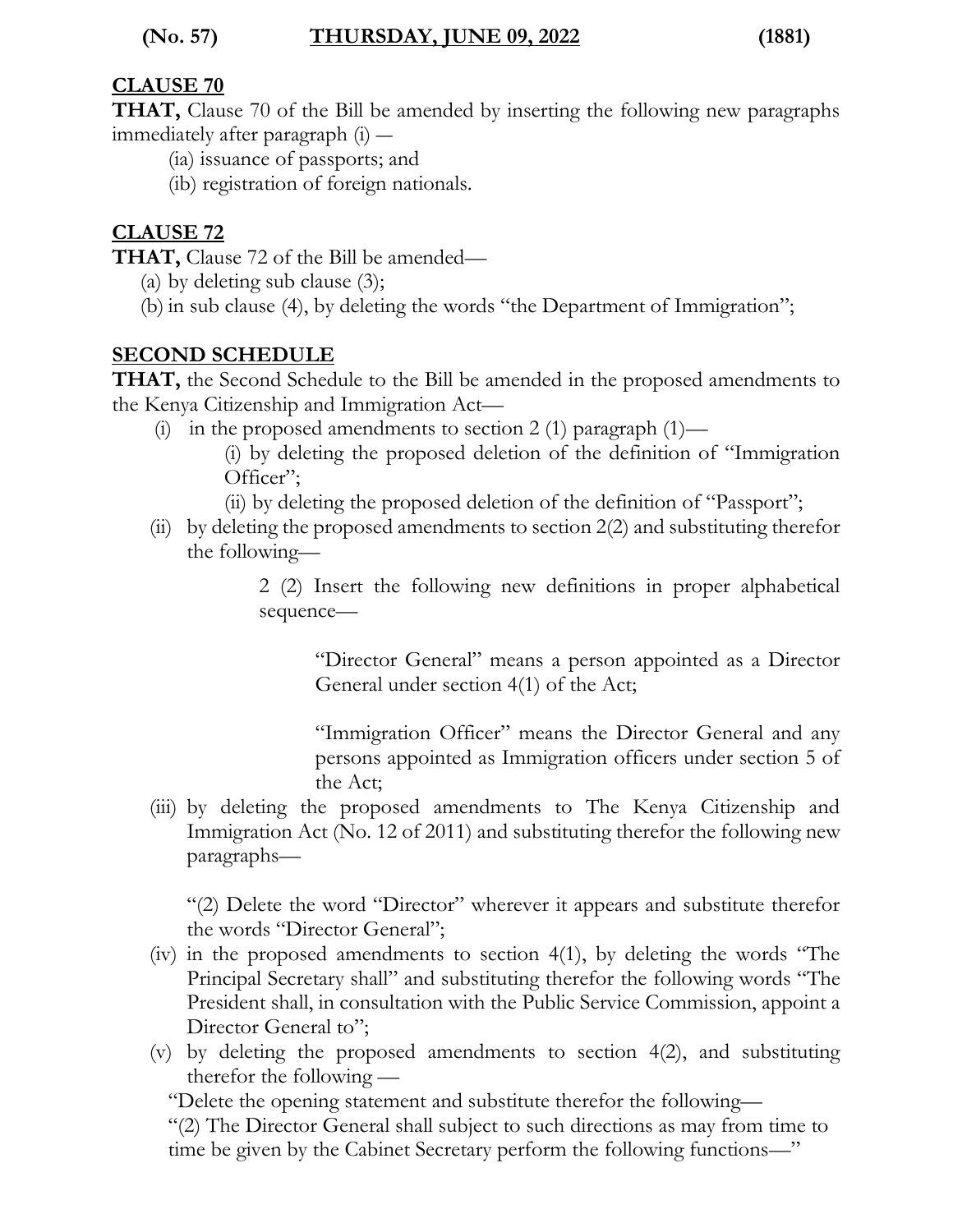#### **(No. 57) THURSDAY, JUNE 09, 2022 (1882)**

Delete the word "Service" appearing in paragraphs (h) and (j) and substituting therefor the words "Cabinet Secretary"

(vi) by deleting the proposed amendments to section 5 and substituting therefor the following—

New section Establishment of the Committee. Insert the following section immediately after section 5D—

> **5E.** (1) The Cabinet Secretary responsible for matters relating to immigration shall establish the Citizenship and Permits Determination Advisory Committee, Permanent Residency Advisory Committee and such other committees as it shall be deemed necessary for effective administration of the Act'.

> (2) The Cabinet Secretary shall prescribe the composition and functions of the committees established under subsection (1).

- (vii) by deleting the proposed amendments to section 24;
- (viii) by deleting the proposed amendments to section 25 and substituting therefor the following—

s.25  $\qquad \qquad \text{"Delete subsection (1)(c)}$ 

(ix)by deleting the proposed amendments to section 26 and substituting therefor the following—

s.26 "Delete subsection  $(2)$ ;"

- (x) by deleting the proposed amendments to section 27 and substituting therefor the following
	- s.27 (1) Delete subsection (3) and substitute therefor the following new subsection—

(3) An application made under subsection (1) shall be accompanied by a Huduma card or Huduma namba;

(2) Insert the following new subsections immediately after subsection  $(4)$ —

(4A) An immigration officer shall utilize the information under NIIMS database to issue or replace a passport to an applicant.

(4B) In processing an application for a passport, an Immigration officer may—

- (c) update, or require an applicant to provide further details required to update any particulars as provided under the First Schedule of the Identity Documents Act, and
- (d) make such further verification as may be necessary.";

(xi)by deleting the proposed amendment to section 28;

- (xii) by deleting the proposed amendment to section 29;
- (xiii) by deleting the proposed amendment to section 30;
- (xiv) by deleting the proposed amendment to section 32;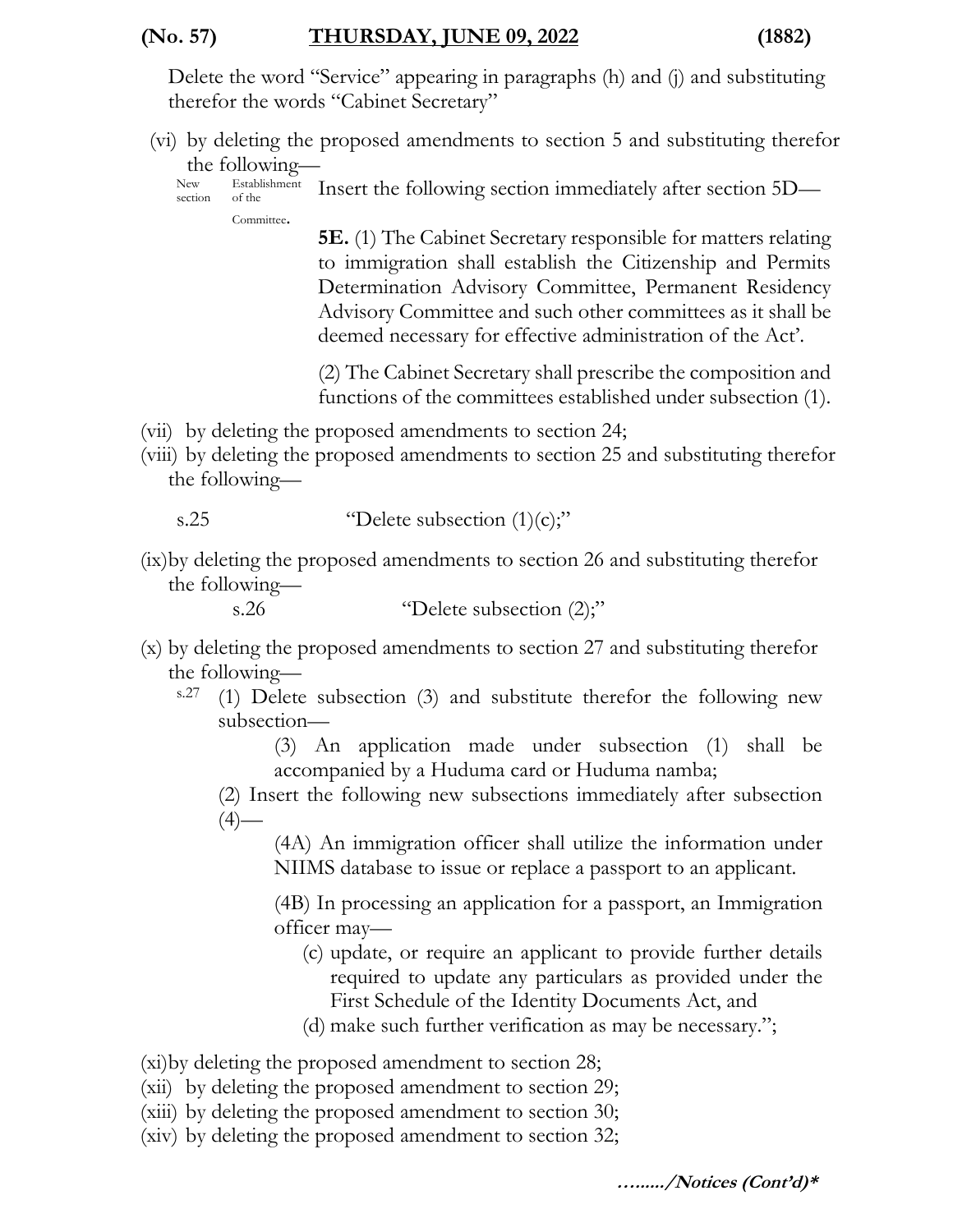# N O T I C E S

# LIMITATION OF DEBATE

**The House resolved on Wednesday, February 2, 2022 as follows-**

#### **Limitation of Debate on Bills sponsored by Parties or Committees**

III. **THAT**, each speech in a debate on **Bills sponsored by a Committee, the Leader of the Majority Party or the Leader of the Minority Party** shall be limited as follows:- A maximum of forty five (45) minutes for the Mover, in moving and fifteen minutes (15) in replying, a maximum of thirty (30) minutes for the Chairperson of the relevant Committee (if the Bill is not sponsored by the relevant Committee), and a maximum of ten (10) minutes for any other Member speaking, except the Leader of the Majority Party and the Leader of the Minority Party, who shall be limited to a maximum of fifteen Minutes (15) each (if the Bill is not sponsored by either of them); and **THAT** priority in speaking shall be accorded to the Leader of the Majority Party, the Leader of the Minority Party and the Chairperson of the relevant Departmental Committee, in **THAT** order.

#### **Limitation of Debate on Sine Die Adjournment of the House**

IV. **THAT**, the debate on any Motion for the **Sine Die Adjournment of the House** in accordance with the Calendar of the House, shall be limited as follows:- a maximum of four (4) hours for the entire motion, with not more than five (5) minutes for each Member speaking, except the Mover, the Leader of the Majority Party and the Leader of the Minority Party, who shall be limited to a maximum of fifteen (15) minutes each; **THAT** priority shall be accorded to the Leader of the Majority Party, the Leader of the Minority Party and the Deputy Speaker in **THAT** order and further **THAT**, at the expiry of the time allocated for the Motion, the House shall adjourn without question put pursuant to the provisions of Standing Order 28(3) *(Calendar of the House)*.

**…....../Notices (Cont'd)\***